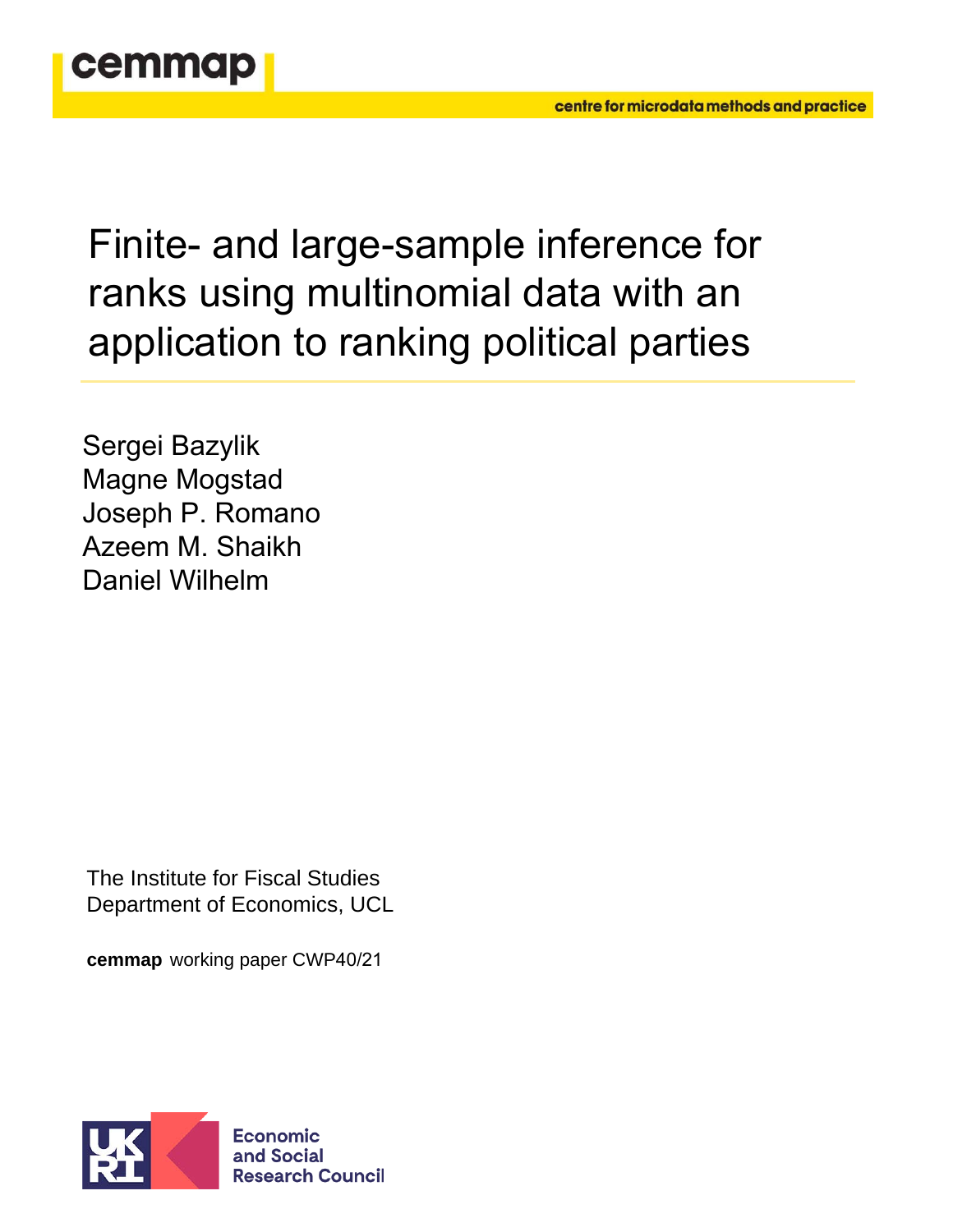# <span id="page-1-0"></span>Finite- and Large-Sample Inference for Ranks using Multinomial Data with an Application to Ranking Political Parties <sup>\*</sup>

Sergei Bazylik Department of Economics University of Chicago

Magne Mogstad Department of Economics University of Chicago Statistics Norway & NBER

Joseph P. Romano Departments of Statistics and Economics Stanford University

Azeem M. Shaikh Department of Economics University of Chicago

Daniel Wilhelm Department of Economics University College London

November 12, 2021

#### Abstract

It is common to rank different categories by means of preferences that are revealed through data on choices. A prominent example is the ranking of political candidates or parties using the estimated share of support each one receives in surveys or polls about political attitudes. Since these rankings are computed using estimates of the share of support rather than the true share of support, there may be considerable uncertainty concerning the true ranking of the political candidates or parties. In this paper, we consider the problem of accounting for such uncertainty by constructing confidence sets for the rank of each category. We consider both the problem of constructing marginal confidence sets for the rank of a particular category as well as simultaneous confidence sets for the ranks of all categories. A distinguishing feature of our analysis is that we exploit the multinomial structure of the data to develop confidence sets that are valid in finite samples. We additionally develop confidence sets using the bootstrap that are valid only approximately in large samples. We use our methodology to rank political parties in Australia using data from the 2019 Australian Election Survey. We find that our finite-sample confidence sets are informative across the entire ranking of political parties, even in Australian territories with few survey respondents and/or with parties that are chosen by only a small share of the survey respondents. In contrast, the bootstrap-based confidence sets may sometimes be considerably less informative. These findings motivate us to compare these methods in an empirically-driven simulation study, in which we conclude that our finite-sample confidence sets often perform better than their large-sample, bootstrap-based counterparts, especially in settings that resemble our empirical application.

KEYWORDS: Confidence sets, Multinomial Data, Multiple Testing, Polls, Ranks, Surveys

JEL classification codes: C12, C14, D31, I20, J62

<sup>∗</sup>The third author acknowledges support from the National Science Foundation (MMS-1949845). The fourth author acknowledges support from the National Science Foundation (SES-1530661). The fifth author acknowledges support from the ESRC Centre for Microdata Methods and Practice at IFS (RES-589-28-0001) and the European Research Council (Starting Grant No. 852332).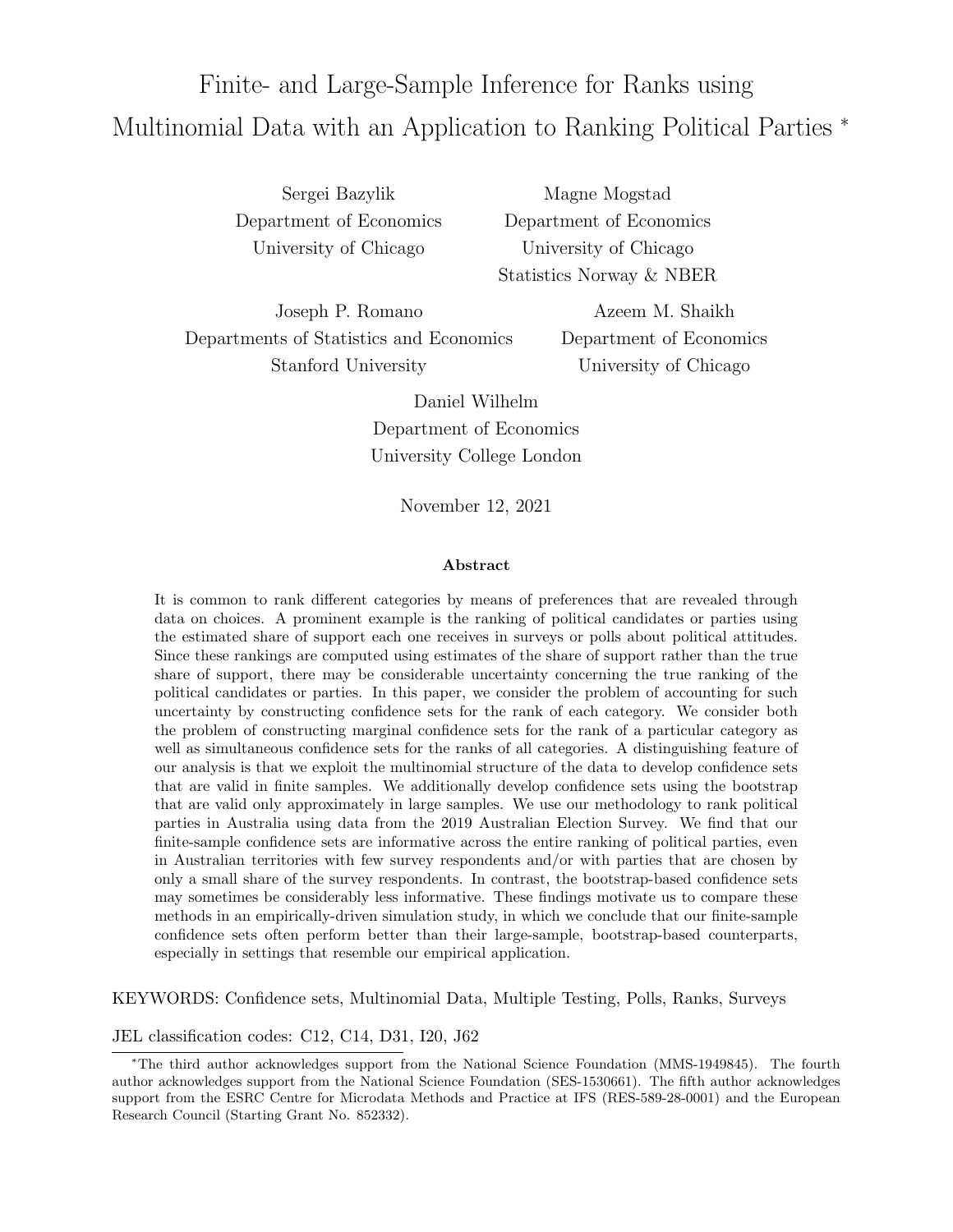## 1 Introduction

Preferences over different categories are often assessed by means of data on choices. It is natural to summarize this type of data by ranking the different categories according to the share of support each one receives in the data. A prominent example is provided by surveys or polls of political attitudes. In this case, different categories may correspond to different political candidates or parties and individuals choose one political candidate or party from among those available. In "winnertake-all" elections, these rankings may be indicative of the ultimate winner of the election. They may also be used as inputs into consequential decisions before the actual election. For example, in U.S. Presidential Elections, the decision about which candidates to feature in nationally televised political debates may hinge on their performance in different polls leading up to the election. Importantly, however, these rankings are computed using only estimates of the underlying share of support for each category. As a result, there may be considerable uncertainty concerning the true rank of each category.

Such data on choices, including polls of political attitudes, commonly feature limited sample sizes and/or categories whose true share of support is small. As explained further below, these features pose challenges to inference methods justified using large-sample arguments. In contrast, this paper considers the problem of constructing confidence sets for the rank of each category that are valid in finite samples, even when some categories are chosen with probability close to zero. We consider two types of confidence sets: marginal confidence sets for the rank of a particular population, by which we mean random sets that contain the rank of a particular category with probability no less than some pre-specified level, as well as simultaneous confidence sets for the ranks of all categories, by which we mean random sets that contain the ranks of all categories with probability no less than some pre-specified level. The former confidence sets provide a way of accounting for uncertainty when answering questions pertaining to the rank of a particular category, whereas the latter confidence sets provide a way of accounting for uncertainty when answering questions pertaining to the ranks of all categories. Our constructions are based off of testing a family of one-sided null hypotheses concerning differences in pairs of success probabilities in a way that controls the familywise error rate in finite samples. In order to do so, we exploit the multinomial structure of the data, which enables the use of a simple conditioning argument.

As a second contribution, we develop bootstrap methods for the construction of these confidence sets. Their validity is justified using large-sample arguments as in [Mogstad et al.](#page-42-0) [\(2020\)](#page-42-0). However, unlike in [Mogstad et al.](#page-42-0) [\(2020\)](#page-42-0)'s applications, the estimators of the success probabilities of different categories are necessarily dependent and the bootstrap procedure proposed in this paper explicitly accounts for this dependence. As described in more detail below, the results in [Brown et al.](#page-42-1) [\(2001\)](#page-42-1) suggest that such bootstrap methods may perform poorly when sample sizes are small and/or some categories are chosen with small probabilities. In particular, approaches that explicitly or implicitly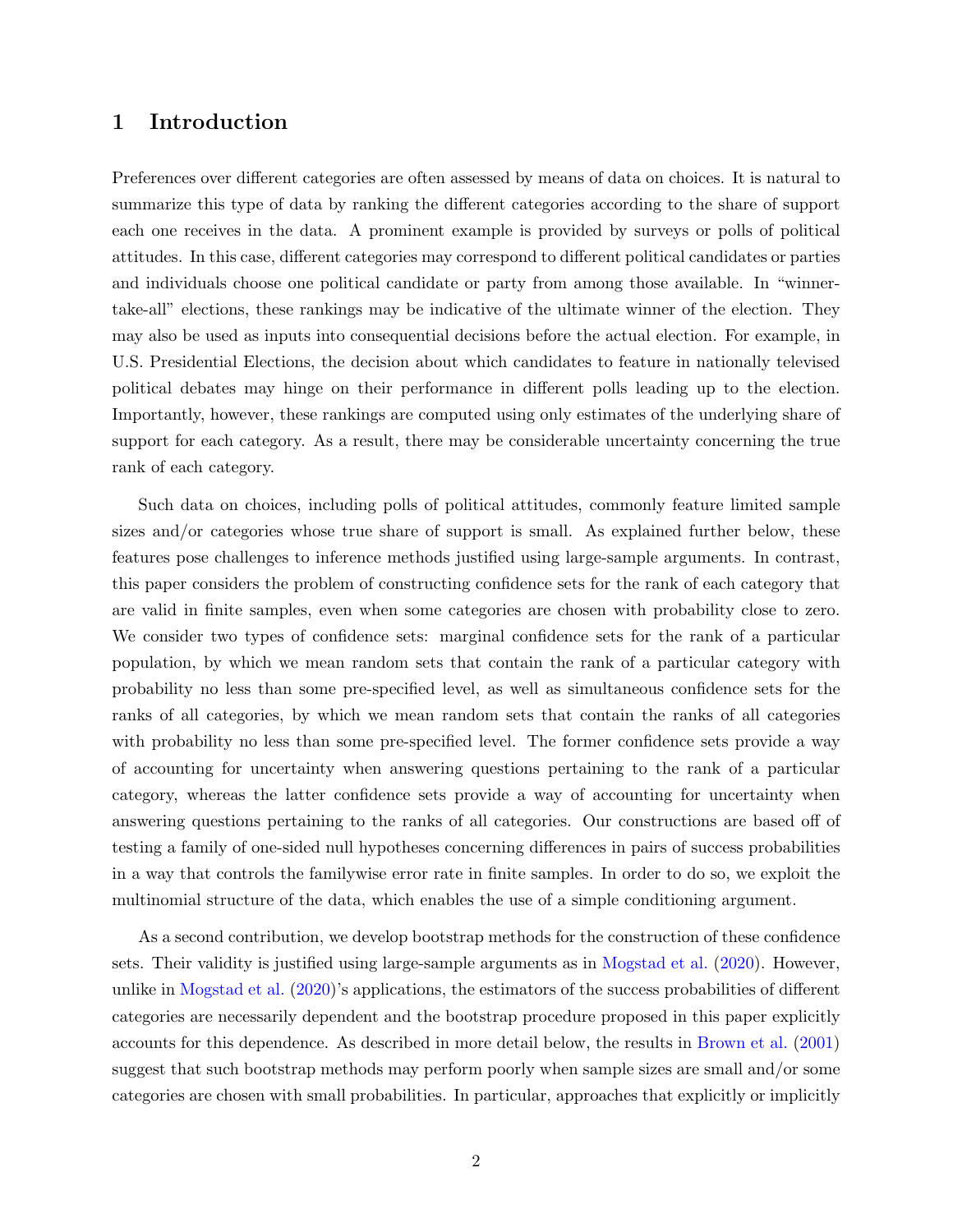(such as the bootstrap) rely on asymptotic normality of the estimators of the success probabilities perform poorly when the true success probability is small. In such a case, it is well known that the Poisson distribution is in fact a better approximation than the normal. In our simulations, we find not only that the bootstrap-based confidence sets (with or without studentization) may have coverage probability significantly below the desired level, but also that they may be excessively wide. In contrast, the finite-sample confidence sets have coverage probability no less than the desired nominal level and may even be significantly shorter.

We apply our inference procedures to re-examine the ranking of political parties in Australia using data from the 2019 Australian Election Survey. We find that the finite-sample (marginal and simultaneous) confidence sets are remarkably informative across the entire ranking of political parties, even in Australian territories with few survey respondents and/or with parties that are chosen by only a small share of the survey respondents. To illustrate this point further, consider one particular Australian territory, Greater Melbourne. We find that the finite-sample confidence sets are either of similar length to or substantially shorter than their bootstrap-based counterparts (with or without studentization). For instance, at conventional significance levels, the finite-sample marginal confidence set for the rank of the Green Party contains only rank 4. In contrast, the bootstrap-based marginal confidence sets (with or without studentization) contain the ranks 3 to 7, thus exhibiting significantly more uncertainty about the true rank of the Green Party. The studentized procedure leads to especially wide confidence sets for the ranks of parties that are chosen only by a small share of respondents. We find similar patterns in the eight most populous territories, while confidence sets in the remaining seven least populous territories are uninformative due to very small sample sizes. Unlike in Greater Melbourne, however, in some other territories bootstrap-based confidence sets (with or without studentization) may be slightly smaller than their finite-sample counterparts.

These findings motivate us to compare the different confidence sets in a simulation study modeled after our empirical application. The findings of this exercise can be summarized as follows. First, finite-sample marginal confidence sets have coverage probabilities no less than the desired nominal level in all simulation designs, including those with very small sample sizes and/or with parties that are chosen by only a small share of the respondents. Second, bootstrap-based confidence sets without studentiziation also have coverage probabilities no less than the nominal level, except when sample sizes are very small. In contrast, bootstrap-based confidence sets with studentization may have coverage probabilities less than the nominal level when sample sizes are small and/or the number of parties to be ranked is not too small. Third, the finite-sample confidence sets may produce significantly shorter confidence sets for the ranks compared to the bootstrap-based ones, especially when there are parties that are chosen by only a small share of respondents. However, there are also situations in which the latter methods produce shorter confidence sets than the former, so neither approach always dominates the other in terms of length of their confidence sets.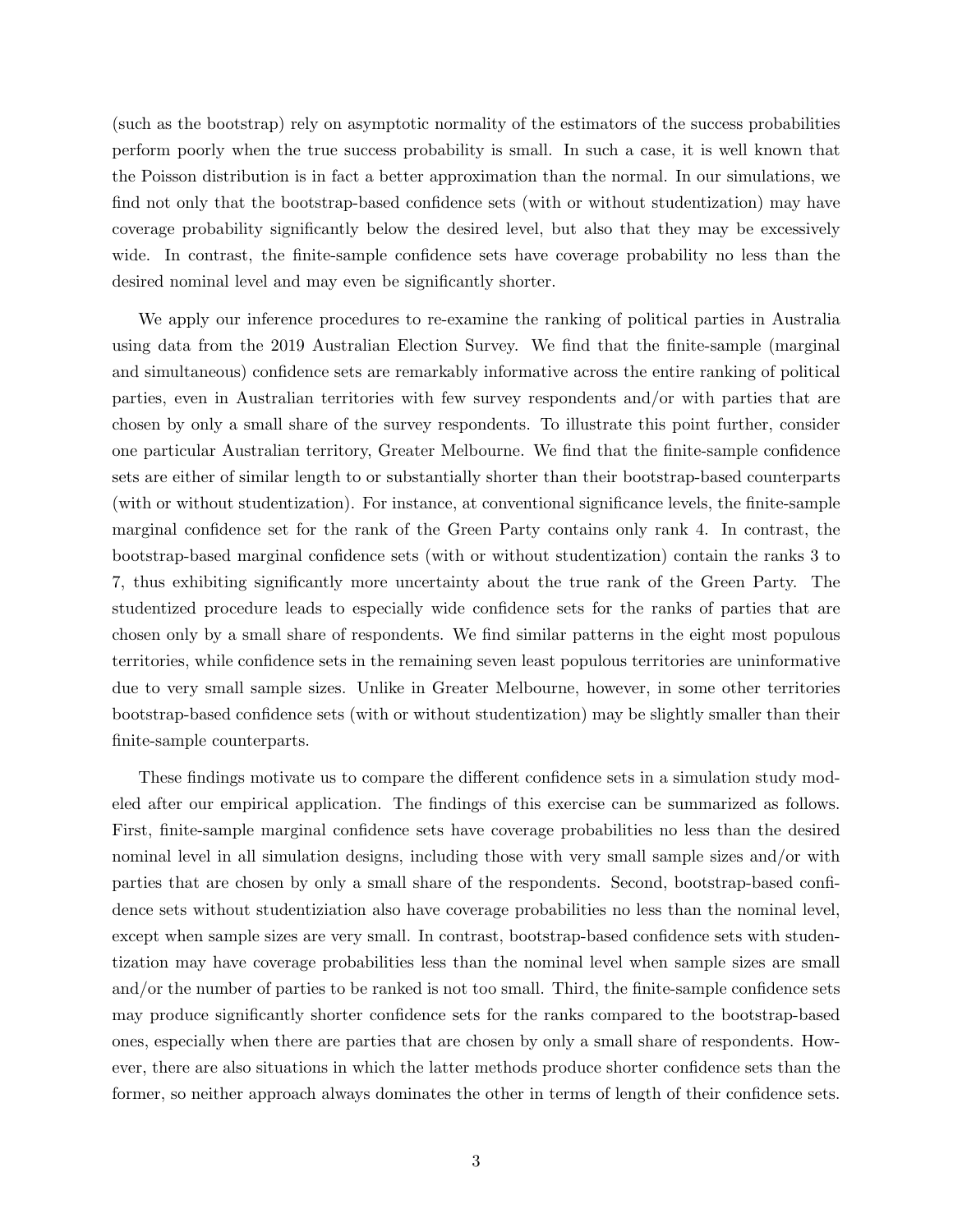Our paper is most closely related to the aforementioned paper by [Mogstad et al.](#page-42-0) [\(2020\)](#page-42-0). We emphasize that the primary contribution of our analysis relative to theirs is to show how one may exploit additional structure given by the multinomial data to construct confidence sets that enjoy finite-sample validity. Importantly, the finite sample guarantee allows for data-generating processes with success probabilities that are arbitrarily close to zero, whereas the asymptotic arguments justifying the bootstrap require these probabilities to be bounded away from zero. Second, we propose a bootstrap method that accounts for the dependence in the estimators of the multinomial success probabilities. Our paper is also related to a recent paper by [Klein et al.](#page-42-2) [\(2020\)](#page-42-2), who consider the problem of constructing confidence sets analogous to those in [Mogstad et al.](#page-42-0) [\(2020\)](#page-42-0). We show how a modification of their procedure can also be used to construct confidence sets that are valid in finite samples in the presence of multinomial data. In our simulations, we find that the resulting confidence sets are often of comparable length to our finite-sample confidence sets, but sometimes meaningfully larger. We refer the reader to [Mogstad et al.](#page-42-0) [\(2020\)](#page-42-0) for additional comparisons. Other related work includes [Goldstein and Spiegelhalter](#page-42-3) [\(1996\)](#page-42-3), who propose a different bootstrap-based confidence set to account for uncertainty in reported ranks. As explained by [Hall and Miller](#page-42-4) [\(2009\)](#page-42-4), [Xie et al.](#page-43-0) [\(2009\)](#page-43-0) and most recently by [Mogstad et al.](#page-42-0) [\(2020\)](#page-42-0), however, this method performs poorly in the presence of categories that are chosen with similar frequencies (i.e., in the context of our simulations, when some parties are nearly tied). We confirm this finding in our simulations.

Our paper also draws motivation from earlier work by [Brown et al.](#page-42-1) [\(2001\)](#page-42-1), who demonstrate that conventional confidence intervals for the probability of success using binomial data may behave poorly in the sense of exhibiting undercoverage, especially when the success probability is close to zero or one, and may also behave erratically in the sense that coverage probabilities may be volatile and non-monotonic in the sample size. In our simulations, we find similar patterns concerning the coverage probabilities for the differences in pairs of success probabilities using multinomial data. For this reason, we view insistence upon finite-sample validity for our confidence sets to be especially compelling in this setting. On the other hand, we find that this poor behavior of confidence sets for the differences in the success probabilities need not translate into similar behavior for the implied confidence sets for the ranks.

Finally, we note some key differences between the problems considered in this paper and those of two recent papers in econometrics, [Andrews et al.](#page-42-5) [\(2018\)](#page-42-5) and [Gu and Koenker](#page-42-6) [\(2020\)](#page-42-6). In the context of the multinomial setting studied here, [Andrews et al.](#page-42-5) [\(2018\)](#page-42-5) develop methods for inference on the true success probability for the randomly selected category whose estimated rank is highest. In contrast, as the discussion above makes clear, we develop methods for inference on the true ranks themselves. [Gu and Koenker](#page-42-6) [\(2020\)](#page-42-6) develop decision rules for selecting the most popular categories (i.e., those with the highest success probabilities), which is more closely related to a literature on subset selection (see [Gupta and Panchapakesan](#page-42-7) [\(1979\)](#page-42-7) for a review). We show, however, how our simultaneous confidence sets may be used to create a complimentary object that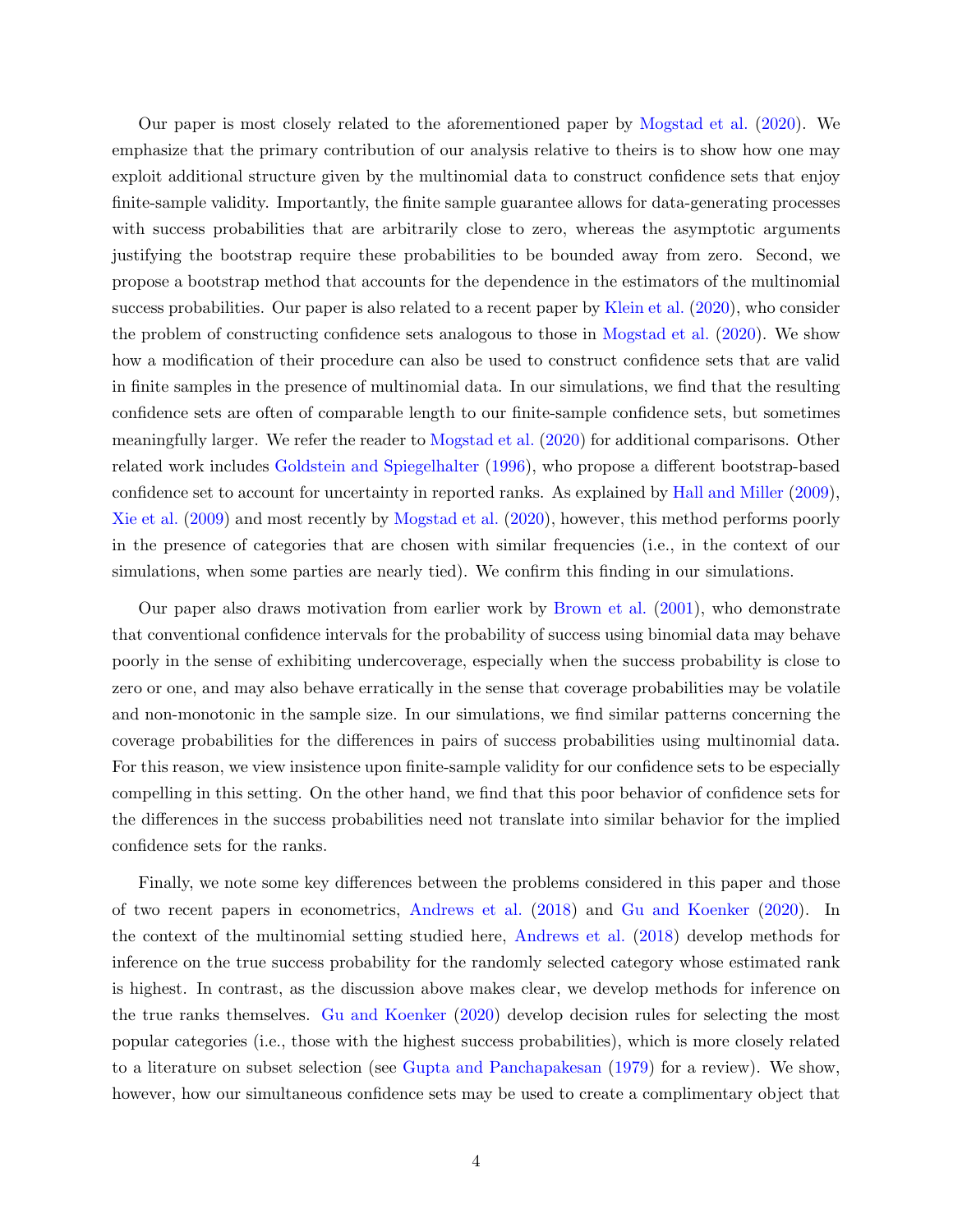we refer to as the confidence set for the  $\tau$ -best. For given value of  $\tau$ , such a confidence set is a random set that contains the identities of (all of) the categories whose rank is less than or equal to  $\tau$  with probability approximately no less than some pre-specified level.

The remainder of the paper is organized as follows. In Section [2.1,](#page-5-0) we introduce our general setup, including a formal description of the different types of confidence sets we consider and the general testing problem involved in their constructions. Suitable tests that lead to confidence sets that are valid in finite samples are then described in [2.2.](#page-8-0) The construction of confidence sets for the  $\tau$ -best that are valid in finite samples is briefly summarized in [2.3.](#page-10-0) Section [3](#page-11-0) described bootstrap-based versions of these same confidence sets. In Section [4.1,](#page-16-0) we apply our inference procedures to re-examine the ranking of political parties in Australia. Finally, in Section [5,](#page-21-0) we examine the finite-sample behavior of our inference procedures via a simulation study modeled after our empirical application.

### <span id="page-5-2"></span>2 Main Results

#### <span id="page-5-0"></span>2.1 Setup and Notation

Let  $j \in J \equiv \{1, \ldots, p\}$  index categories of interest, e.g., parties in an election. There are n independent observations, and each observation falls in category j with probability  $\theta_j$ . Let  $X_j$ denote the observed count for category  $j$  from the  $n$  observations, e.g. the number of votes party j receives from *n* voters. Hence,  $X \equiv (X_1, \ldots, X_p)'$  is distributed according to the multinomial distribution with parameters n and  $\theta \equiv (\theta_1, \ldots, \theta_p)'$ .

The rank of category  $j$  is defined as

$$
r_j \equiv 1 + \sum_{k \in J} \mathbb{1} \{ \theta_k > \theta_j \},\,
$$

where  $1\{A\}$  is equal to one if the event A holds and equal to zero otherwise. Let  $r \equiv (r_1, \ldots, r_p)'$ . Before proceeding, it is useful to provide a simple example to illustrate the way in which ties are handled with this definition of ranks: if  $\theta = (0.4, 0.1, 0.1, 0.2, 0.2)'$ , then  $r = (1, 4, 4, 2, 2)'$ .

The primary goal is to construct confidence sets for the rank of a particular category or for the ranks of multiple categories simultaneously. Let  $J_0 \subseteq J$  denote the categories of interest. For a given value of  $\alpha \in (0,1)$ , we use data X to construct (random) sets

$$
R_n \equiv \prod_{j \in J_0} R_{n,j}
$$

such that

<span id="page-5-1"></span>
$$
P\{r_j \in R_{n,j} \,\forall j \in J_0\} \ge 1 - \alpha. \tag{1}
$$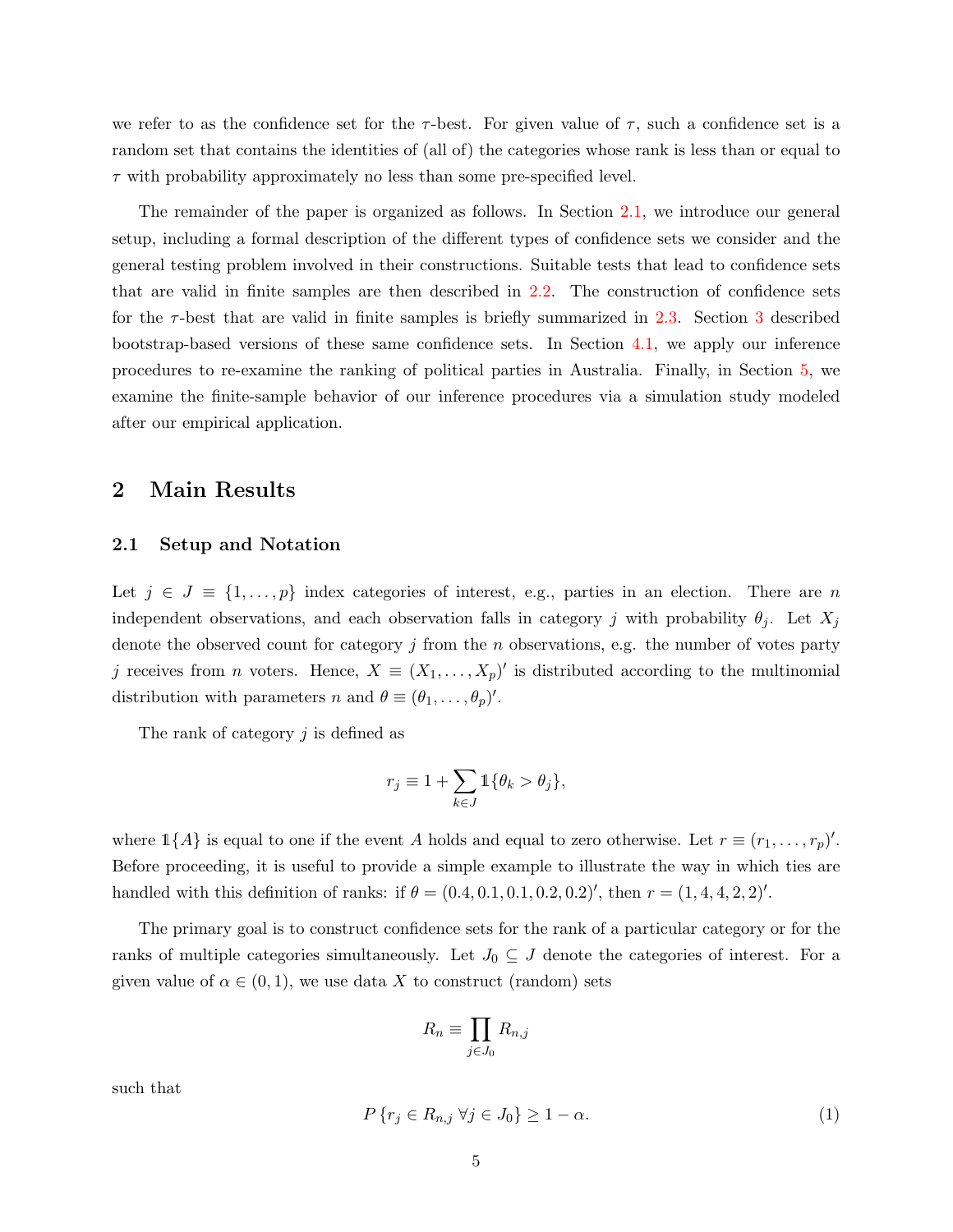If  $J_0$  is a singleton, then sets  $R_n$  satisfying [\(1\)](#page-5-1) are referred to as marginal confidence sets for the rank of a single category. If  $J_0 = J$ , then sets  $R_n$  satisfying [\(1\)](#page-5-1) are referred to as simultaneous confidence sets for the ranks of all categories. The remainder of the paper, however, allows  $J_0$  to be any subset of J. In our constructions,  $R_{n,j}$  are subsets of J for each  $j \in J_0$ , allowing for the possibility that the lower endpoint is 1 or the upper endpoint is p to permit both one-sided and two-sided inference.

In addition, we consider the goal of constructing confidence sets for the identities of all categories whose rank is less than or equal to a pre-specified value  $\tau \in J$ , i.e., for a given value of  $\alpha \in (0,1)$ , we construct (random) sets  $R_n^{\tau-\text{best}}$  that are subsets of J and satisfy

<span id="page-6-0"></span>
$$
P\left\{R_0^{\tau-\text{best}} \subseteq R_n^{\tau-\text{best}}\right\} \ge 1 - \alpha ,\tag{2}
$$

where

$$
R_0^{\tau-\text{best}} \equiv \{j \in J : r_j \leq \tau\} .
$$

Sets satisfying [\(2\)](#page-6-0) are referred to as *confidence sets for the*  $\tau$ *-best categories*.

As in [Mogstad et al.](#page-42-0) [\(2020\)](#page-42-0), the construction of confidence sets for ranks can be based on tests of the hypotheses

$$
H_{j,k} \colon \theta_j \le \theta_k
$$

for pairs of indices  $(j, k) \in J^2$ . Which pairs are relevant depends on whether the desired confidence sets for the ranks indicated by  $J_0$  are lower, upper or two-sided confidence bounds:

$$
J^{\text{lower}} \equiv \{ (j, k) \in J \times J_0 : j \neq k \}
$$

$$
J^{\text{upper}} \equiv \{ (j, k) \in J_0 \times J : j \neq k \}
$$

$$
J^{\text{two-sided}} \equiv J^{\text{lower}} \cup J^{\text{upper}}
$$

Suppose a family of tests of the hypotheses  $H_{j,k}$  is given. Then, for each  $j \in J_0$ , let

<span id="page-6-1"></span>
$$
\text{Rej}_{j}^{-} \equiv \{ k \in J \setminus \{ j \}: \text{ reject } H_{k,j} \text{ and claim } \theta_{j} < \theta_{k} \}
$$
\n
$$
\tag{3}
$$

indicate the set of hypotheses that are rejected in favor of  $\theta_j < \theta_k$  and

<span id="page-6-2"></span>
$$
\text{Rej}_{j}^{+} \equiv \{ k \in J \setminus \{ j \}: \text{ reject } H_{j,k} \text{ and claim } \theta_{j} > \theta_{k} \}
$$
(4)

the set of hypotheses that are rejected in favor of  $\theta_j > \theta_k$ . Consider the goal of constructing a two-sided marginal confidence set for the rank of a category  $j_0$ , i.e.,  $J_0 = \{j_0\}$ . Then,  $\text{Rej}_{j_0}^-$  contains all categories  $k \neq j_0$  whose parameter  $\theta_k$  is claimed to be strictly larger than  $\theta_{j_0}$ . If these claims were correct, then the lower bound on the rank of category  $j_0$  must be equal to the number of such categories k, denoted by  $\text{[Rej}_{j_0}^-|$ , plus one. Similarly,  $\text{Rej}_{j_0}^+$  contains all categories  $k \neq j_0$  whose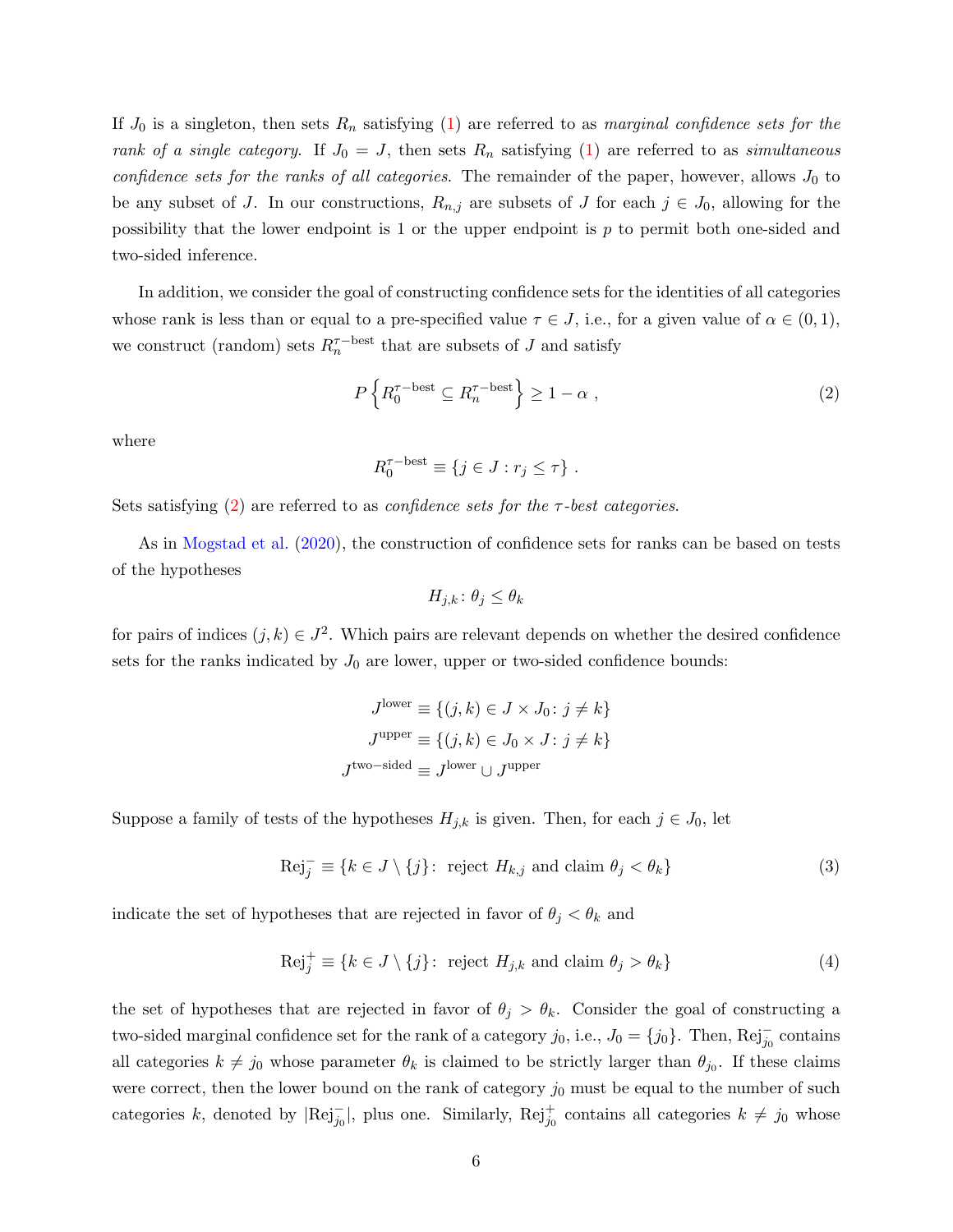parameter  $\theta_k$  is claimed to be strictly smaller than  $\theta_{j_0}$ . Again, if these claims were correct, then the upper bound on the rank of category  $j_0$  must be the total number of categories, p, minus the number of categories with smaller probability, denoted by  $|Rej_{j0}^+|$ . Therefore, if all claims made in  $\text{Rej}_{j_0}^-$  and  $\text{Rej}_{j_0}^+$  are correct, the set

$$
R_{n,j_0} \equiv \left\{ |\text{Rej}_{j_0}^-| + 1, \ldots, p - |\text{Rej}_{j_0}^+| \right\}.
$$

contains the rank of category  $j_0, r_{j_0}$ . More generally, for an arbitrary set of indices  $J_0 \subseteq J$ , if all claims made in  $\text{Rej}_{j}^{-}$  and  $\text{Rej}_{j}^{+}$ ,  $j \in J_0$ , are correct, then the set

<span id="page-7-0"></span>
$$
R_n \equiv \prod_{j \in J_0} R_{n,j} \qquad \text{with} \qquad R_{n,j} \equiv \left\{ |\text{Rej}_j^-| + 1, \dots, p - |\text{Rej}_j^+| \right\} \tag{5}
$$

contains the ranks of all categories in  $J_0$ ,  $(r_j : j \in J_0)$ . Of course, it cannot be guaranteed that tests of  $H_{j,k}$  never falsely reject, but the probability of such mistakes can be controlled. More specifically, for the set  $R_n$  to satisfy the coverage statement in  $(1)$ , the number of false claims must be controlled in the sense that the familywise error rate for testing  $H_{j,k}$  for the relevant pairs of indices  $I \subset J^2$  is no larger than  $\alpha$ , i.e.,

<span id="page-7-1"></span>
$$
FWER_I \equiv P \{ \text{reject at least one true hypotheses } H_{j,k}, \ (j,k) \in I \} \le \alpha. \tag{6}
$$

For two-sided confidence sets, the relevant set of indices I is  $J^{\text{two-sided}}$  and, for one-sided confidence sets, it is either  $J^{\text{lower}}$  or  $J^{\text{upper}}$ . The following theorem is a slight generalization (allowing for a general set  $J_0$  of indices) of Theorem 3.4 in [Mogstad et al.](#page-42-0) [\(2020\)](#page-42-0) and summarizes the above discussion.

<span id="page-7-2"></span>**Theorem 2.1.** For  $J_0 \subseteq J$ , let I be equal to J<sup>lower</sup>, J<sup>upper</sup>, or J<sup>two–sided</sup>. Let  $R_n$  be defined by [\(3\)](#page-6-1), [\(4\)](#page-6-2), and [\(5\)](#page-7-0), where the family of hypotheses  $H_{j,k}$ ,  $(j,k) \in I$ , is tested using a procedure that satisfies [\(6\)](#page-7-1) for some  $\alpha \in (0,1)$ . Then,  $R_n$  satisfies [\(1\)](#page-5-1).

Instead of controlling the coverage probability in finite samples as in  $(1)$ , the confidence sets proposed in [Mogstad et al.](#page-42-0) [\(2020\)](#page-42-0) only asymptotically control the coverage probability. Their constructions assume the availability of bootstrap confidence sets that simultaneously cover the differences  $\theta_j - \theta_k$  for all relevant pairs of indices  $(j, k)$ . While their paper does not explicitly show how these can be constructed when  $X_1, \ldots, X_p$  are not independent (which by construction is the case with multinomial data), it is not difficult to propose an appropriate bootstrap procedure (see Appendix [A\)](#page-30-0).

The general approach in [Mogstad et al.](#page-42-0)  $(2020)$  does not require X to follow a multinomial distribution. The purpose of the remainder of this paper is to show that with this additional distributional assumption it is possible to construct confidence sets for ranks that control the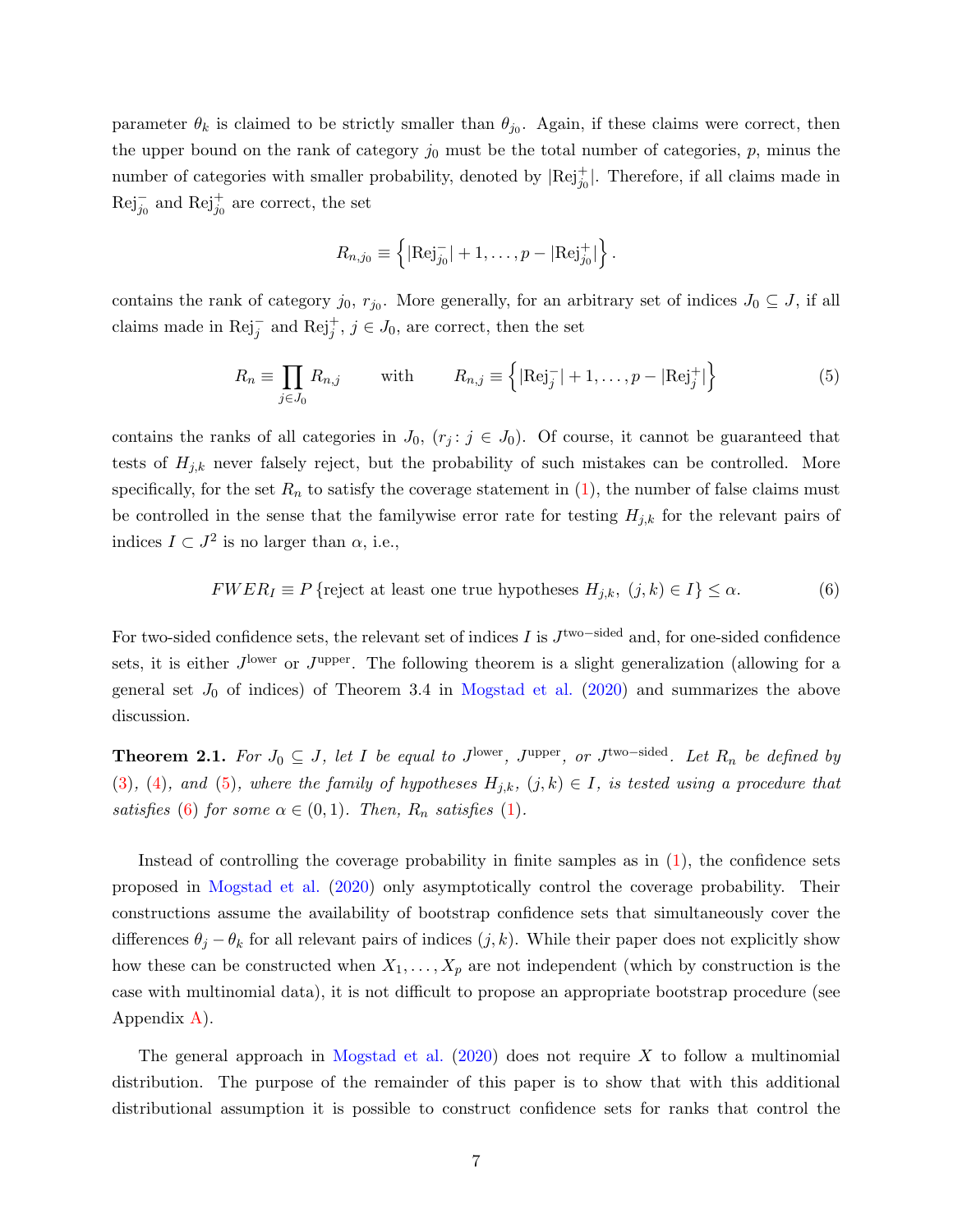<span id="page-8-3"></span>coverage probability not only asymptotically, but in finite samples.

Remark 2.1 (Definition of Rank). To simplify the exposition in this remark, suppose we are interested in a single category,  $J_0 = \{j_0\}$ . In the presence of ties, there is some ambiguity in the way in which we define the rank of a category. For any  $j \in J$ , let  $r_j \equiv 1 + \sum_{k \in J} \mathbb{1}\{\theta_k > \theta_j\}$ and  $\bar{r}_j \equiv p - \sum_{k \in J} \mathbb{1}\{\theta_k < \theta_j\}$  be the smallest (i.e., best) and largest (i.e., worst) possible rank of category j. If category j<sub>0</sub> is not tied with any other category, then  $r_{j_0} = \bar{r}_{j_0}$  and the rank is unique. On the other hand, when category  $j_0$  is tied with at least one other category, then  $r_{j_0} < r_{j_0}$ and different definitions of the rank may select different values from the interval  $R_{j_0} \equiv [r_{j_0}, \bar{r}_{j_0}]$ . An inspection of the proof of Theorem [2.1](#page-7-2) reveals that the confidence set  $R_n$  not only covers our definition of the rank,  $r_{j_0}$ , in the sense of [\(1\)](#page-5-1), but also any other "reasonable" definition of the rank in the sense that

$$
P\left\{R_{j_0} \subseteq R_n^{\text{cont}}\right\} \ge 1 - \alpha,
$$

where  $R_n^{\text{cont}} \equiv \left[ \min(R_n), \max(R_n) \right]$  is the interval from the smallest to the largest value in the confidence set  $R_n$ .

#### <span id="page-8-0"></span>2.2 Marginal and Simultaneous Confidence Sets for Ranks

In light of the previous discussion, for the construction of a confidence set satisfying  $(1)$ , it remains to propose a procedure for testing the family of hypotheses  $H_{j,k}$ ,  $(j,k) \in I$ , that controls  $FWER_I$ . In this section, we propose a test of the individual hypothesis  $H_{j,k}$  with nominal level  $\beta_{j,k}$  and then choose the constants  $(\beta_{j,k}: (j,k) \in I)$  in a way that controls  $FWER_I$  in the sense of [\(6\)](#page-7-1).

Let  $S_{j,k} \equiv X_j + X_k$ . One can show that the conditional distribution of  $X_j$  given  $S_{j,k} = s$  is binomial based on s trials and success probability  $\theta_j/(\theta_j + \theta_k)$ ; a simple proof appears in the proof of Theorem [2.2.](#page-9-0) Notice that  $H_{j,k}$  is equivalent to  $\theta_{j,k} \leq 1/2$ , where  $\theta_{j,k} = \theta_j/(\theta_j + \theta_k)$ . Conditioning on  $S_{j,k}$  eliminates nuisance parameters and reduces the testing problem to a one-parameter problem of testing a binomial probability. An exact level  $\beta_{j,k}$  test may be therefore be easily constructed. In particular, the (possibly randomized) test of  $H_{j,k}$  defined by the critical function

<span id="page-8-1"></span>
$$
\phi(x,s) = \begin{cases}\n1, & \text{if } x > C(s) \\
\gamma(s), & \text{if } x = C(s) \\
0, & \text{if } x < C(s)\n\end{cases}
$$
\n(7)

with constants  $\gamma(s)$ ,  $C(s)$  determined by

<span id="page-8-2"></span>
$$
\sum_{i=C(s)+1}^{s} {s \choose i} (1/2)^s + \gamma(s) {s \choose C(s)} (1/2)^s = \beta_{j,k} \qquad \forall s,
$$
\n(8)

is an exact level  $\beta_{j,k}$  test of  $H_{j,k}$ . The test has rejection probability equal to  $\beta_{j,k}$  when  $\theta_{j,k} = 1/2$ .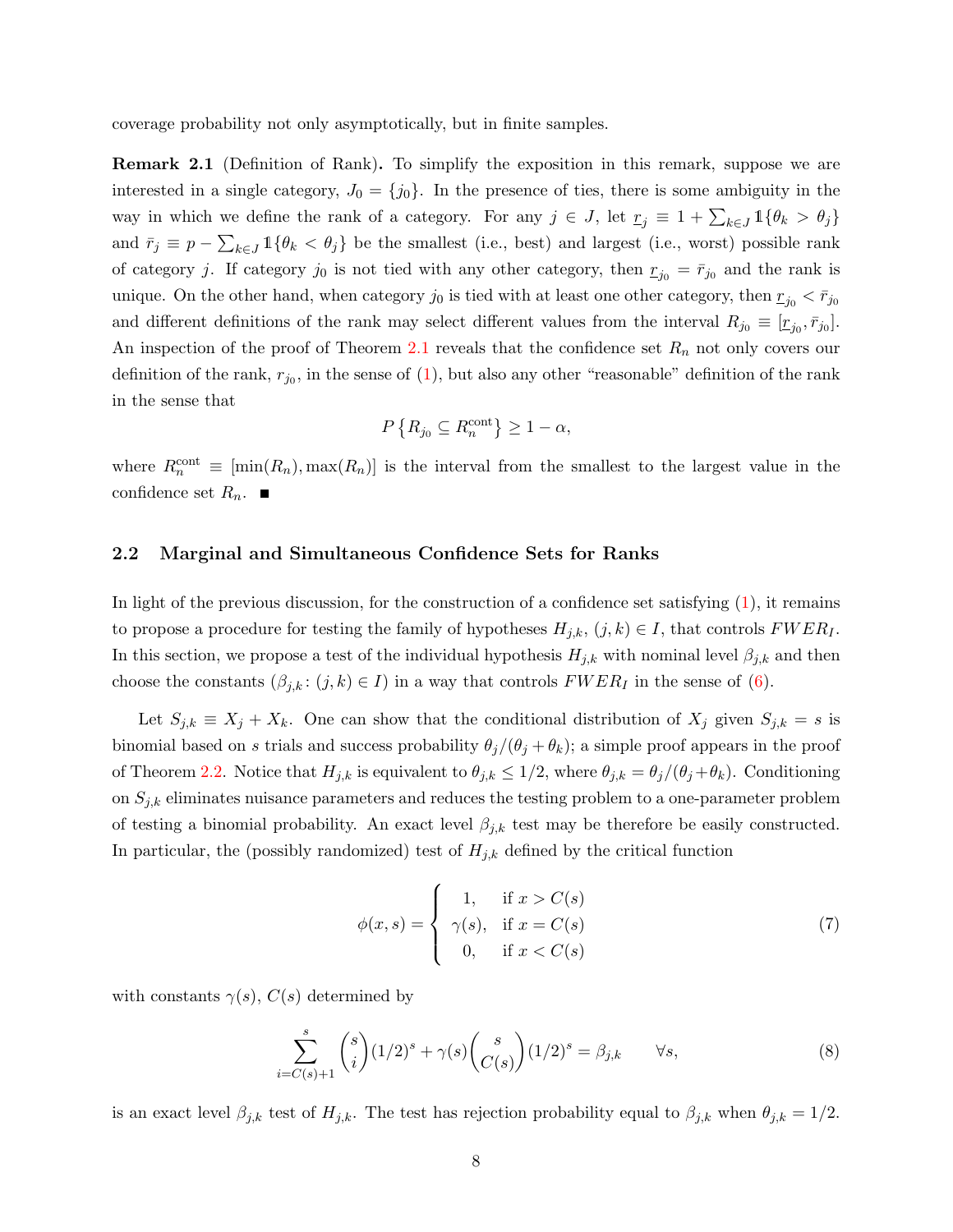Moreover, since the binomial family of distributions has monotone likelihood ratio, the test has rejection probability strictly less than  $\beta_{j,k}$  whenever  $\theta_{j,k} < 1/2$ . In fact, Theorem [2.2](#page-9-0) below shows that, for testing  $H_{j,k}$ , the test  $\phi(X_j, S_{j,k})$  is uniformly most powerful level  $\beta_{j,k}$  among all level  $\beta_{j,k}$  unbiased tests based on  $(X_1, \ldots, X_p)$ ; i.e., it is UMPU. If  $\gamma(s) > 0$  and one wishes to avoid randomization of the test, then one may simply reject  $H_{j,k}$  iff  $X_j > C(S_{j,k}) + 1$ . The p-value for this slightly conservative approach of testing  $H_{j,k}$  when  $S_{j,k} = s$  can be written as

<span id="page-9-1"></span>
$$
\hat{p}_{j,k} \equiv \frac{1}{2^s} \sum_{i=X_j}^s {s \choose i}.
$$
\n(9)

<span id="page-9-0"></span>The following theorem summarizes the above discussion.

**Theorem 2.2.** For any  $(j,k) \in J^2$ ,  $j \neq k$ , and  $\beta_{j,k} \in (0,1)$ , the test  $\phi(X_j, S_{j,k})$  defined by [\(7\)](#page-8-1) and [\(8\)](#page-8-2) is a UMPU level  $\beta_{j,k}$  test of  $H_{j,k}$ .

This theorem shows that  $\phi$  defines a level  $\beta_{j,k}$  test of  $H_{j,k}$ . To satisfy [\(6\)](#page-7-1) one could combine the individual tests, i.e., choose the  $(\beta_{j,k}: (j,k) \in I)$ , by a Bonferroni correction or by the Holm procedure, for example. Theorem [2.1](#page-7-2) then implies that the confidence set  $R_n$ , based on such a procedure, has coverage probability no less than  $1 - \alpha$ .

The steps necessary for construction of the proposed confidence sets for the ranks, using the non-randomized test with  $p$ -value in  $(9)$ , are summarized as follows:

#### <span id="page-9-2"></span>Algorithm 2.1.

- 1. Choose the set  $J_0 \subseteq J$  of categories of interest.
- 2. Set I equal to one of  $J^{\text{lower}}$ ,  $J^{\text{upper}}$ , or  $J^{\text{two-sided}}$ , depending on whether lower, upper, or two-sided confidence bounds on the ranks of categories in  $J_0$  are desired.
- 3. Test the family of hypotheses  $H_{j,k}$ ,  $(j,k) \in I$ , so that  $FWER_I$  is controlled. For instance:
	- Bonferroni:  $H_{j,k}$  is rejected iff

$$
\hat{p}_{j,k} \le \frac{\alpha}{|I|}.
$$

• **Holm:** order the p-values  $\hat{p}_{j,k}$ ,  $(j,k) \in I$ , from the smallest to the largest,  $\hat{p}_{(1)} \leq \cdots \leq$  $\hat{p}_{(|I|)}$ , and denote the corresponding hypotheses by  $H_{(1)}, \ldots, H_{(|I|)}$ . Then,  $H_{(l)}$  is rejected iff

$$
\hat{p}_{(l')} \le \frac{\alpha}{|I| + 1 - l'} \quad \forall l' \le l.
$$

- 4. For each  $j \in J_0$ , collect the rejected hypotheses as in [\(3\)](#page-6-1) and [\(4\)](#page-6-2).
- 5. Construct  $R_n$ , the confidence set for the ranks  $(r_j : j \in J_0)$ , as in [\(5\)](#page-7-0).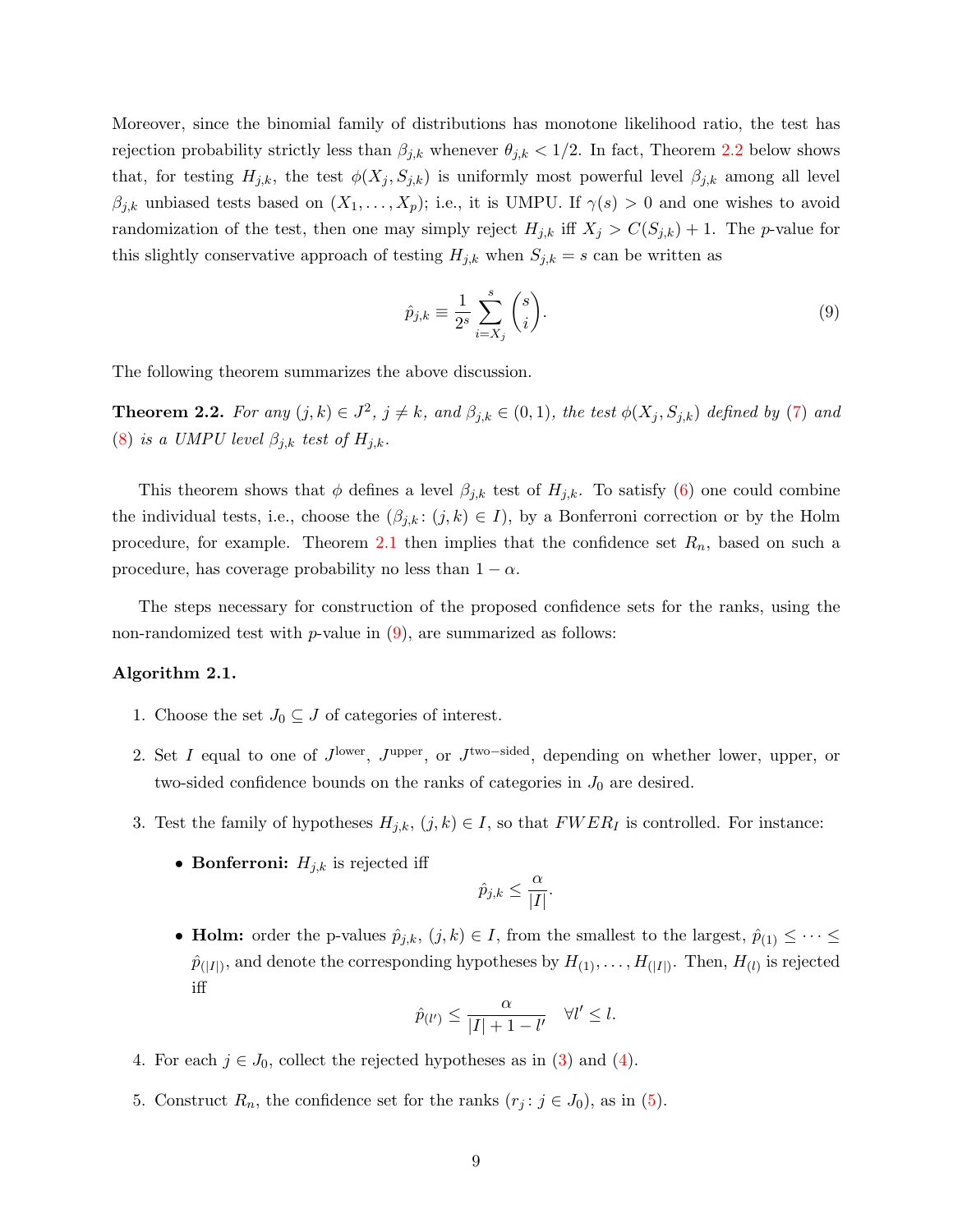Theorems [2.1](#page-7-2) and [2.2](#page-9-0) imply that the resulting confidence set for the ranks is valid in finite samples:

#### **Corollary [2.1](#page-9-2).** The confidence set  $R_n$  constructed by Algorithm 2.1 satisfies [\(1\)](#page-5-1).

One important aspect to note is that we have not imposed any assumptions on the vector of probabilities  $\theta$ , besides it being the vector of probabilities associated with a multinomial distribution for p categories. In particular, the confidence set  $R_n$  satisfies the coverage result [\(1\)](#page-5-1) regardless of whether any of the elements of  $\theta$  are equal to each other ("ties") or close to each other ("nearties"). This is an important feature of our confidence sets for the ranks because it ensures that the coverage property does not break down when some categories are observed with equal or similar counts. In contrast, a "naive" bootstrap confidence set is valid only in the absence of ties and may substantially under-cover when there are near-ties (see Remark [3.6](#page-13-0) and the simulations in Section [5\)](#page-21-0).

<span id="page-10-2"></span>Remark 2.2 (Clopper-Pearson). An alternative approach to the construction of confidence sets for the ranks that are valid in finite samples could be based on Clopper-Pearson intervals for binomial probabilities [\(Clopper and Pearson](#page-42-8) [\(1934\)](#page-42-8)). To see this, note that one could form a Clopper-Pearson interval separately for each element of  $\theta$ . With a Bonferroni correction one could then combine the marginal confidence intervals into a simultaneous confidence set for the vector  $\theta$ , which would be valid in finite samples. Given this simultaneous confidence set for  $\theta$ , one could apply the approach by [Klein et al.](#page-42-2) [\(2020\)](#page-42-2) to form a simultaneous confidence set for the ranks of all categories, which would also be valid in finite samples. We compare this approach with ours in the simulations of Section [5](#page-21-0) and find that the two methods often perform similarly well, but sometimes the Clopper-Pearson intervals are meaningfully wider. One reason why this construction may lead to wide confidence sets is that [Klein et al.](#page-42-2) [\(2020\)](#page-42-2)'s approach implicitly tests whether two success probabilities are equal by checking whether the Clopper-Pearson intervals for the two success probabilities overlap or not. This construction is excessively crude compared to the use of confidence sets for the differences.

#### <span id="page-10-0"></span>2.3 Confidence Sets for the  $\tau$ -Best

Let  $R_n \equiv \prod_{j \in J_0} R_{n,j}$  be a simultaneous lower confidence bound on the ranks of all categories, i.e., each  $R_{n,j}$  has upper bound equal to p and  $R_n$  satisfies [\(1\)](#page-5-1) for  $J_0 = J$ . Then, the projection

<span id="page-10-1"></span>
$$
R_n^{\tau-\text{best}} \equiv \{ j \in J : \tau \in R_{n,j} \} \tag{10}
$$

is a confidence set for the  $\tau$ -best categories:

**Corollary 2.2.** If  $R_n \equiv \prod_{j \in J_0} R_{n,j}$  is defined as in Theorem [2.1](#page-7-2) for  $J_0 = J$  and  $I = J^{\text{lower}}$ , then  $R_n^{\tau-\text{best}}$  as defined in [\(10\)](#page-10-1) satisfies [\(2\)](#page-6-0).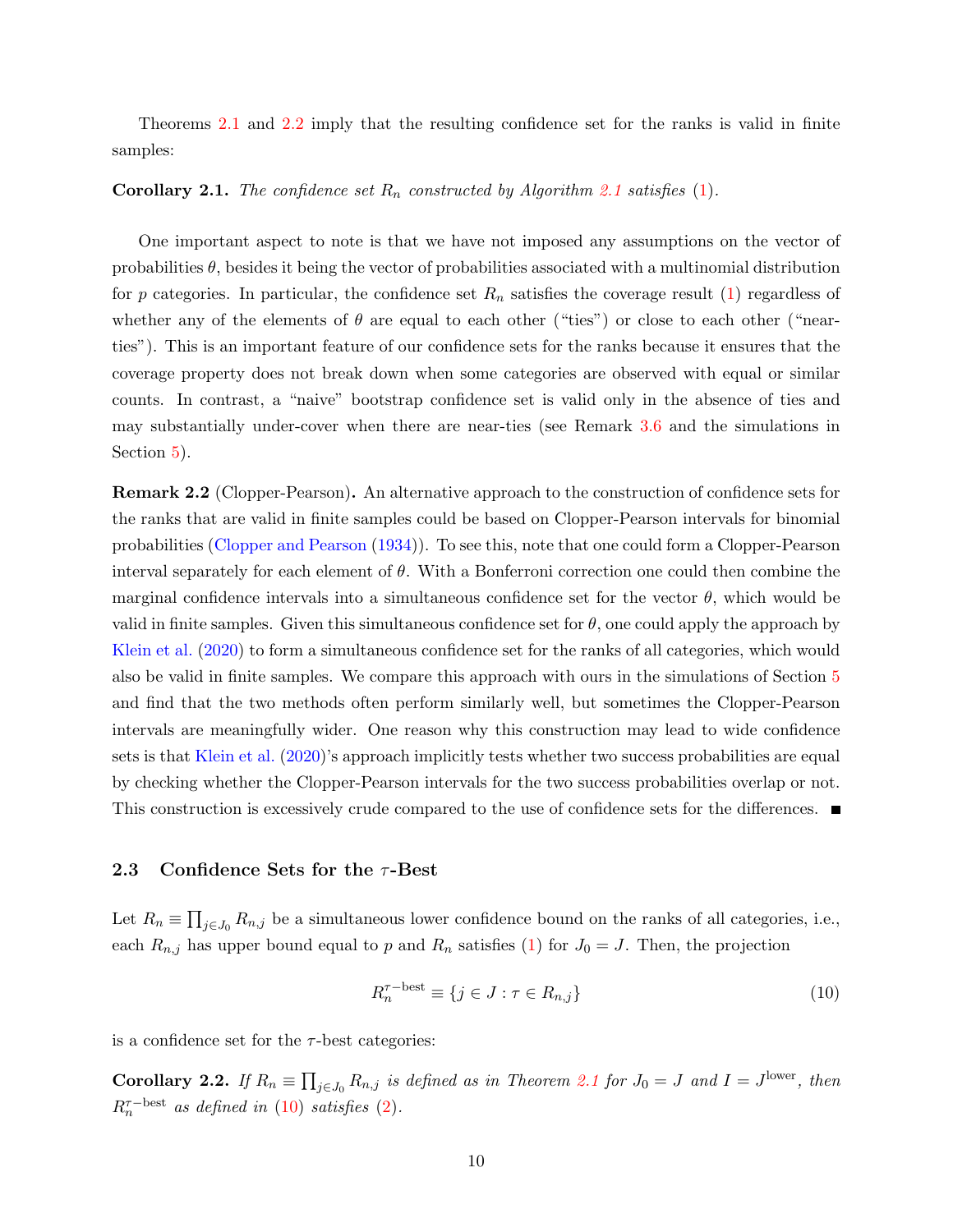The construction of such a confidence set using the non-randomized test with  $p$ -values in  $(9)$ can thus be summarized as follows:

<span id="page-11-1"></span>Algorithm 2.2. 1. Set  $J_0 = J$  and  $I = J^{\text{lower}}$ .

- 2. Perform Steps 3–5 of Algorithm [2.1](#page-9-2) to obtain  $R_n \equiv \prod_{j \in J_0} R_{n,j}$ .
- 3. Construct  $R_n^{\tau-\text{best}}$  as defined in [\(10\)](#page-10-1).

**Remark 2.3** ( $\tau$ -Worst). A confidence set for the  $\tau$ -worst categories,  $R_0^{\tau-\text{worst}} \equiv \{j \in J : r_j \geq 1\}$  $p - \tau + 1$  can be constructed in a similar fashion as in Algorithm [2.2](#page-11-1) for the  $\tau$ -best. First, set  $J_0 = J$  and  $I = J^{\text{upper}}$ . Then perform Steps 3–5 of Algorithm [2.1](#page-9-2) to obtain  $R_n \equiv \prod_{j \in J_0} R_{n,j}$ . Finally, construct the confidence set  $R_n^{\tau-\text{worst}} \equiv \{j \in J : p - \tau + 1 \in R_{n,j}\}.$ 

### <span id="page-11-0"></span>3 Bootstrap Confidence Sets

As was previously seen, confidence sets for ranks can be based on simultaneous tests of the hypotheses  $H_{j,k}$  with  $(j,k) \in I$  for an appropriate set of indices  $I \subset J^2$ . In a similar way, inference for ranks can also be based on simultaneous bootstrap confidence sets  $C_n(1-\alpha, I)$  for the differences  $(\theta_j - \theta_k : (j, k) \in I)$ , which we now describe.

Let  $X^* \equiv (X_1^*, \ldots, X_p^*)$  denote a bootstrap draw from the the multinomial distribution with parameters n and  $\hat{\theta} \equiv X/n$ . Define the bootstrap estimator  $\hat{\theta}^* \equiv X^*/n$  and

$$
\hat{\sigma}_{j,k}^* \equiv \sqrt{\hat{\theta}_j^*(1-\hat{\theta}_j^*) + \hat{\theta}_k^*(1-\hat{\theta}_k^*) + 2\hat{\theta}_j^*\hat{\theta}_k^*}.
$$

Consider the bootstrap statistic

$$
T_{\text{lower},n}^*(I) \equiv \max_{(j,k)\in I} \frac{\hat{\theta}_j^* - \hat{\theta}_k^* - (\hat{\theta}_j - \hat{\theta}_k)}{\hat{\sigma}_{j,k}^* / \sqrt{n}},
$$

where we adopt the convention that  $0/0 = 0$  and  $c/0 = \text{sign}(c) \infty$  for  $c \neq 0$ , and denote by  $c_{\text{lower},n}(1-\alpha,I)$  $c_{\text{lower},n}(1-\alpha,I)$  $c_{\text{lower},n}(1-\alpha,I)$  the  $(1-\alpha)$ -quantile of  $T^*_{\text{lower},n}(I)$  conditional on the data.<sup>1</sup> We can then construct lower confidence bounds for the vector of differences  $\Delta_I \equiv (\theta_j - \theta_k : (j, k) \in I)$  by

$$
C_{\text{lower},n}(1-\alpha,I) \equiv \prod_{(j,k)\in I} C_{\text{lower},n,j,k}(1-\alpha,I)
$$

<sup>&</sup>lt;sup>1</sup>In a given bootstrap sample, the ratio inside the max of  $T^*_{\text{lower},n}$  can have a zero denominator and/or zero numerator. For instance, when two categories j and k both have small success frequencies in the data  $(\hat{\theta}_j$  and  $\hat{\theta}_k$  are small), then it is possible that a given bootstrap sample does not contain any success for either of the two categories, i.e.,  $\hat{\theta}_{j}^{*} = \hat{\theta}_{j}^{*} = \hat{\sigma}_{j,k}^{*} = 0$ , and the denominator is zero. When  $\hat{\theta}_{j} < \hat{\theta}_{k}$ , then the resulting critical value  $c_{\text{lower},n}(1-\alpha, I)$ equals  $\infty$ . On the other hand, when the frequencies in the data are equal  $(\hat{\theta}_j = \hat{\theta}_k)$ , then both the numerator and denominator of the ratio are zero and the maximum is determined by other bootstrap samples that produce a positive ratio.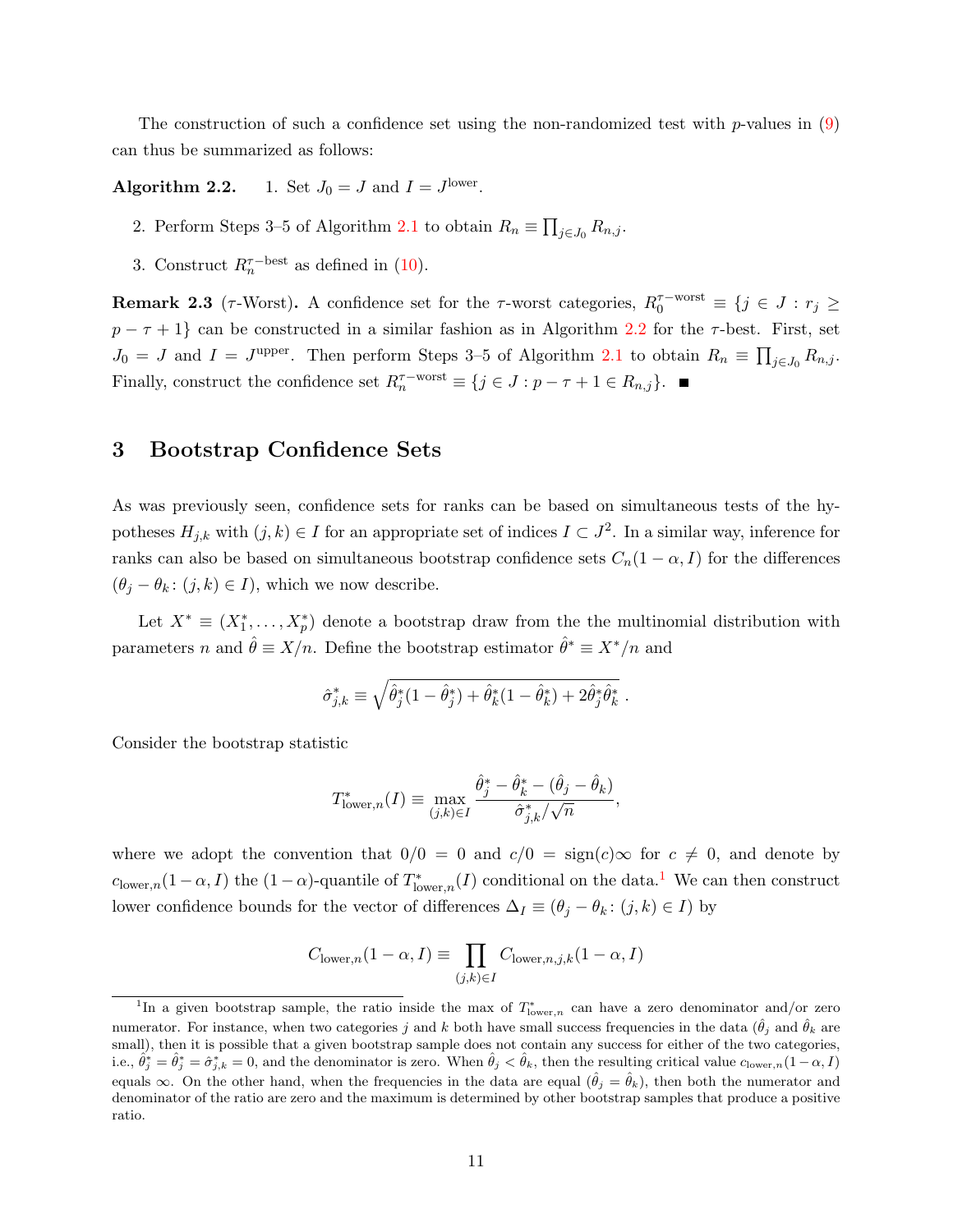with

$$
C_{\text{lower},n,j,k}(1-\alpha,I) \equiv \left[\hat{\theta}_j - \hat{\theta}_k - c_{\text{lower},n}(1-\alpha,I)\frac{\hat{\sigma}_{j,k}}{\sqrt{n}},\infty\right)
$$

and  $\hat{\sigma}_{j,k} \equiv \sqrt{\hat{\theta}_j(1-\hat{\theta}_j) + \hat{\theta}_k(1-\hat{\theta}_k) + 2\hat{\theta}_j\hat{\theta}_k}$ . As long as all  $\theta_j, j \in J$ , are nonzero, this confidence set covers the vector of true differences with probability  $1 - \alpha$ , asymptotically as the sample size n tends to infinity:

<span id="page-12-0"></span>
$$
\lim_{n \to \infty} P\{\Delta_I \in C_{\text{lower},n}(1-\alpha,I)\} = 1 - \alpha. \tag{11}
$$

Appendix [A](#page-30-0) provides a formal justification of this claim and further shows that the coverage probability is no less than  $1 - \alpha$  when some  $\theta_j = 0$ . Let I be equal to one of the sets  $J^{\text{lower}}$ ,  $J^{\text{upper}}$ , or J<sup>two–sided</sup> depending on which type of confidence set for the ranks is desired. Consider the test that rejects  $H_{j,k}$  iff  $C_{\text{lower},n,j,k}(1-\alpha,I)$  lies entirely above zero. Then, based on this test, form the sets  $\text{Rej}_j^-$  and  $\text{Rej}_j^+$  as in [\(3\)](#page-6-1) and [\(4\)](#page-6-2). The bootstrap confidence set for the ranks of categories in  $J_0$  can then be constructed as in [\(5\)](#page-7-0); denote the resulting confidence set by  $R_n^{\text{boot}} \equiv \prod_{j \in J_0} R_{n,j}^{\text{boot}}$ . By an argument similar to that in Theorem 3.3 in [Mogstad et al.](#page-42-0) [\(2020\)](#page-42-0), the probability that this confidence set covers the true ranks is bounded from below by the probability that the vector of differences,  $\Delta_I$ , is covered by  $C_{\text{lower,n}}(1-\alpha,I)$ . Therefore, the validity of the bootstrap in the sense of [\(11\)](#page-12-0) implies that the bootstrap confidence set for the ranks also covers the true ranks with probability at least  $1 - \alpha$  in the limit as  $n \to \infty$ . The following result formalizes this discussion:

<span id="page-12-2"></span>**Theorem 3.1.** For  $R_n^{\text{boot}}$  defined in the previous paragraph, we have

$$
\liminf_{n \to \infty} P\left\{r_j \in R_{n,j}^{\text{boot}} \,\,\forall j \in J_0\right\} \ge 1 - \alpha. \tag{12}
$$

**Remark 3.1** (Exactness). It is possible to show that there exists  $\theta$  such that

$$
\lim_{n \to \infty} P\left\{ R_j \in R_{n,j}^{\text{boot}} \,\,\forall j \in J_0 \right\} = 1 - \alpha,
$$

where  $R_j$  is defined as in Remark [2.1.](#page-8-3) In this sense, the bootstrap-based confidence sets described above are non-conservative.

Remark 3.2 (Uniformity). The validity of the bootstrap confidence set for the vector of differences as in [\(11\)](#page-12-0) also holds uniformly over data-generating processes in certain classes of distributions. Such a statement could be established using the results in [Romano and Shaikh](#page-42-9) [\(2012\)](#page-42-9). One important assumption for the applicability of their results to our setting is that the elements of  $\theta$  need to be bounded away from 0 and 1. As in [Mogstad et al.](#page-42-0) [\(2020\)](#page-42-0), uniform validity of the confidence sets for the differences then implies uniform validity of the confidence sets for the ranks.

<span id="page-12-1"></span>Remark 3.3 (Stepwise Improvements). One could use stepdown procedures from [Romano and](#page-42-10) [Wolf](#page-42-10) [\(2005\)](#page-42-10) to improve the confidence sets for the ranks. See [Mogstad et al.](#page-42-0) [\(2020\)](#page-42-0) for more details.  $\blacksquare$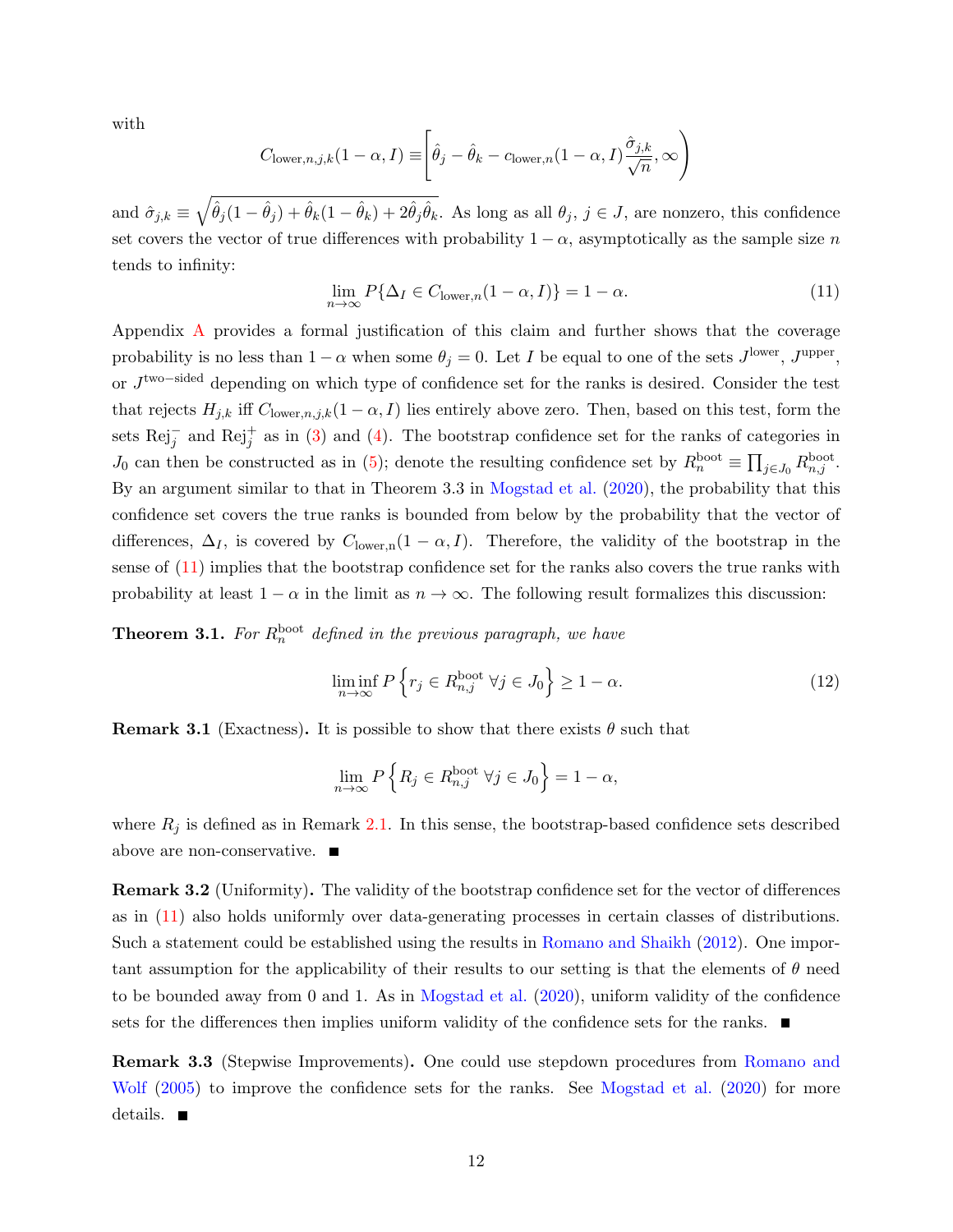Remark 3.4 (Two-sided Confidence Sets). Suppose the goal is to construct a two-sided confidence set for the ranks of categories in  $J_0$ . Instead of testing the one-sided hypotheses  $H_{i,k}$  for all pairs in the large set J two−sided with the one-sided confidence sets for the differences, one could also test whether the differences are zero using a smaller number of two-sided confidence sets for the differences.

To see this let  $C_{\text{symm},n}(1-\alpha,I) \equiv \prod_{(j,k)\in I} C_{\text{symm},n,j,k}(1-\alpha,I)$  with

$$
C_{\text{symm},n,j,k}(1-\alpha,I) \equiv \left[\hat{\theta}_j - \hat{\theta}_k \pm c_{\text{symm},n}(1-\alpha,I)\frac{\hat{\sigma}_{j,k}}{\sqrt{n}}\right],
$$

where  $c_{\text{symm},n}(1-\alpha,I)$  denotes the  $(1-\alpha)$ -quantile of

$$
T_{\text{symm},n}^*(I) \equiv \max_{(j,k)\in I} \frac{\left|\hat{\theta}_j^* - \hat{\theta}_k^* - (\hat{\theta}_j - \hat{\theta}_k)\right|}{\hat{\sigma}_{j,k}^* / \sqrt{n}}
$$

conditional on the data. Then, set  $I = J^{\text{upper}}$  and compute

$$
N_j^- \equiv \{k \in J \setminus \{j\} \colon C_{\text{symm},n,j,k}(1-\alpha, I) \text{ lies entirely below zero }\}
$$
  

$$
N_j^+ \equiv \{k \in J \setminus \{j\} \colon C_{\text{symm},n,j,k}(1-\alpha, I) \text{ lies entirely above zero }\}
$$

which indicate the categories k with probabilities strictly larger or smaller than  $\theta_j$ . A confidence set for the ranks of categories in  $J_0$  can then be formed as in [\(5\)](#page-7-0), replacing Rej<sub>j</sub> and Rej<sub>j</sub><sup>+</sup> by  $N_j^-$  and  $N_j^+$ , respectively. By arguments analogous to those for the one-sided confidence sets, the resulting confidence set for the ranks of populations in  $J_0$  then covers the true ranks with probability approaching at least  $1 - \alpha$  as  $n \to \infty$ .

<span id="page-13-1"></span>Remark 3.5 (Studentization). The bootstrap procedure in Remark [3.4](#page-12-1) may perform poorly in the sense of under-covering the true ranks when there are many categories and all estimated probabilities  $\hat{\theta}_1,\ldots,\hat{\theta}_p$  are small. In such situations, the ratio in the definition of the bootstrap statistic may evaluate to  $0/0$  on many bootstrap samples, leading to a critical value that is too small. In addition, the bootstrap procedure may perform poorly in the sense of yielding confidence sets that are very wide when there are two or more categories with small estimated probabilities. In such situations, there may be bootstrap samples without any successes for categories j and  $k$ , so the ratio in the definition of the bootstrap statistic evaluates to  $\infty$  and the resulting critical value is equal to  $\infty$ ; see Footnote [1.](#page-11-0) For these reasons, it may be beneficial not to studentize  $T^*_{\text{symm},n}(I)$ , in which case one would also remove  $\hat{\sigma}_{j,k}$  from the expression of  $C_{\text{symm},n,j,k}(1-\alpha,I)$ . These two approaches are compared further in the simulations in Section [5.3.](#page-27-0)  $\blacksquare$ 

<span id="page-13-0"></span>Remark 3.6 ("Naive" Bootstrap). Suppose the goal is to construct a confidence set for the rank of a single category. The confidence set  $R_n$  based on Algorithm [2.1](#page-9-2) was shown to be valid in finite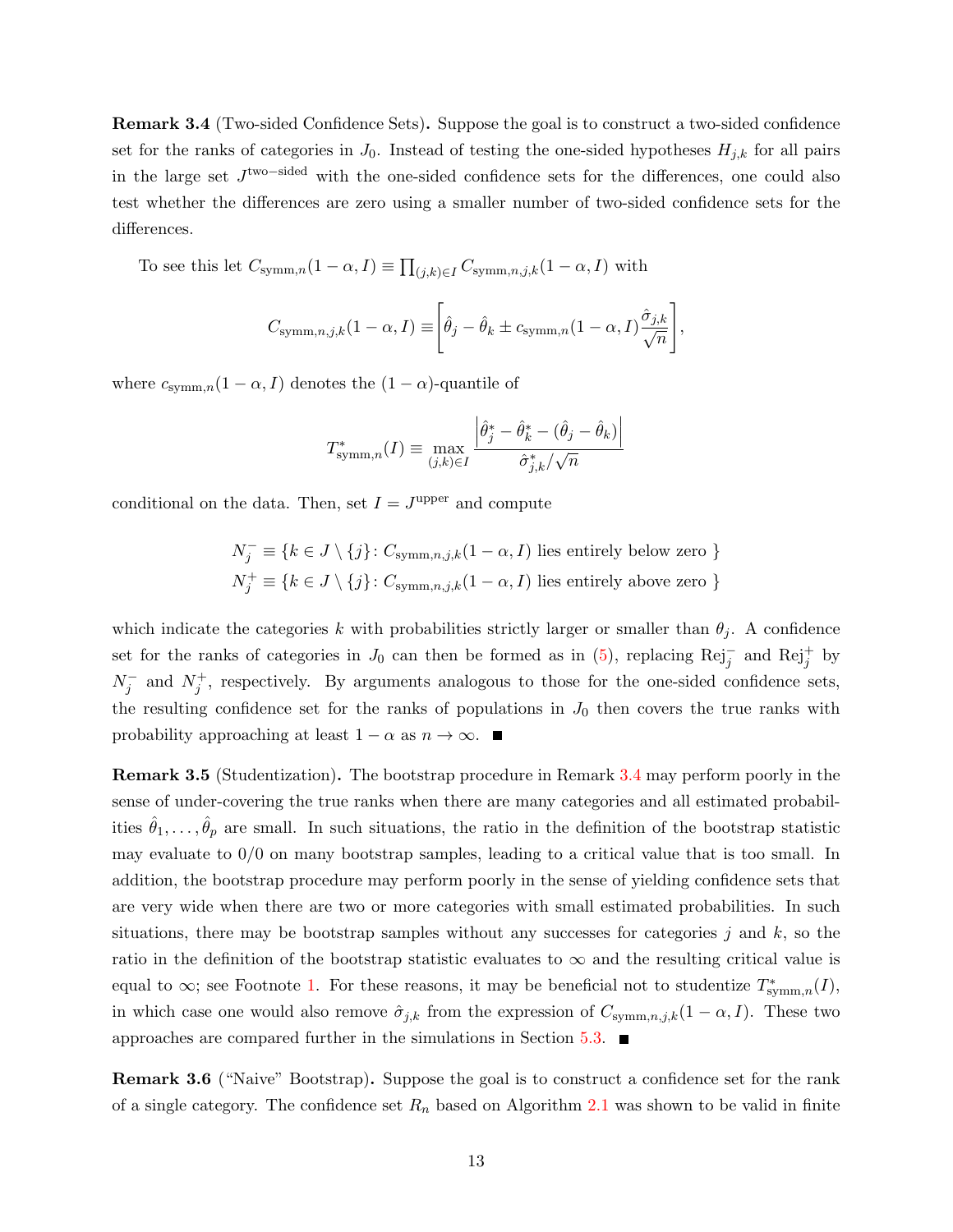samples, regardless of the value of the vector  $\theta$ . In particular, there may be an arbitrary number of ties or near-ties in  $\theta$ . Similarly, the confidence set  $R_n$  based on the bootstrap as proposed in this section is asymptotically valid regardless of the number of ties or near-ties in  $\theta$ . On the other hand, the bootstrap as proposed by, e.g., [Goldstein and Spiegelhalter](#page-42-3) [\(1996\)](#page-42-3) performs poorly when, for some  $k \neq j$ ,  $\theta_k$  is (close to) equal to  $\theta_j$ . For concreteness, consider the following "naive" bootstrap procedure. For a category j, denote by  $\hat{\theta}_j^*$  the estimator of  $\theta_j$  computed on a bootstrap sample and let  $\hat{r}_j^*$  be the rank computed using the bootstrap estimators  $\hat{\theta}_1^*, \ldots, \hat{\theta}_p^*$ . Confidence sets for  $r_j$ could then be constructed using upper and/or lower empirical quantiles of  $\hat{r}_j^*$  conditional on the data. [Mogstad et al.](#page-42-0) [\(2020\)](#page-42-0) show that this intuitive approach fails to deliver the desired coverage property when there are ties (unless  $p = 2$ ). In fact, the coverage probability tends to zero as  $p$  grows. For further discussion, see [Xie et al.](#page-43-0) [\(2009\)](#page-42-4) and [Hall and Miller](#page-42-4) (2009). In contrast, our bootstrap approach does not rely on a consistent estimator of the distribution of estimated ranks but rather on the availability of simultaneous bootstrap confidence sets for the differences  $\Delta_I$  with asymptotic coverage no less than the desired level. Such simultaneous confidence sets are available under weak conditions and, in particular, do not restrict the configuration of the vector of probabilities  $\theta$ . In comparison to [Xie et al.](#page-43-0) [\(2009\)](#page-43-0), our bootstrap procedure also circumvents smoothing of the indicator in the definition of the ranks and thus the need for choosing such a smoothing parameter.  $\blacksquare$ 

## <span id="page-14-0"></span>4 Ranking Political Parties by Voters' Support in the Australian Election Study 2019

In this section, we apply the inference procedures from Sections [2](#page-5-2) and [3](#page-11-0) to examine the ranking of political parties by their share of voters' support in the Australian Election Study (AES). The AES has fielded representative surveys after every federal election since 1987 and provides the most comprehensive source of evidence on political attitudes in Australia [\(Cameron and McAllister,](#page-42-11) [2019\)](#page-42-11). We use AES data from 2019 with address-based stratified random sampling from the Geocoded National Address File (G-NAF)[\(Bean et al.,](#page-42-12) [2019\)](#page-42-12).<sup>[2](#page-1-0)</sup> Table [1](#page-15-0) shows a total of 3,944 sampled eligible voters from all fifteen Australian territories resulting in 1,211 respondents. In the subsequent analysis we work with respondents and refer to them as "sample".

To examine which political parties are on the top and the bottom of the ranking in each Australian territory, we use respondents' answers to the survey question "Generally speaking, do

<sup>&</sup>lt;sup>2</sup>The original sampling methodology description reads: "Within the parameters outlined above, the new AES sample was selected from the G-NAF database using a stratified sample design in accordance with the geographical distribution of the Australian residential population aged 18 years and over. GNAF sample selections were supplied by the MasterSoft Group. A total of 3,944 sample records were randomly generated within 15 geographic strata (see Table 2) to ensure sufficient sample was utilised to achieve the desired number of responses for the AES"[\(Bean et al.,](#page-42-12) [2019\)](#page-42-12). We interpret this sampling as being i.i.d. within territories.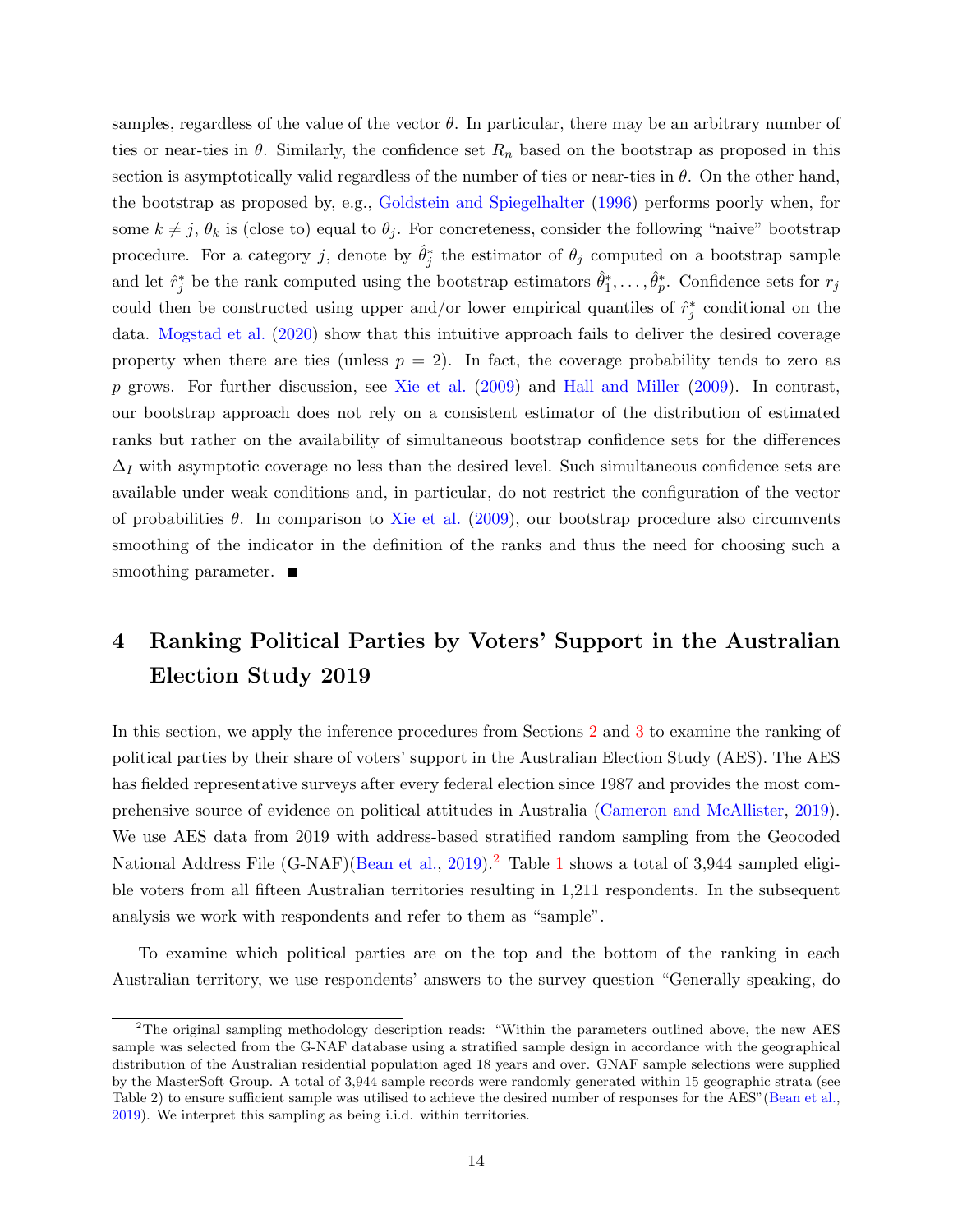<span id="page-15-0"></span>

| Territory                    | Sampled Voters | Respondents | Categories |
|------------------------------|----------------|-------------|------------|
| Greater Sydney               | 816            | 238         | 8          |
| Greater Melbourne            | 780            | 234         | 7          |
| Rest of New South Wales      | 445            | 144         | 8          |
| Rest of Queensland           | 402            | 121         | 10         |
| Greater Brisbane             | 378            | 115         | 8          |
| Greater Perth                | 319            | 93          | 7          |
| Rest of Victoria             | 248            | 82          | 8          |
| Greater Adelaide             | 217            | 81          | 9          |
| Rest of Western Australia    | 87             | 26          | 7          |
| Australian Capital Territory | 67             | 24          | 4          |
| Rest of South Australia      | 63             | 17          | 4          |
| Rest of Tasmania             | 47             | 16          | 3          |
| Greater Hobart               | 35             | 12          | 4          |
| Greater Darwin               | 24             | 6           | 3          |
| Rest of Northern Territories | 16             | 2           | 2          |
| Total:                       | 3944           | 1211        |            |

Table 1: Australian Election Study 2019 G-NAF stratified random sample of 3,944 eligible voters resulting in 1,211 respondents. In the subsequent analysis we work with respondents and refer to them as "sample". The last column shows the number of categories with positive support share in each territory measured by answers to AES2019 survey question "Generally speaking, do you usually think of yourself as Liberal, Labor, National, Greens or other(specify)?". The answers include political parties, "Skipped" and "No answer" categories that we group in a single "No answer" category; "Independent", "Swing Voter" and "No party" categories that we group in a single "No party" category.

you usually think of yourself as Liberal, Labor, National, Greens or other (specify)?". The answer categories include political parties; "Skipped" and "No answer" categories that we group in a single "No answer" category; "Independent", "Swing Voter" and "No party" categories that we group in a single "No party" category. For more populous territories, we observe between seven and ten categories with positive support shares.

By applying the inference procedures from Sections [2](#page-5-2) and [3](#page-11-0) we compute (i) the marginal confidence set for the rank of a particular political party and (ii) the simultaneous confidence set for the ranks of all parties. Thus, (i) is relevant if one is interested whether a particular party is on the top (bottom) of ranking by the voters' support, and (ii) is relevant if one is interested in the entire ranking of parties.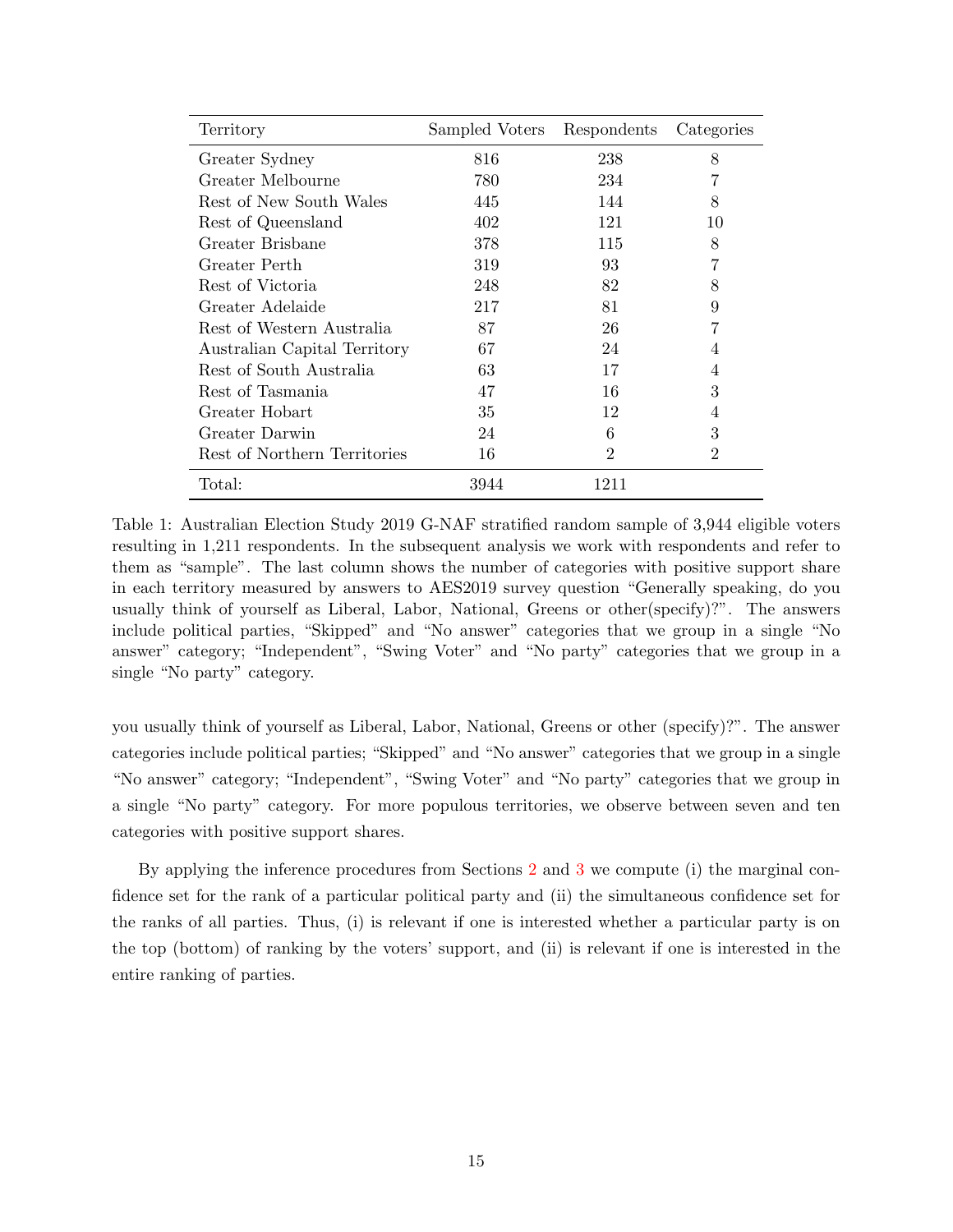## <span id="page-16-0"></span>4.1 Marginal Confidence Sets for the Ranks of Political Parties in Greater Melbourne

Consider first a particular territory, Greater Melbourne. Figure [1](#page-18-0) shows the point estimates and standard errors for voters' support share for each category with positive number of supporters. The leftmost panel in row A shows considerable variation in point estimates across categories from 0.371 for the most supported (Labor Party) to 0.004 for the least supported (National Party). Support shares on the top and the bottom of the ranking are close to each other, while the shares in the middle are better separated.

The middle panel in row A of Figure [1](#page-18-0) presents the 95% marginal confidence sets for the rank of each category implemented using five procedures: the exact Holm ("exactHolm") described in the Algorithm [2.1,](#page-9-2) Clopper-Pearson ("CP") as in Remark [2.2,](#page-10-2) non-studentized ("boot") and studentized ("bootStud") versions of the bootstrap as in Section [3](#page-11-0) and the "naive" bootstrap ("naive") as in Remark [3.6.](#page-13-0) The first two methods have been shown to be valid in finite samples, and the studentized and non-studentized bootstrap are motivated by asymptotic validity. The "naive" bootstrap is asymptotically valid in the absence of (near-)ties (see Remark [3.6\)](#page-13-0), but invalid otherwise.

The resulting confidence sets exhibit four pronounced patterns. First, the "naive" bootstrap confidence sets are the tightest. As indicated in Remark [3.6,](#page-13-0) the "naive" bootstrap produces confidence sets that fail to cover the true ranks with the desired probability when there are (near-) ties. Our simulations in Section [5](#page-21-0) confirm that, in datasets like the one from Greater Melbourne, the "naive" bootstrap does indeed produce short confidence sets at the expense of its coverage frequency lying substantially below the desired nominal level. Second, the exact Holm procedure produces weakly shorter confidence sets than Clopper-Pearson and the studentized and non-studentized bootstraps. For example, the exact Holm confidence sets for the ranks of the categories "No party" and "Greens" contain only ranks three and four, respectively, while Clopper-Pearson and the studentized and non-studentized bootstraps produce confidence sets containing at least two ranks. Third, both the studentized and non-studentized bootstrap confidence sets are wide in the middle of the ranking. Their length for the 4th category, "Greens", is equal to four compared to the maximum possible length of six. Fourth, the studentized bootstrap produces extremely wide confidence sets at the bottom of the ranking for the last two categories. These confidence sets cover the entire ranking and correspond to infinite critical values. In contrast, the length of the finite-sample valid confidence sets for the last two categories is two. These patterns suggest that the finite-sample valid confidence sets for parties in Greater Melbourne are informative, and the exact Holm procedure is the most informative among the valid procedures (i.e., excluding the "naive" bootstrap).

As discussed in Footnote [1,](#page-11-0) the studentized bootstrap confidence sets are wide when the ratio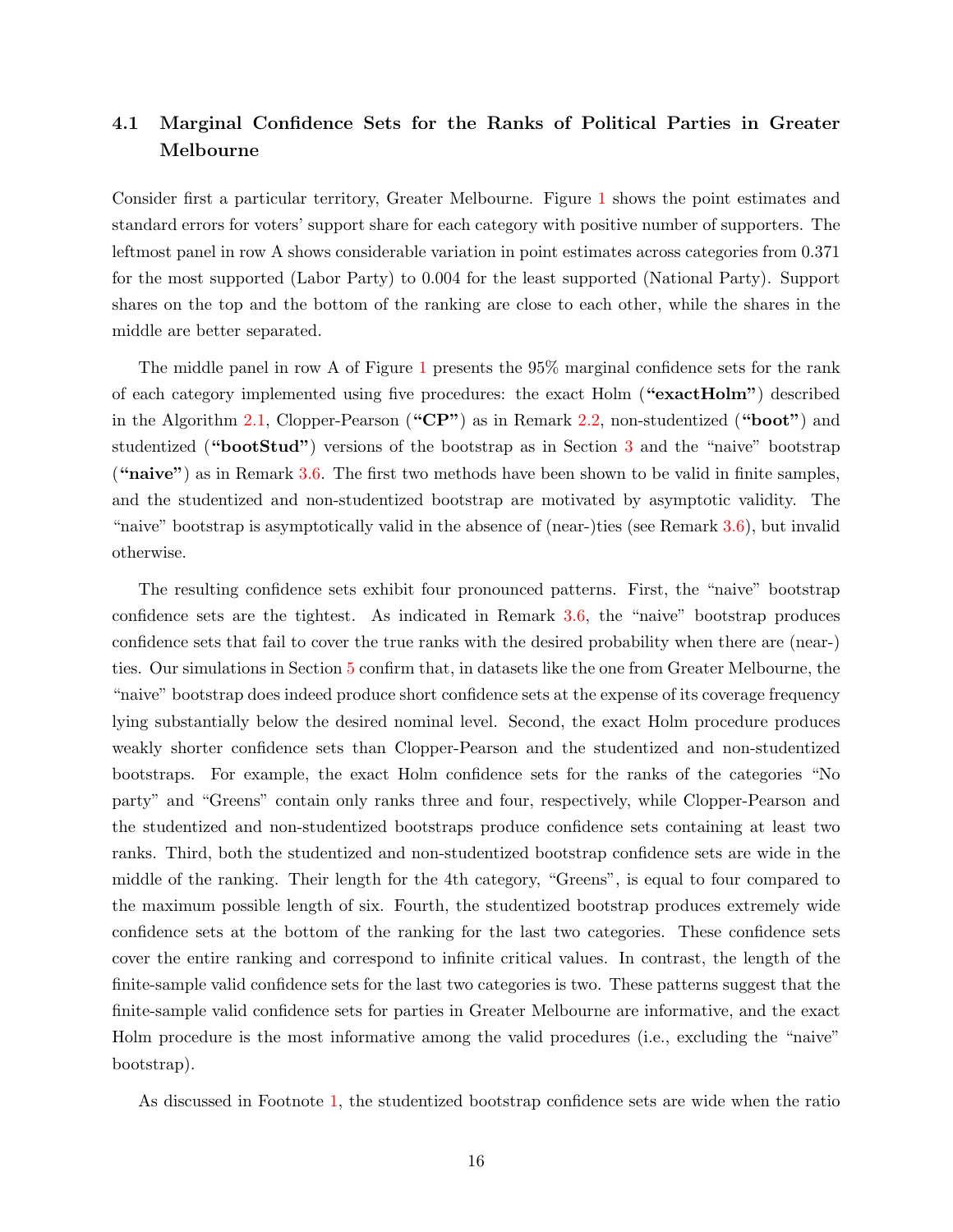in the bootstrap test statistic has a denominator that is equal to zero and a positive numerator in a substantial fraction of the bootstrap samples. This circumstance arises when at least two categories have small but positive shares in the data so that, in the bootstrap samples,  $\hat{\theta}_j^* = \hat{\theta}_k^* = \hat{\sigma}_{j,k}^* = 0$ while, in the data,  $|\hat{\theta}_j - \hat{\theta}_k| > 0$ . One solution is to group the categories with small shares together. The leftmost panel in row B of Figure [1](#page-18-0) shows support shares when we group "National Party", "One Nation" and "No answer" into a single category "Other". The middle panel in row B shows that in the middle or at the bottom of the ranking, both the studentized and non-studentized bootstraps no longer produce confidence sets as wide as in row A. Notably, the exact Holm confidence sets are still tighter than Clopper-Pearson confidence sets.

An alternative solution to the division by zero in bootstrap samples is to reduce the confidence level. The rightmost column of Figure [1](#page-18-0) shows the 90% marginal confidence sets for the ranks using both the original set of categories in row A and with the three smallest categories grouped in row B. Indeed, with lower confidence level we no longer observe studentized bootstrap confidence sets covering the entire ranking. However, both finite-sample methods still produce weakly smaller confidence sets than both types of bootstrap. Furthermore, the panel with grouped small categories in row B shows that the exact Holm confidence sets for "Greens" are less informative than for the original categories, regardless of whether the confidence level is 90% or 95%.

#### 4.2 Marginal Confidence Sets for the Eight Most Populous Territories

Next, we move beyond the example of Greater Melbourne and consider all fifteen Australian territories. Appendix Figures [6a](#page-37-0) and [6b](#page-38-0) show the point estimates for support shares in all territories, and Appendix Figures [7a](#page-39-0) and [7b](#page-40-0) show the 95% marginal confidence sets for the rank of each category in each territory computed using the same five procedures as for Greater Melbourne. Similar to our illustration for Greater Melbourne, both bootstrap procedures produce wide confidence sets in the middle and at the bottom of the ranking in the majority of populous territories. Due to small sample sizes the seven least populous territories have mostly uninformative confidence sets for all categories. Therefore, we focus our analysis on the eight most populous territories.

Figure [7a](#page-39-0) shows that none of the valid methods produce tighter confidence sets than all other valid methods uniformly across all categories in all territories. For example, the finite-sample valid confidence sets are weakly tighter than both types of bootstrap confidence sets for each category in Greater Melbourne. In comparison, the bootstrap confidence sets are weakly tighter in the top part of the ranking in Greater Sydney. We summarize this finding in the top panel of Table [2](#page-19-0) that shows the percentage of category×territory cases across the eight most populous territories where each method produces strictly wider 95% marginal confidence sets for the rank than other methods. For example, the first row shows that the exact Holm confidence sets are strictly wider than Clopper-Pearson confidence sets in 6.2% of category×territory cases, strictly wider than the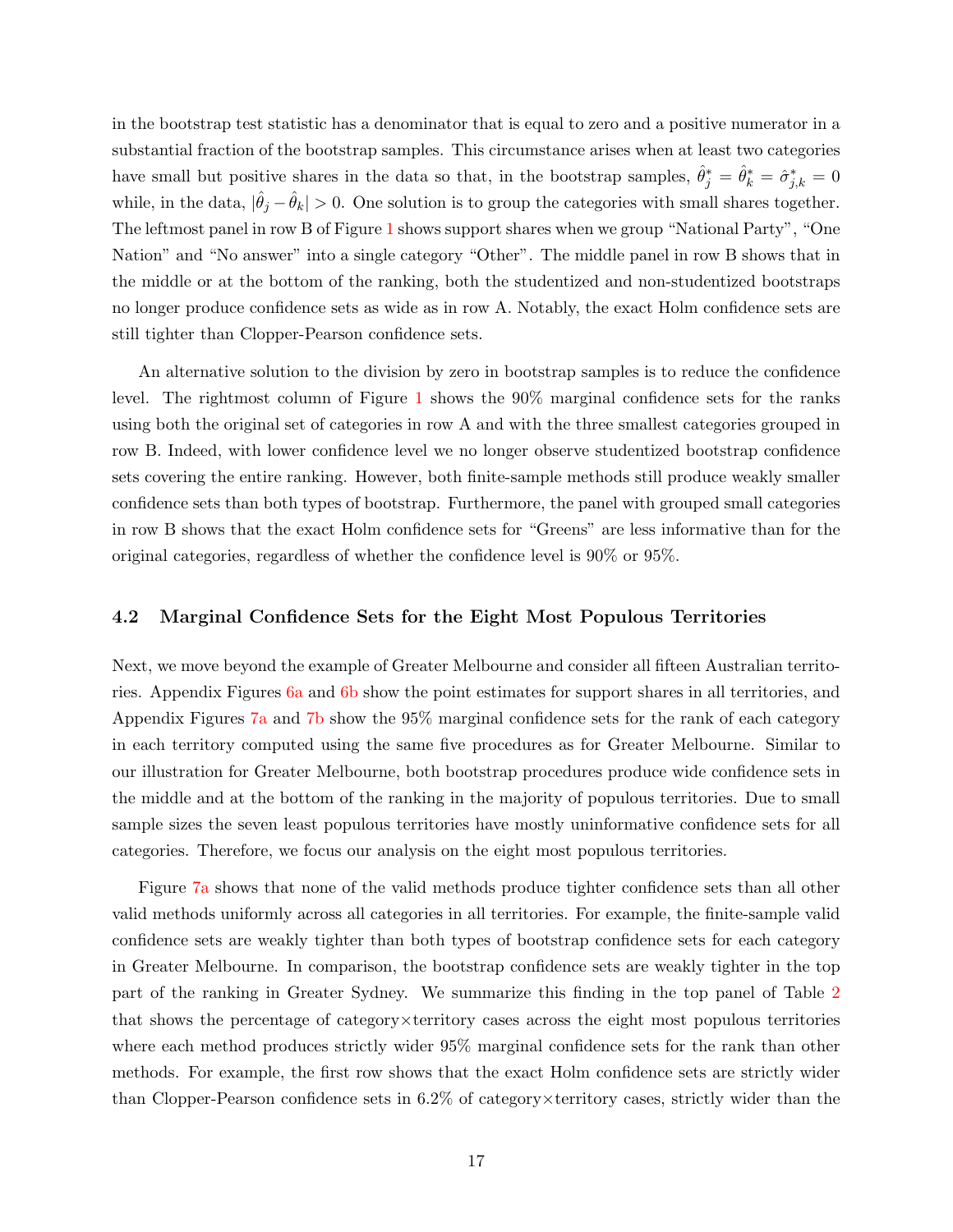<span id="page-18-0"></span>

Figure 1: Left column shows point estimates of categories' support shares in Greater Melbourne and  $\pm 1.96$ se. Middle column shows the 95% marginal confidence sets for the rank of each category computed by five procedures for each category. Right column shows the  $90\%$  marginal confidence sets for the rank of each category computed by five procedures for each category. In row A we use originally Figure 1: Left column shows point estimates of categories' support shares in Greater Melbourne and ±1.96se. Middle column shows the 95% marginal confidence sets for the rank of each category computed by five procedures for each category. Right column shows the 90% marginal confidence sets for the rank of each category computed by five procedures for each category. In row  $A$  we use originally  $A_{\text{max}}$  and  $A_{\text{max}}$  is expected by five procedures for each category. In row  $A$  w defined choice categories. In row  $B$ , we group "National Party", "One Nation" and "No answer" into a single category "Other". defined choice categories. In row B, we group "National Party", "One Nation" and "No answer" into a single category "Other".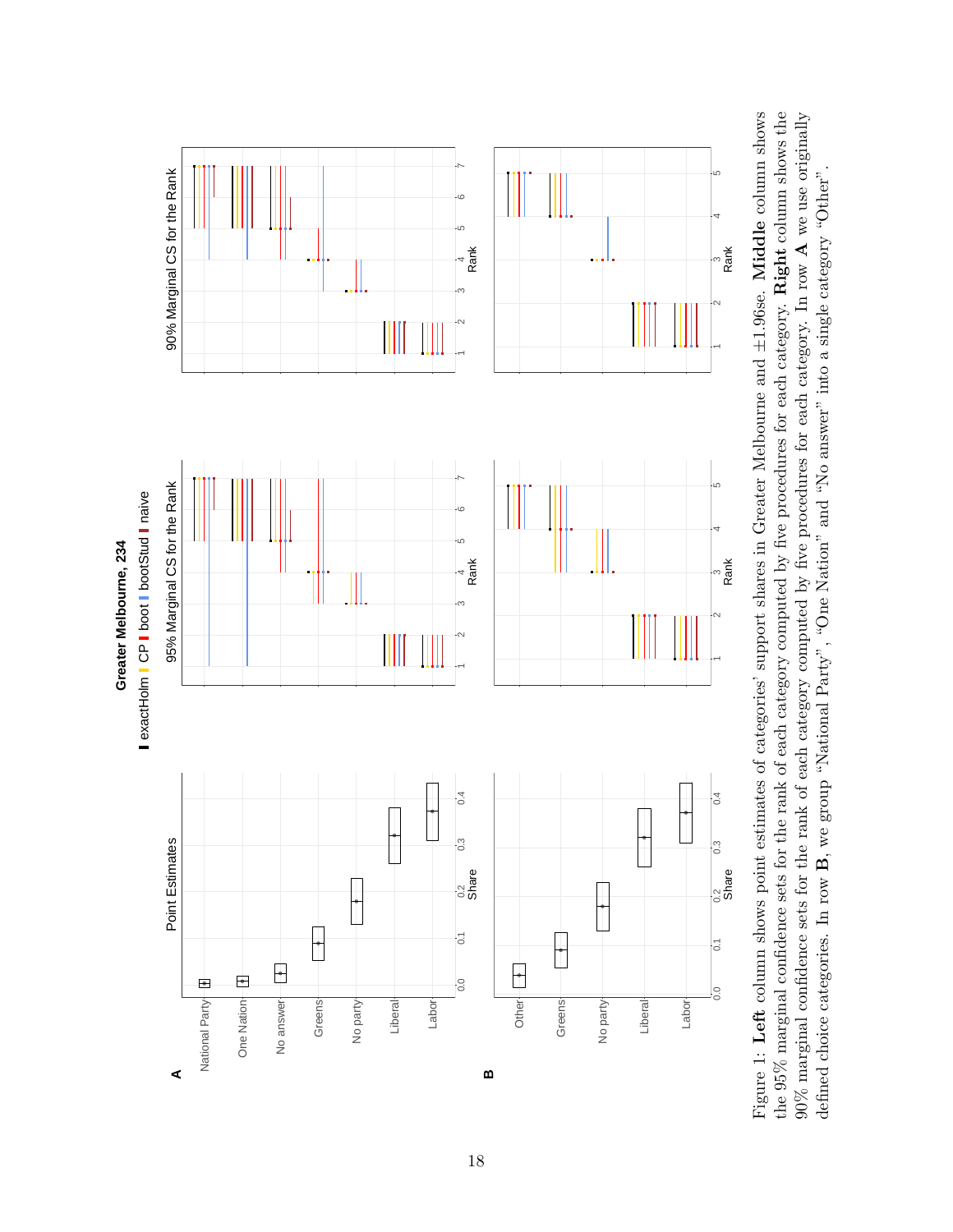<span id="page-19-0"></span>

| Original Set of Categories          |           |          |                  |          |  |  |  |  |  |  |  |
|-------------------------------------|-----------|----------|------------------|----------|--|--|--|--|--|--|--|
| CP<br>bootStud<br>exactHolm<br>boot |           |          |                  |          |  |  |  |  |  |  |  |
| $\text{exactHolm}$                  |           | 6.2      | 12.3             | 1.5      |  |  |  |  |  |  |  |
| CP                                  | 3.1       |          | 9.2              | 0.0      |  |  |  |  |  |  |  |
| boot                                | 29.2      | 27.7     |                  | 0.0      |  |  |  |  |  |  |  |
| bootStud                            | 47.7      | 49.2     | 41.5             |          |  |  |  |  |  |  |  |
| <b>Small Categories Grouped</b>     |           |          |                  |          |  |  |  |  |  |  |  |
|                                     |           |          |                  |          |  |  |  |  |  |  |  |
|                                     | exactHolm | $\rm CP$ | $_{\text{boot}}$ | bootStud |  |  |  |  |  |  |  |
| exactHolm                           |           | 2.5      | 22.5             | 2.5      |  |  |  |  |  |  |  |
| CP                                  | 10.0      |          | 22.5             | 0.0      |  |  |  |  |  |  |  |
| boot                                | 7.5       | 0.0      |                  | 0.0      |  |  |  |  |  |  |  |

Percentage of Wider 95% Marginal CS, Row vs Column

Table 2: Each cell shows the percentage of pairwise comparisons across all categories in the eight most populous territories where the inference procedure in a row produces wider 95% marginal confidence sets for the ranks than the procedure in a column. The top panel shows results for the original set of categories in each territory. The bottom panel shows results when we group all categories except "Liberal", "Labor", "Greens" and "No party" into a single category "Other".

non-studentized bootstrap confidence sets in 12.3% of cases, and strictly wider than the studentized bootstrap confidence sets in 1.5% of cases. The first column shows that Clopper-Pearson confidence sets are strictly wider than the exact Holm confidence sets in 3.1% of category×territory cases, the non-studentized bootstrap confidence sets are strictly wider than the exact Holm in 29.2% of cases, and the studentized bootstrap confidence sets are strictly wider than the exact Holm confidence sets in 47.7% of cases. Notably, the share of cases where the studentized and non-studentized bootstrap confidence sets are strictly wider than Clopper-Pearson or the exact Holm confidence sets is substantially larger than the share of cases where Clopper-Pearson and the exact Holm confidence sets are strictly wider than both types of bootstrap confidence sets.

The bottom panel of Table [2](#page-19-0) shows the same comparisons when we group all categories except "Liberal", "Labor", "Greens" and "No party" into a single category "Other". As discussed above, this grouping prevents zeroes in the bootstrap test statistic denominator and excessively wide bootstrap confidence sets. As a result, the percentage of cases in rows 3 and 4 where both types of bootstrap confidence sets are strictly wider than the finite-sample valid confidence sets decreases. Interestingly, the percentage of cases where the exact Holm confidence sets are strictly wider than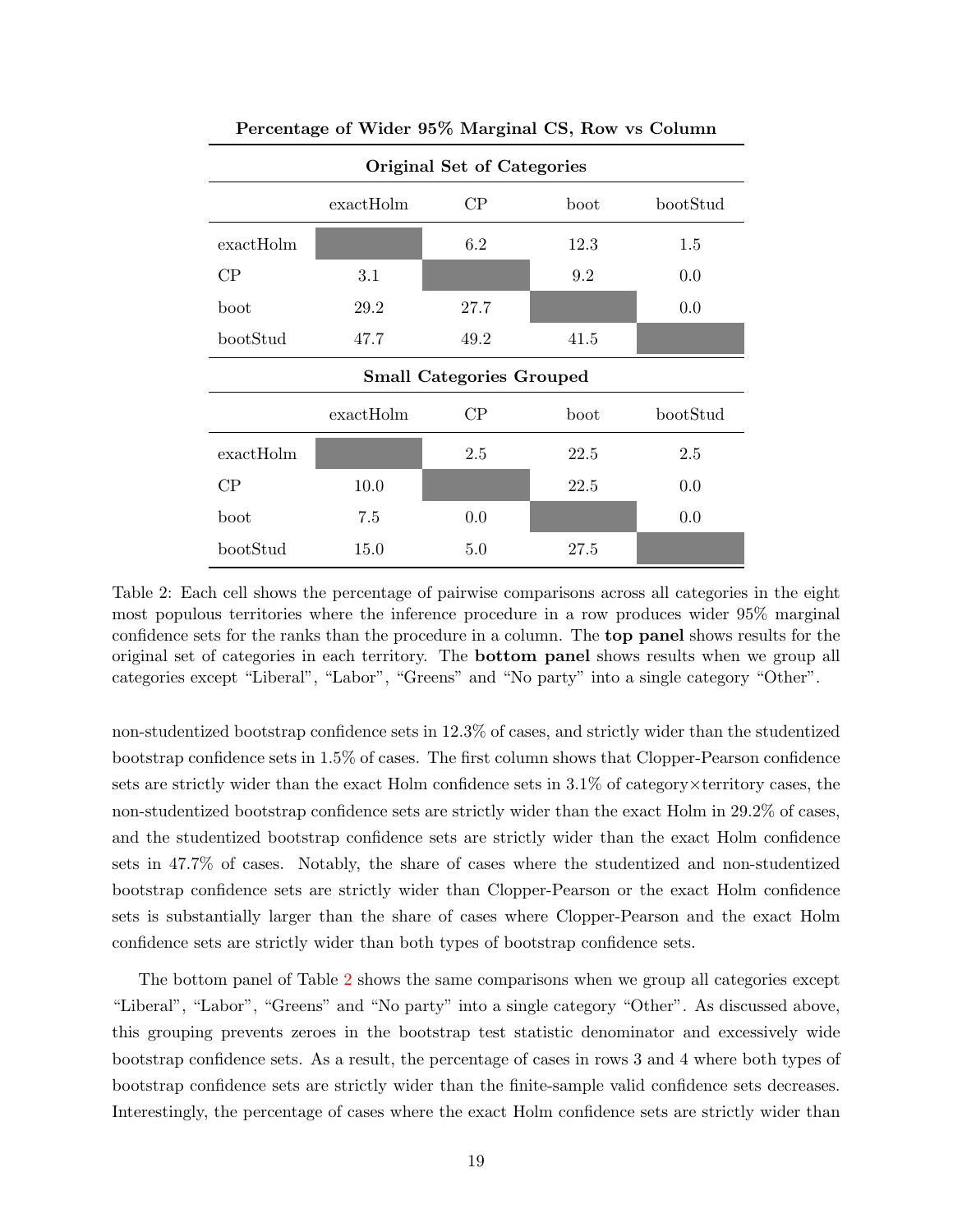Clopper-Pearson confidence sets is lower with grouping, and the percentage of cases where Clopper-Pearson confidence sets are wider than the exact Holm confidence sets is larger.

#### 4.3 Marginal Versus Simultaneous Confidence Sets

The analysis of marginal confidence sets answers questions about the rank of a particular party, but one may be interested in the ranking of all parties described by simultaneous confidence sets. Figure [2](#page-21-1) compares 95% marginal confidence sets for the ranks to 95% simultaneous confidence sets for the ranks produced by the exact Holm, Clopper-Pearson, the studentized and non-studentized bootstrap procedures for categories in Greater Melbourne. Naturally, simultaneous confidence sets are weakly wider than marginal confidence sets for each procedure. This feature is more pronounced for the studentized bootstrap confidence sets due to infinite critical values in the bootstrap test statistic for categories at the bottom of the ranking. In contrast, the finite-sample valid simultaneous confidence sets are still informative, and the exact Holm produces weakly tighter confidence sets than all other procedures. Appendix Figure [8](#page-41-0) shows that with confidence level reduced to 90% we no longer observe studentized bootstrap confidence sets as wide as on Figure [2](#page-21-1) since the critical value becomes finite.

The top panel of Table [3](#page-22-0) shows that our findings hold in the eight most populous Australian territories with the original set of choice categories. The studentized bootstrap almost always produces strictly wider 95% simultaneous confidences sets than other methods and never produces tighter confidence sets. The exact Holm simultaneous confidence sets are never strictly wider than Clopper-Pearson or the studentized bootstrap confidence sets, and are strictly wider than the nonstudentized bootstrap confidence sets in only 9.2% of category×territory cases. In contrast, both Clopper-Pearson and the non-studentized bootstrap simultaneous confidence sets are strictly wider than the exact Holm confidence sets in  $26.2\%$  of category  $\times$  territory cases.

In the bottom panel of Table [3](#page-22-0) we group all categories except "Liberal", "Labor", "Greens" and "No party" into a single category "Other". As a result, both types of bootstrap confidence sets become tighter. In particular, the non-studentized bootstrap simultaneous confidence sets are never strictly wider than the confidence sets produced by any other inference procedure. The exact Holm confidence sets, however, are still never wider than Clopper-Pearson or the studentized bootstrap confidence sets and are strictly wider than the non-studentized bootstrap confidence sets in only 5% of category×territory cases.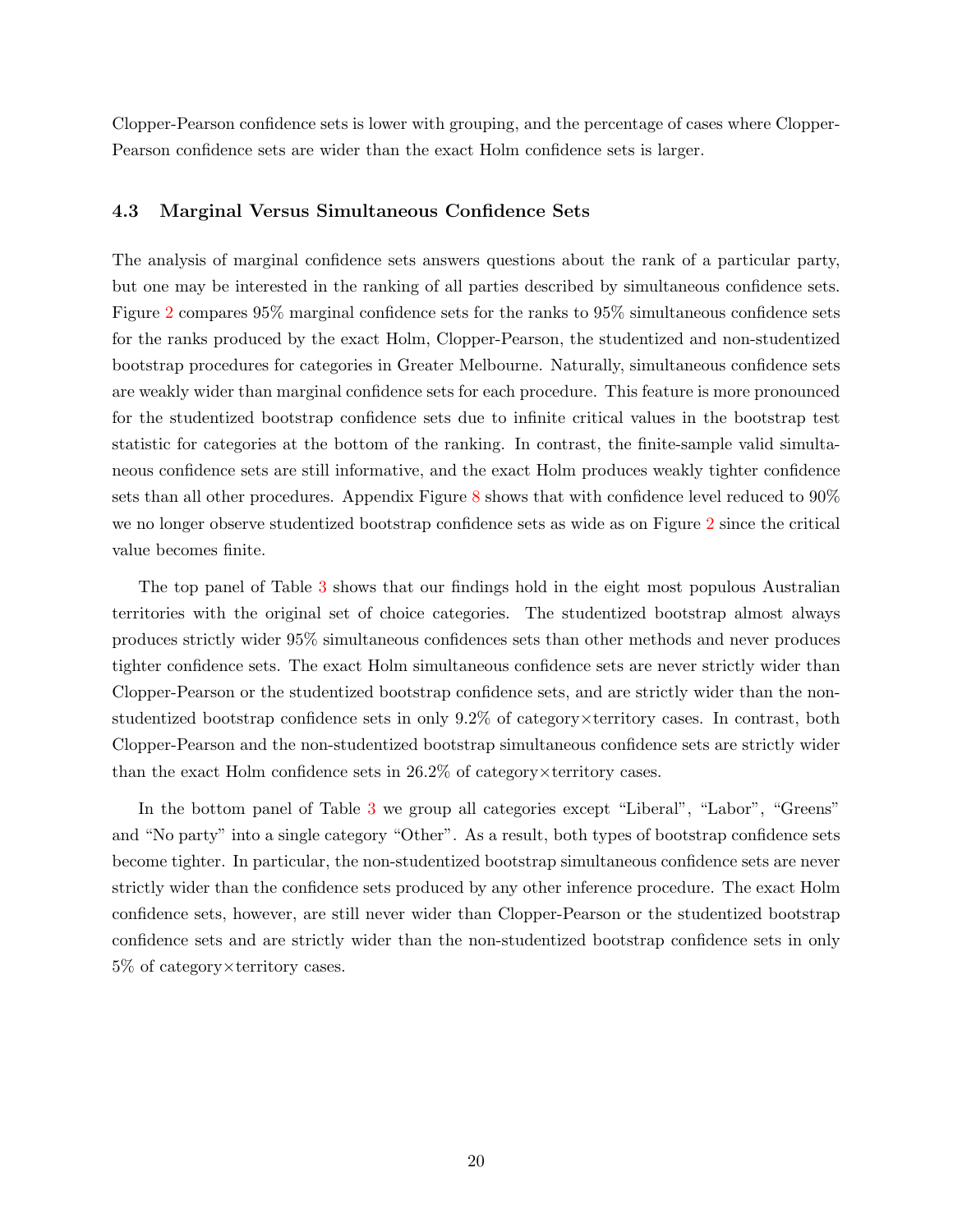<span id="page-21-1"></span>

#### **Greater Melbourne, 234**

Figure 2: 95% marginal and 95% simultaneous confidence sets for the ranks of categories in Greater Melbourne.

## <span id="page-21-0"></span>5 Simulations

In this section, we examine the finite-sample performance of the following approaches to constructing confidence sets for ranks: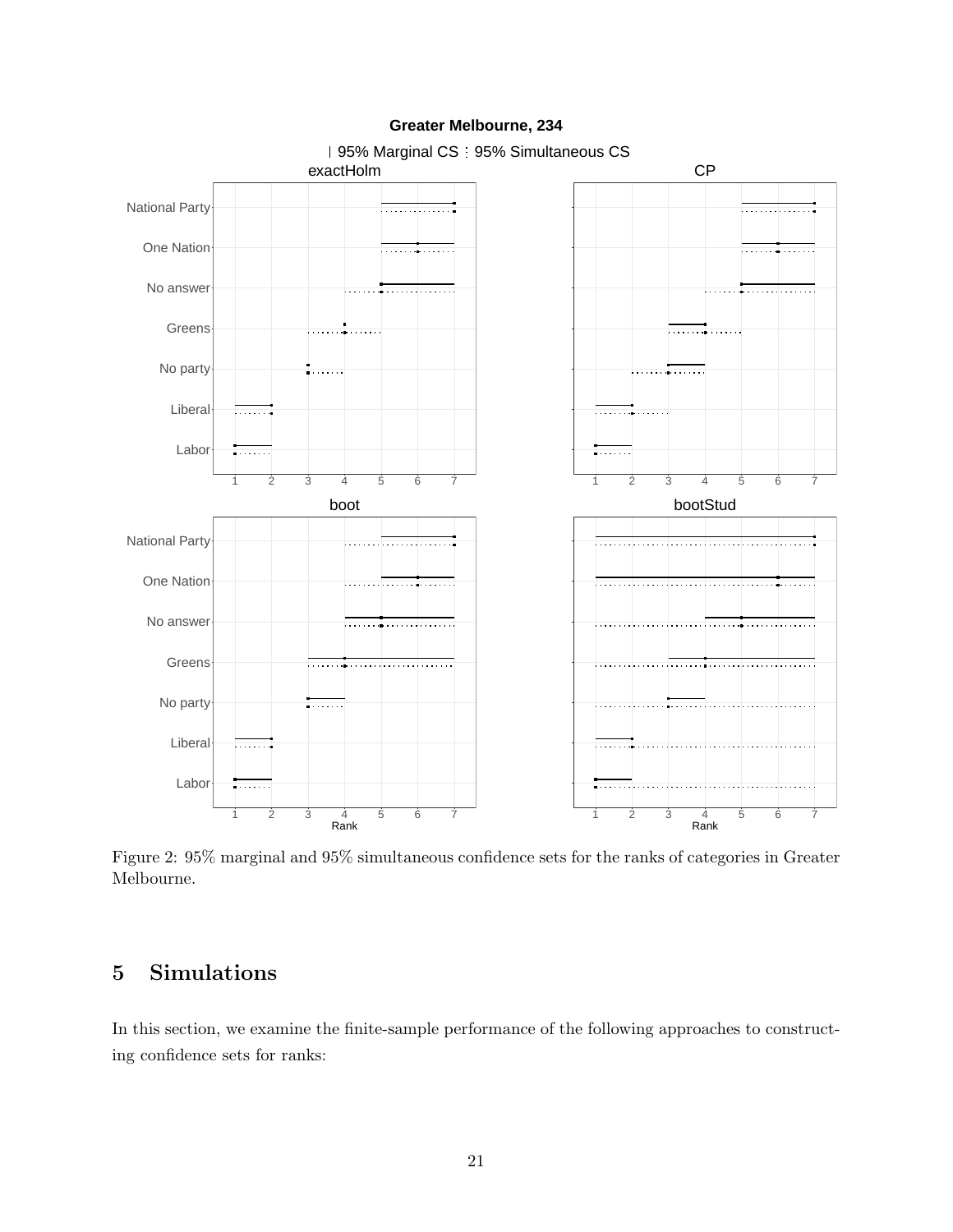| Original Set of Categories      |                               |      |      |     |  |  |  |  |  |  |
|---------------------------------|-------------------------------|------|------|-----|--|--|--|--|--|--|
|                                 | bootStud                      |      |      |     |  |  |  |  |  |  |
| exactHolm                       |                               | 0.0  | 9.2  | 0.0 |  |  |  |  |  |  |
| CP                              | 26.2                          |      | 23.1 | 0.0 |  |  |  |  |  |  |
| boot                            | 26.2                          | 21.5 |      | 0.0 |  |  |  |  |  |  |
| bootStud                        | 87.7                          | 83.1 | 76.9 |     |  |  |  |  |  |  |
| <b>Small Categories Grouped</b> |                               |      |      |     |  |  |  |  |  |  |
|                                 | $\rm CP$<br>exactHolm<br>boot |      |      |     |  |  |  |  |  |  |
| exactHolm                       |                               | 0.0  | 5.0  | 0.0 |  |  |  |  |  |  |
| CP                              | 20.0                          |      | 25.0 | 0.0 |  |  |  |  |  |  |
| boot                            | 0.0                           | 0.0  |      | 0.0 |  |  |  |  |  |  |
| bootStud                        | 32.5                          | 20.0 | 37.5 |     |  |  |  |  |  |  |

<span id="page-22-0"></span>Percentage of Wider 95% Simultaneous CS, Row vs Column

Table 3: Each cell shows the percentage of pairwise comparisons across all categories in the eight most populous territories where the inference procedure in a row produces wider 95% simultaneous confidence sets for the ranks than the procedure in a column . The top panel shows results for the original set of categories in each territory. The bottom panel shows results when we group all categories except "Liberal", "Labor", "Greens" and "No party" into a single category "Other".

- "exactBonf": the confidence set computed through Algorithm [2.1](#page-9-2) using the Bonferroni correction.
- "exactHolm": the confidence set computed through Algorithm [2.1](#page-9-2) using the Holm correction.
- "CP": the confidence set based on Clopper-Pearson confidence sets for binomial probabilities as described in Remark [2.2.](#page-10-2)
- "boot": the bootstrap (not studentized) confidence set based on two-sided confidence sets for the differences as described in Remark [3.5.](#page-13-1)
- "bootStud": the bootstrap (studentized) confidence set based on two-sided confidence sets for the differences as described in Remark [3.4.](#page-12-1)
- "naive": the "naive" bootstrap confidence set as described in Remark [3.6.](#page-13-0)

All simulations are based on 1, 000 Monte Carlo samples and nominal coverage of 95%. Bootstrap confidence sets are based on 10, 000 bootstrap samples except in Section [5.2,](#page-25-0) where for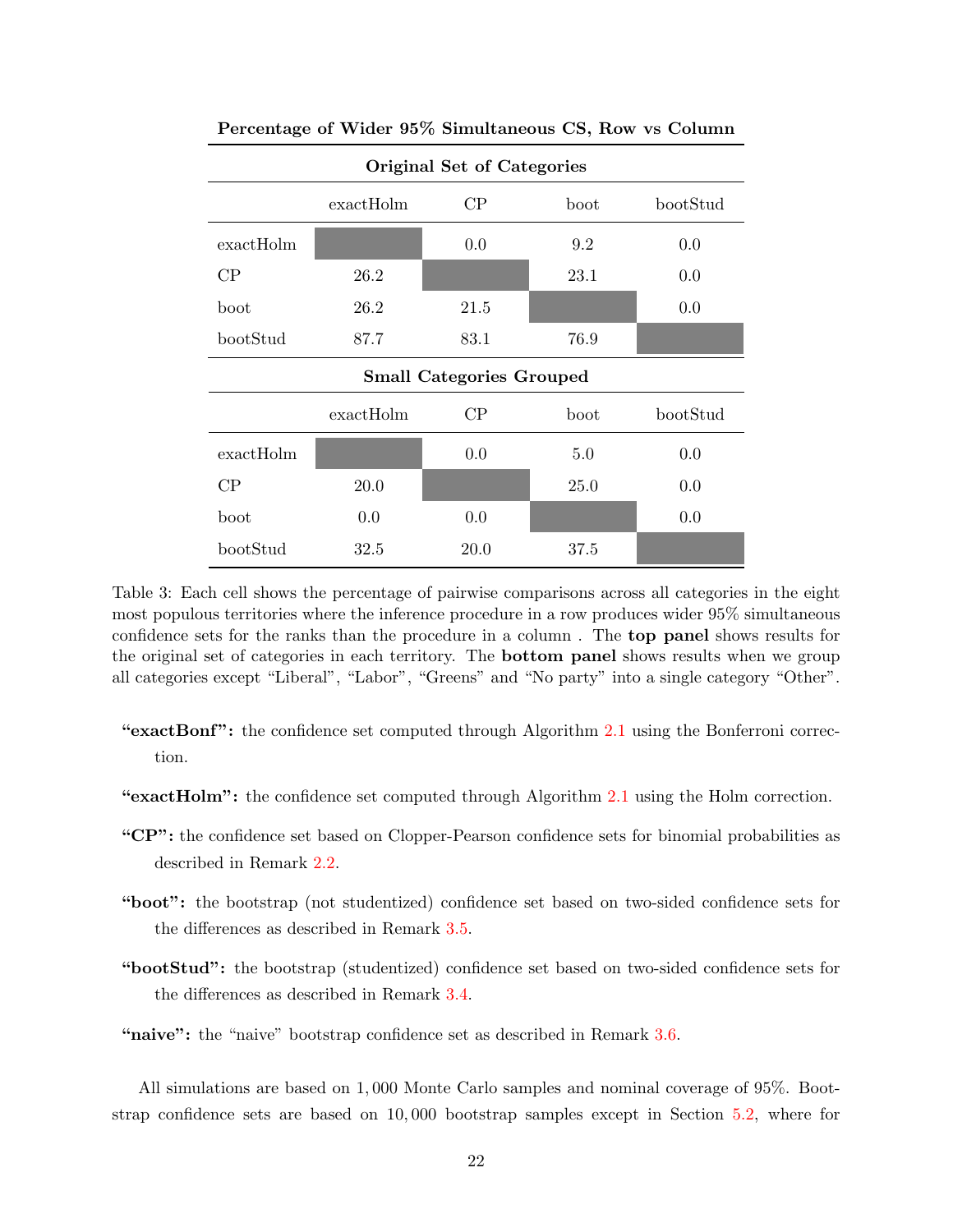computational reasons we use 1, 000 bootstrap samples. Coverage is defined as in Remark [2.1,](#page-8-3) i.e., coverage of the set of possible ranks  $R_i$ .

We consider three different designs, starting with one that is calibrated to the dataset on which the empirical application is based. Second, we investigate whether the confidence sets exhibit erratic behavior in coverage frequencies similar to that reported for confidence sets for binomial proportions [\(Brown et al.](#page-42-1) [\(2001\)](#page-42-1)). The first two designs consider only data generating processes with three or seven categories to be ranked. In the final simulation design, we analyze the behavior of the confidence sets as the number of categories increases.

#### 5.1 AES Design

The simulation design in this subsection is calibrated to the AES data for Greater Melbourne as in Section [4.1.](#page-16-0) The estimated vector of success probabilities is

$$
\hat{\theta}_{AES} = (0.372, 0.321, 0.179, 0.090, 0.026, 0.009, 0.004)
$$

and the number of respondents is  $n_{AES} = 234$ . The vector of success probabilities employed in the simulations,  $\theta$ , is parametrized as

$$
\theta = (1 - \kappa) \frac{1}{p} \iota + \kappa \hat{\theta}_{AES},
$$

where  $\iota$  denotes a vector of ones and  $\kappa \in [0,1]$ . So, when  $\kappa = 1$ , then the vector of probabilities is the same as in the data set. When  $\kappa = 0$ , then all probabilities are equal, and values of  $\kappa$  between 0 and 1 generate probabilities between the two extremes. A parameter  $\tau \in \{0.5, 1, 2\}$  is introduced to vary the sample size as  $n = \tau n_{AES}$ . So, when  $\tau = 1$ , then the sample size in the simulation is equal to the one in the data set, but we also consider half and double that sample size.

We begin by recalling the four main findings about 95% marginal confidence sets for the ranks of categories in Greater Melbourne from Section [4.1:](#page-16-0)

- 1. naive bootstrap confidence sets are the tightest
- 2. exactHolm confidence sets are weakly tighter than confidence sets produced by all other valid procedures (i.e. all except the naive bootstrap)
- 3. boot and bootStud confidence sets are very wide in the middle of the ranking
- 4. bootStud confidence sets are very wide at the bottom of the ranking

Below we explore each of these findings in depth by focusing on lengths and empirical coverage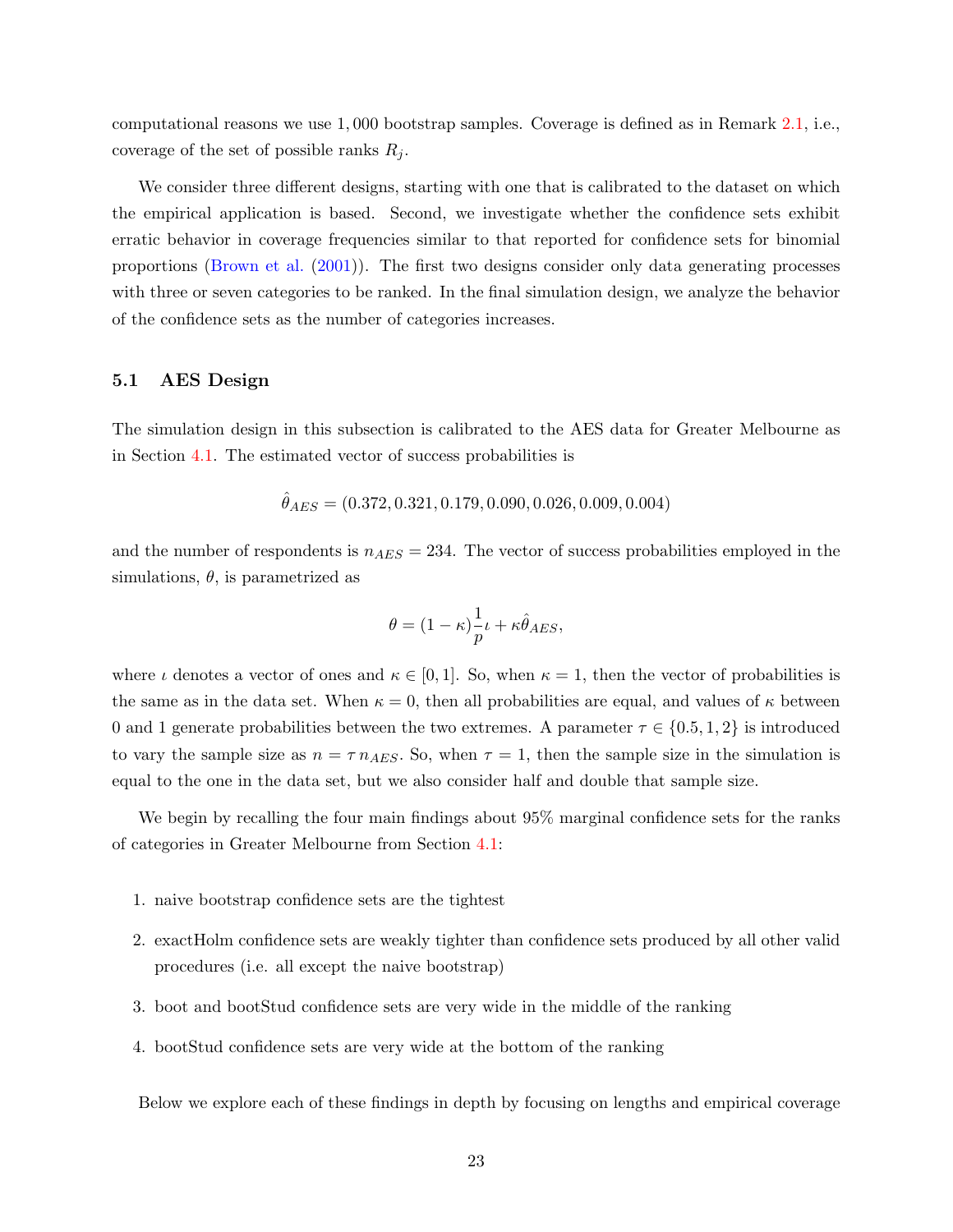frequencies of confidence sets for the rank of the 1st (top of the ranking), 4th (middle of the ranking) and 7th (bottom of the ranking) categories in Table [4.](#page-29-0)

First, naive bootstrap confidence sets are the tightest for all three categories in all simulations. Table [4](#page-29-0) shows that this tightness comes at the cost of severe under-coverage for the 1st and the 7th categories. For the 7th category naive bootstrap confidence sets under-cover in all but two simulations, and empirical coverage frequency may be as low as 59.5%. Note that even for  $\kappa = 1$ the success probabilities for the bottom categories are not well separated, which explains more pronounced under-coverage for the 7th category. In contrast, finite-sample methods (exactHolm and CP) cover the rank with the frequency no smaller than the desired level for all parametrizations and sample sizes. Both boot and bootStud confidence sets cover the 1st category with the frequency close to the nominal level, especially when success probabilities are equal ( $\kappa = 0$ ) and the sample size is small ( $\tau = 0.5$ ). When the categories are better separated ( $\kappa = 1$ ) as in the dataset, then both finite-sample and bootstrap procedures cover the true rank with probability (close to) one.

Second, in contrast to our finding for Greater Melbourne, the finite-sample valid confidence sets are not uniformly tighter than the bootstrap confidences sets in simulations. In most parametrizations where boot and bootStud confidence sets are tighter, however, the difference in the size of the average confidence sets is below 0.1 and never exceeds 0.3, where the reference size of the confidence set covering the entire ranking is 6.0.

Third, both CP and exactHolm methods produce much tighter confidence sets than both types of bootstrap for the 4th category when  $\kappa = 1$ , i.e., when success probabilities are equal to point estimates from Greater Melbourne respondents' sample. Specifically, the average length of exactHolm confidence sets is less than one-third of the average length of boot and bootStud confidence sets when  $\tau = 1$  and less than one-quarter of their average size when  $\tau = 2$ . Furthermore, the average length of exactHolm confidence sets is more than 20% lower than the average length of CP confidence sets in both instances. Despite the shorter average length, exactHolm confidence sets' empirical coverage frequency is above the desired level. Notice that both finite-sample valid confidence sets are of length zero in the majority of simulations with  $\kappa = 1$  and  $\tau = 2$  and contain only a single value 4. In contrast, most boot and bootStud confidence sets are of length one or above, meaning that they contain at least two values and are not as informative as finite-sample valid confidence sets.

Fourth, when the success probabilities are equal to point estimates from the respondents' sample of Greater Melbourne ( $\kappa = 1$ ), CP and exactHolm produce much tighter confidence sets for the 7th category than bootStud. For  $\tau = 0.5$  and  $\tau = 1$  the average length of CP and exactHolm confidence sets is more than two times smaller than the average length of bootStud confidence set. The difference becomes less pronounced with the increase in sample size, but the average length of the exactHolm confidence set is still more than 50% smaller than the average length of bootStud confidence set for  $\tau = 2$ . Furthermore, the exactHolm confidence set is substantially shorter than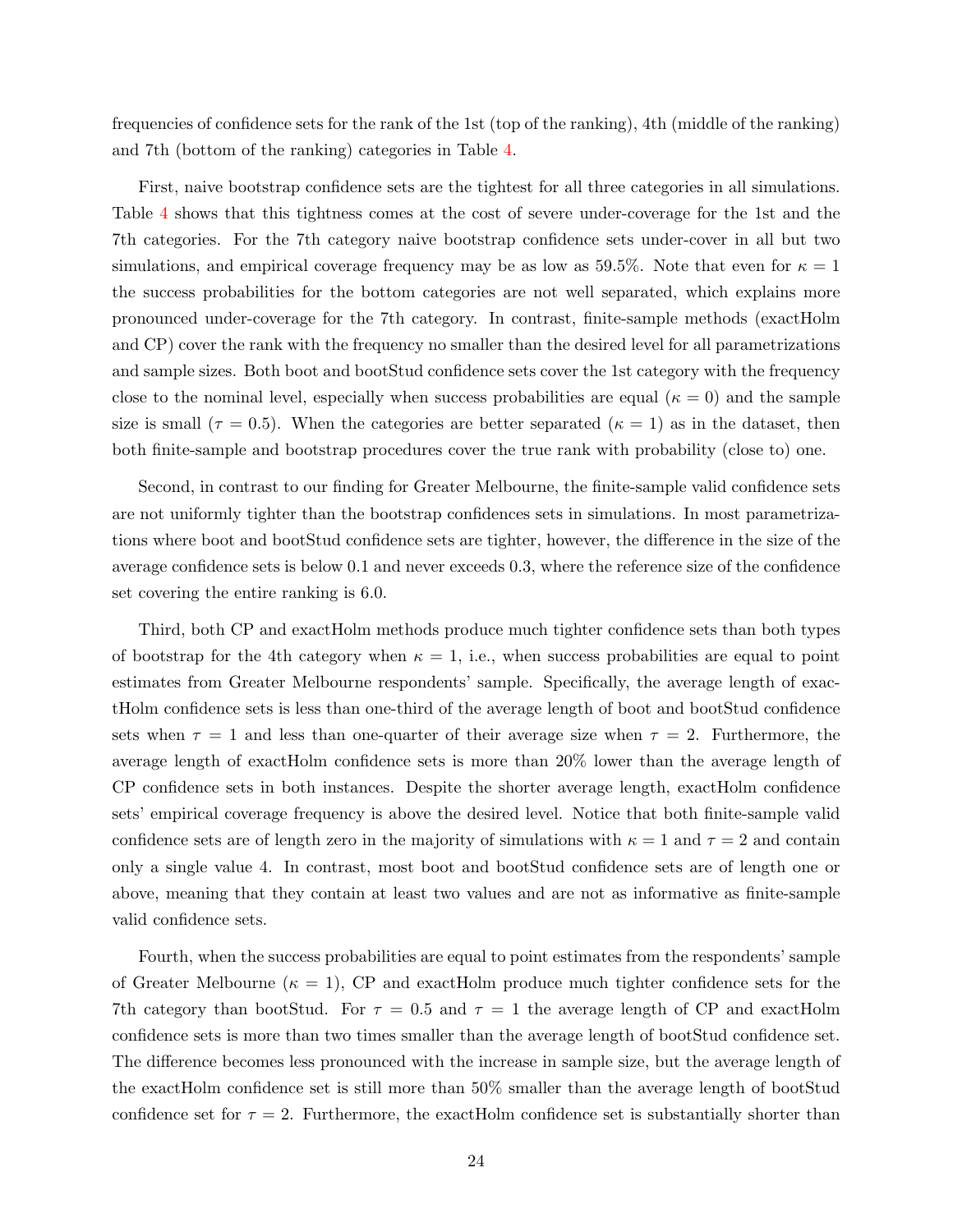the boot and CP confidence sets for all values of  $\tau$ . Tighter exactHolm confidence sets for the 7th category still provide empirical coverage frequency above the desired level.

Table [4](#page-29-0) also highlights common features of the inference procedures. For equal success probabilities ( $\kappa = 0$ ) the set of ranks  $R_j$  is [1, 7] for all categories j, and the average length of all confidence sets barely decreases for larger sample sizes  $\tau$ . When success probabilities differ ( $\kappa > 0$ ) larger sample size  $\tau$  means differences in success probabilities are easier to detect, and all confidence sets for the rank decrease in length. Similarly, the average length of all confidence sets except for bootStud for 7th category decreases as we increase  $\kappa$ , which means differences in success probabilities are larger and thus, again, easier to detect. For bootStud at the bottom of the ranking, the effect of better separation for  $\kappa > 0$  is mitigated by decreasing success probabilities leading to more frequent division by zero events in bootstrap test statistics and thus larger critical values.

Finally, in addition to the five confidence sets we used in Section [4](#page-14-0) we include exactBonf in all simulations. Table [4](#page-29-0) shows that, as expected, exactBonf confidence sets are uniformly wider than exactHolm confidence sets, but the difference in the average length is not substantial.

#### <span id="page-25-0"></span>5.2 Erratic Coverage

[Brown et al.](#page-42-1) [\(2001\)](#page-42-1) found that coverage frequencies of some confidence intervals for binomial proportions may vary in highly non-monotonic ways with the sample size and the success probability. Furthermore, they found that coverage frequencies may be far below the desired level, especially for small sample sizes and/or small success probabilities. Motivated by this "erratic" behavior of coverage in the binomial case, in this subsection, we compare our confidence set (exactBonf), which is valid in finite samples, with the bootstrap confidence sets (boot and bootStud), which are justified by asymptotic validity. In particular, we are interested in their coverage properties in small samples and/or scenarios with small success probabilities. To this end we consider three categories and set the vector of success probabilities as  $\theta = (\pi, \pi, 1-2\pi)$ , where  $\pi$  is varied between  $1/100$  and  $1/3$ . The sample size is varied between 10 and 100.

For the different values of  $\pi$ , Figure [3](#page-26-0) shows the frequencies of the confidence set  $C_{\text{symm},n}(1 \alpha$ , I) simultaneously covering all differences involving the first category,  $\Delta_I$ , where  $I = J^{\text{two-sided}}$ with  $J_0 = \{1\}$ . The coverage frequencies are plotted as functions of the sample size n for the bootstrap with (panel (a)) and without (panel (b)) studentization. Both bootstrap approaches lead to simultaneous confidence sets for the differences that significantly under-cover for small sample sizes and or small probabilities  $\pi$ , analogously to the findings in [Brown et al.](#page-42-1) [\(2001\)](#page-42-1). The coverage probability for  $\pi = 1/100$  can be even lower than 0.4 when sample sizes are small  $(n \leq 20)$ .

Figure [4](#page-26-1) shows the coverage frequencies of the resulting confidence sets for the rank based on the two bootstrap approaches (panels (a) and (b)) and, for comparison, also the coverage frequencies of the finite sample method (panel  $(c)$ ). Perhaps somewhat surprisingly, the coverage frequencies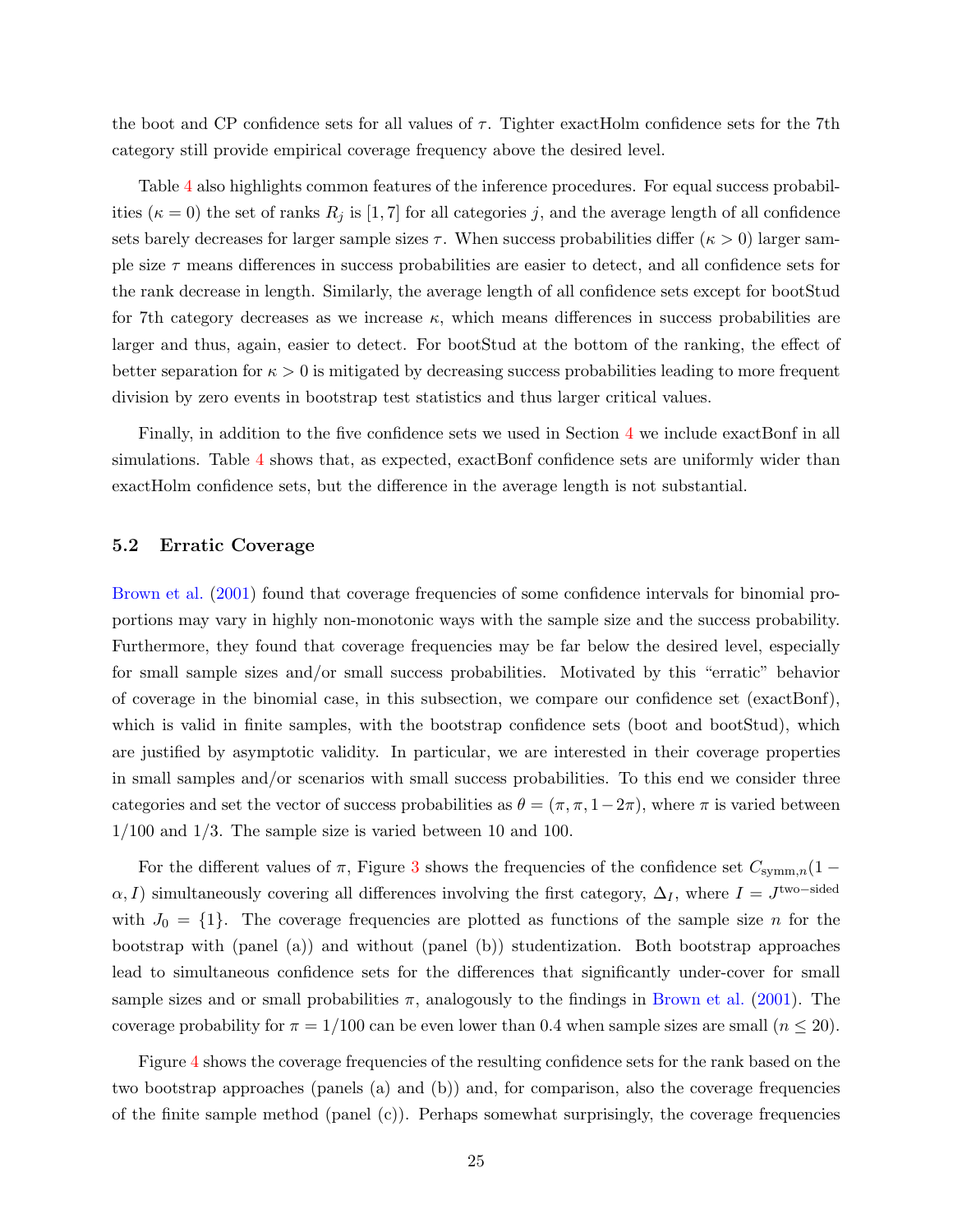<span id="page-26-0"></span>

Figure 3: Frequencies of simultaneously covering all differences involving the first category, i.e., the frequency of  $\Delta_I \in C_{\text{symm},n}(1-\alpha,I)$ . The horizontal dashed line marks the desired coverage level  $1 - \alpha$ .

<span id="page-26-1"></span>

Figure 4: Coverage frequencies for the rank of the first category. The horizontal dashed line marks the desired coverage level  $1 - \alpha$ .

for the bootstrap methods are above  $1 - \alpha$  in all scenarios, even when success probabilities and/or sample sizes are small. Hence, under-coverage of the differences observed in Figure [3](#page-26-0) does not lead to under-coverage of the rank. The reason for this phenomenon is that correct coverage of the rank only requires that the confidence sets for the differences do not lead to incorrect claims about the signs of the differences. While not necessarily covering the true values of the differences, the bootstrap confidence sets for the differences lead to the correct determination of their signs and thus to coverage of the rank. As expected, the finite-sample method covers the rank with the desired probability even for small samples sizes and/or small success probabilities.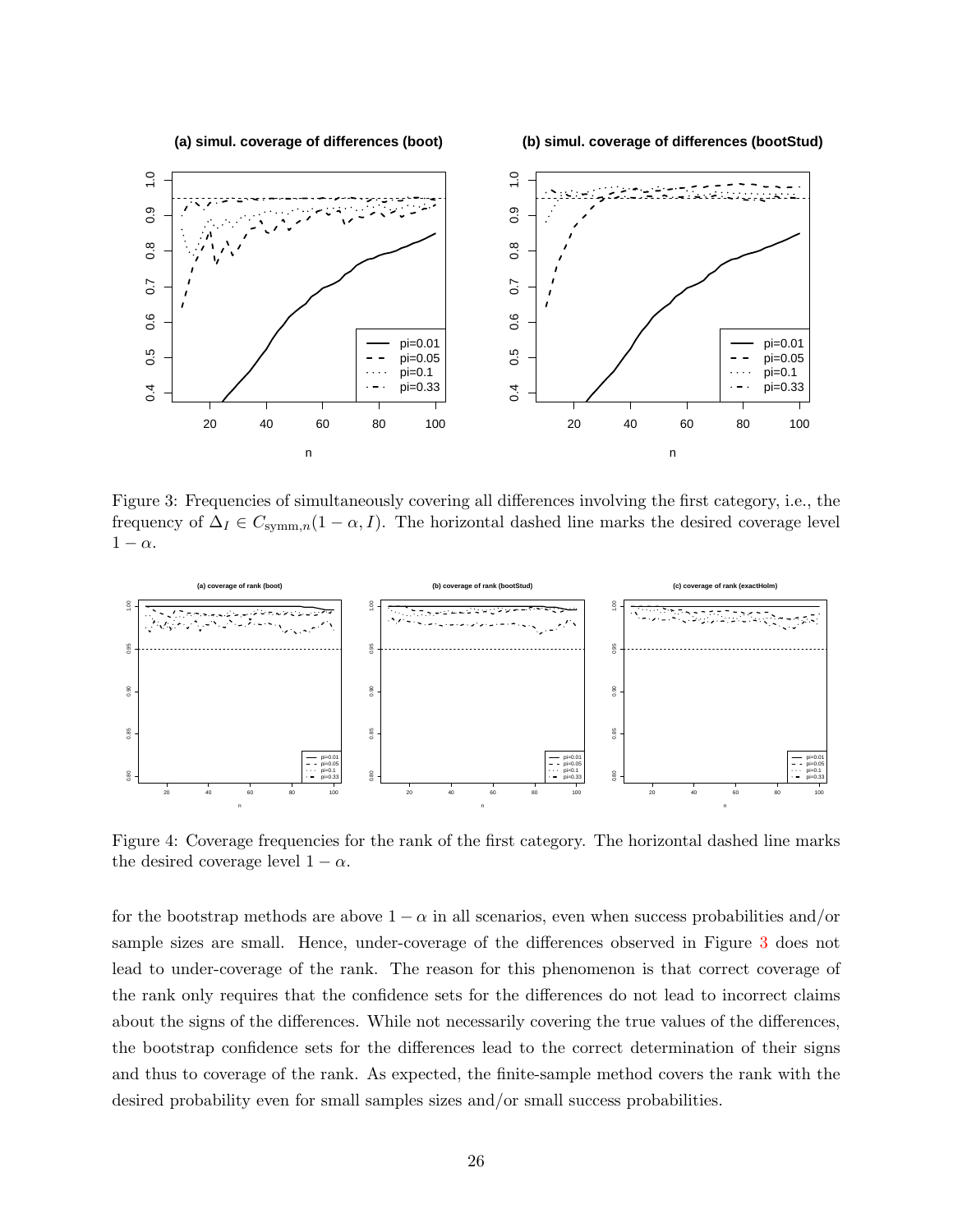#### <span id="page-27-0"></span>5.3 Larger Number of Categories

In this subsection, we consider a simulation design in which the success probabilities are all equal, i.e.  $\theta_j = 1/p$  for all  $j = 1, ..., p$ , and we increase p from 5 to 50. For the different values of p, Figure [5](#page-28-0) shows the coverage frequencies of the different confidence sets as functions of the sample size n.

First of all, the finite-sample methods exactBonf, exactHolm, and CP cover the rank with coverage frequencies close to one in all scenarios. As expected the naive bootstrap fails to cover the true rank with the desired probability. Its coverage may be significantly below 0.4 and even approaches zero when there are many categories. Interestingly, however, the bootstrap method based on the studentized statistic also significantly under-covers when there are (moderately) many categories. For instance, with  $p = 20$  categories, its coverage frequency can be well below 0.8 for small sample sizes. For more categories  $(p = 50)$ , the under-coverage occurs up to larger sample sizes.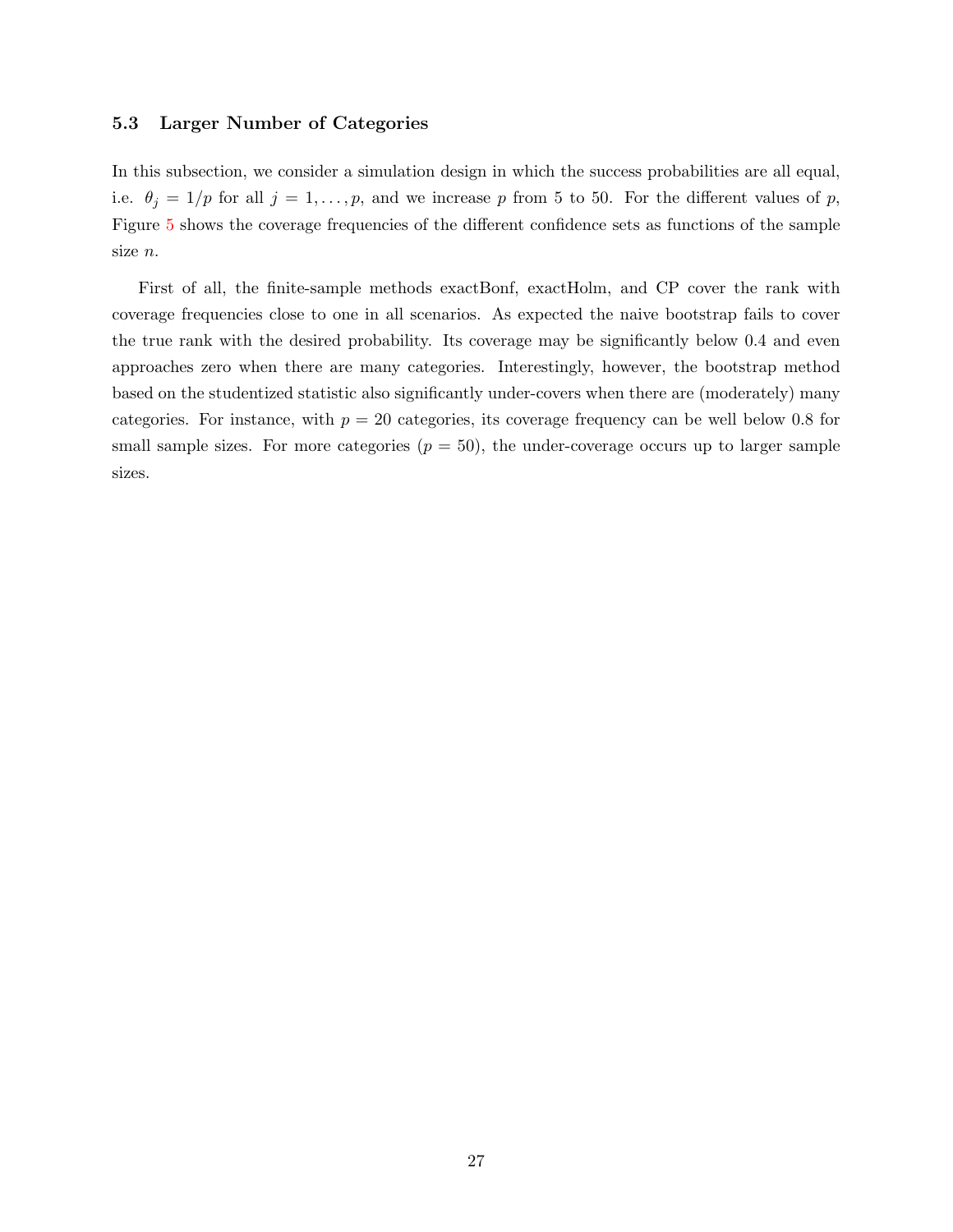<span id="page-28-0"></span>

Figure 5: Coverage frequencies for different  $n$  and  $p$ .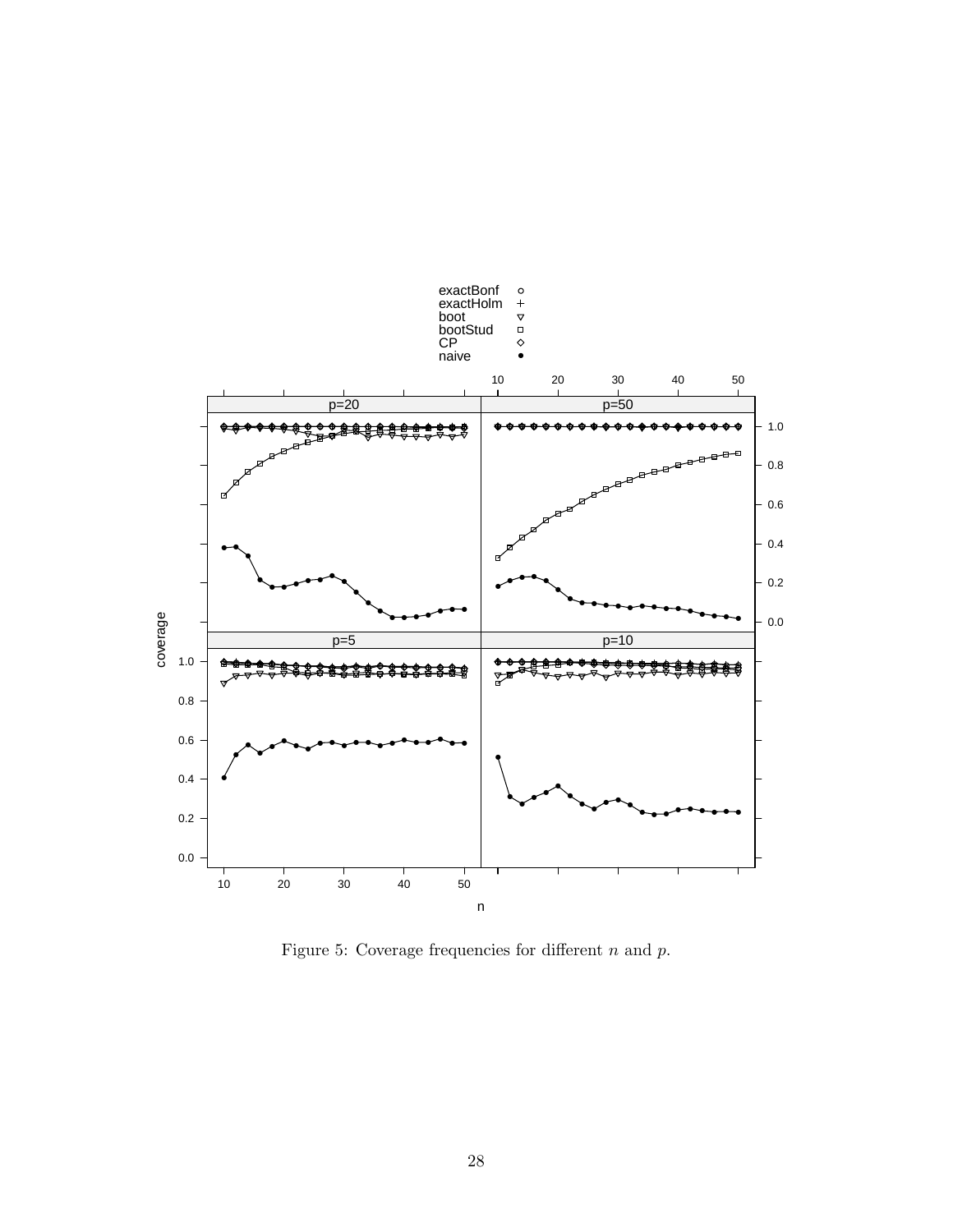<span id="page-29-0"></span>

|              |                | Length:       |               |       |       |              |       | <b>Coverage Frequency:</b> |               |               |           |       |              |       |
|--------------|----------------|---------------|---------------|-------|-------|--------------|-------|----------------------------|---------------|---------------|-----------|-------|--------------|-------|
| $\kappa$     | $\tau$         | exact<br>Bonf | exact<br>Holm | CP    | boot  | boot<br>Stud | naive |                            | exact<br>Bonf | exact<br>Holm | CP        | boot  | boot<br>Stud | naive |
|              | 1st category:  |               |               |       |       |              |       |                            |               |               |           |       |              |       |
| $\Omega$     | 0.5            | 5.971         | 5.970         | 5.962 | 5.944 | 5.927        | 5.089 |                            | 0.985         | 0.985         | 0.980     | 0.960 | 0.950        | 0.741 |
|              | 1              | 5.965         | 5.965         | 5.957 | 5.949 | 5.934        | 5.107 |                            | 0.985         | 0.985         | 0.980     | 0.967 | 0.957        | 0.714 |
|              | $\overline{2}$ | 5.963         | 5.962         | 5.955 | 5.938 | 5.943        | 5.103 |                            | 0.988         | 0.988         | 0.984     | 0.970 | 0.973        | 0.727 |
| 0.5          | 0.5            | 3.223         | 3.120         | 3.043 | 3.001 | 3.622        | 1.757 |                            | 1.000         | 1.000         | 1.000     | 0.994 | 1.000        | 0.989 |
|              | 1              | 1.895         | 1.797         | 1.778 | 1.689 | 1.965        | 1.252 |                            | 1.000         | 1.000         | 1.000     | 0.999 | 1.000        | 0.997 |
|              | $\overline{2}$ | 1.258         | 1.210         | 1.197 | 1.130 | 1.252        | 0.960 |                            | 1.000         | 1.000         | 1.000     | 1.000 | 1.000        | 1.000 |
| $\mathbf{1}$ | 0.5            | 1.490         | 1.430         | 1.362 | 1.302 | 1.476        | 1.051 |                            | 1.000         | 1.000         | 1.000     | 1.000 | 1.000        | 0.998 |
|              | 1              | 1.046         | 1.003         | 0.957 | 0.897 | 0.995        | 0.826 |                            | 1.000         | 1.000         | 1.000     | 0.999 | 1.000        | 0.999 |
|              | $\overline{2}$ | 0.926         | 0.889         | 0.841 | 0.774 | 0.854        | 0.731 |                            | 1.000         | 1.000         | 0.999     | 0.998 | 1.000        | 0.998 |
|              | 4th category:  |               |               |       |       |              |       |                            |               |               |           |       |              |       |
| $\Omega$     | 0.5            | 5.977         | 5.977         | 5.971 | 5.944 | 5.935        | 5.094 |                            | 1.000         | 1.000         | $1.000\,$ | 1.000 | 1.000        | 0.982 |
|              | 1              | 5.957         | 5.955         | 5.950 | 5.925 | 5.924        | 5.105 |                            | 0.999         | 0.998         | 0.998     | 0.997 | 0.996        | 0.975 |
|              | $\overline{2}$ | 5.951         | 5.951         | 5.940 | 5.924 | 5.916        | 5.090 |                            | 1.000         | 1.000         | 1.000     | 1.000 | 1.000        | 0.971 |
| 0.5          | 0.5            | 5.203         | 5.192         | 5.116 | 4.867 | 5.130        | 3.553 |                            | 1.000         | 1.000         | 1.000     | 0.999 | 1.000        | 0.993 |
|              | 1              | 4.232         | 4.192         | 4.141 | 4.159 | 4.388        | 2.734 |                            | 1.000         | 1.000         | 1.000     | 1.000 | 1.000        | 0.998 |
|              | $\overline{2}$ | 3.274         | 3.170         | 3.239 | 3.503 | 3.761        | 1.882 |                            | 1.000         | 1.000         | 1.000     | 1.000 | 1.000        | 1.000 |
| 1            | 0.5            | 2.540         | 2.472         | 2.595 | 3.782 | 3.953        | 0.941 |                            | 1.000         | 1.000         | 1.000     | 1.000 | 1.000        | 1.000 |
|              | 1              | 1.007         | 0.861         | 1.036 | 2.771 | 3.353        | 0.355 |                            | 1.000         | 1.000         | 1.000     | 1.000 | 1.000        | 1.000 |
|              | $\overline{2}$ | 0.233         | 0.171         | 0.222 | 0.821 | 1.314        | 0.058 |                            | 1.000         | 1.000         | 1.000     | 1.000 | 1.000        | 1.000 |
|              | 7th category:  |               |               |       |       |              |       |                            |               |               |           |       |              |       |
| $\Omega$     | $0.5\,$        | 5.968         | 5.966         | 5.959 | 5.914 | 5.910        | 5.079 |                            | 0.985         | 0.985         | 0.983     | 0.984 | 0.982        | 0.672 |
|              | 1              | 5.970         | 5.968         | 5.961 | 5.946 | 5.937        | 5.112 |                            | 0.985         | 0.985         | 0.981     | 0.985 | 0.984        | 0.672 |
|              | $\overline{2}$ | 5.967         | 5.967         | 5.959 | 5.951 | 5.948        | 5.185 |                            | 0.985         | 0.985         | 0.980     | 0.986 | 0.985        | 0.728 |
|              | $0.5\ 0.5$     | 4.315         | 4.288         | 4.267 | 3.994 | 4.253        | 3.036 |                            | 0.995         | 0.995         | 0.995     | 1.000 | 1.000        | 0.908 |
|              | 1              | 3.393         | 3.345         | 3.366 | 3.354 | 3.550        | 2.537 |                            | 0.996         | 0.994         | 0.996     | 1.000 | 1.000        | 0.943 |
|              | $\overline{2}$ | 2.802         | 2.748         | 2.799 | 2.865 | 3.018        | 2.214 |                            | 0.998         | 0.998         | 0.999     | 1.000 | 1.000        | 0.964 |
| $\mathbf{1}$ | 0.5            | 2.331         | 2.331         | 2.393 | 2.777 | 5.097        | 1.220 |                            | 1.000         | 1.000         | 1.000     | 1.000 | 1.000        | 0.595 |
|              | 1              | 1.892         | 1.879         | 1.930 | 2.247 | 3.926        | 1.237 |                            | 1.000         | 1.000         | 1.000     | 1.000 | 1.000        | 0.856 |
|              | $\overline{2}$ | 1.525         | 1.492         | 1.630 | 2.003 | 2.277        | 1.034 |                            | 1.000         | 1.000         | 1.000     | 1.000 | 1.000        | 0.986 |

|  | Table 4: Average lengths and empirical coverage frequencies from 1000 Monte Carlo samples for |  |  |  |  |  |
|--|-----------------------------------------------------------------------------------------------|--|--|--|--|--|
|  | the 95% marginal confidence sets for the rank of the 1st (top panel), 4th (middle panel) and  |  |  |  |  |  |
|  | 7th ( <b>bottom panel</b> ) categories.                                                       |  |  |  |  |  |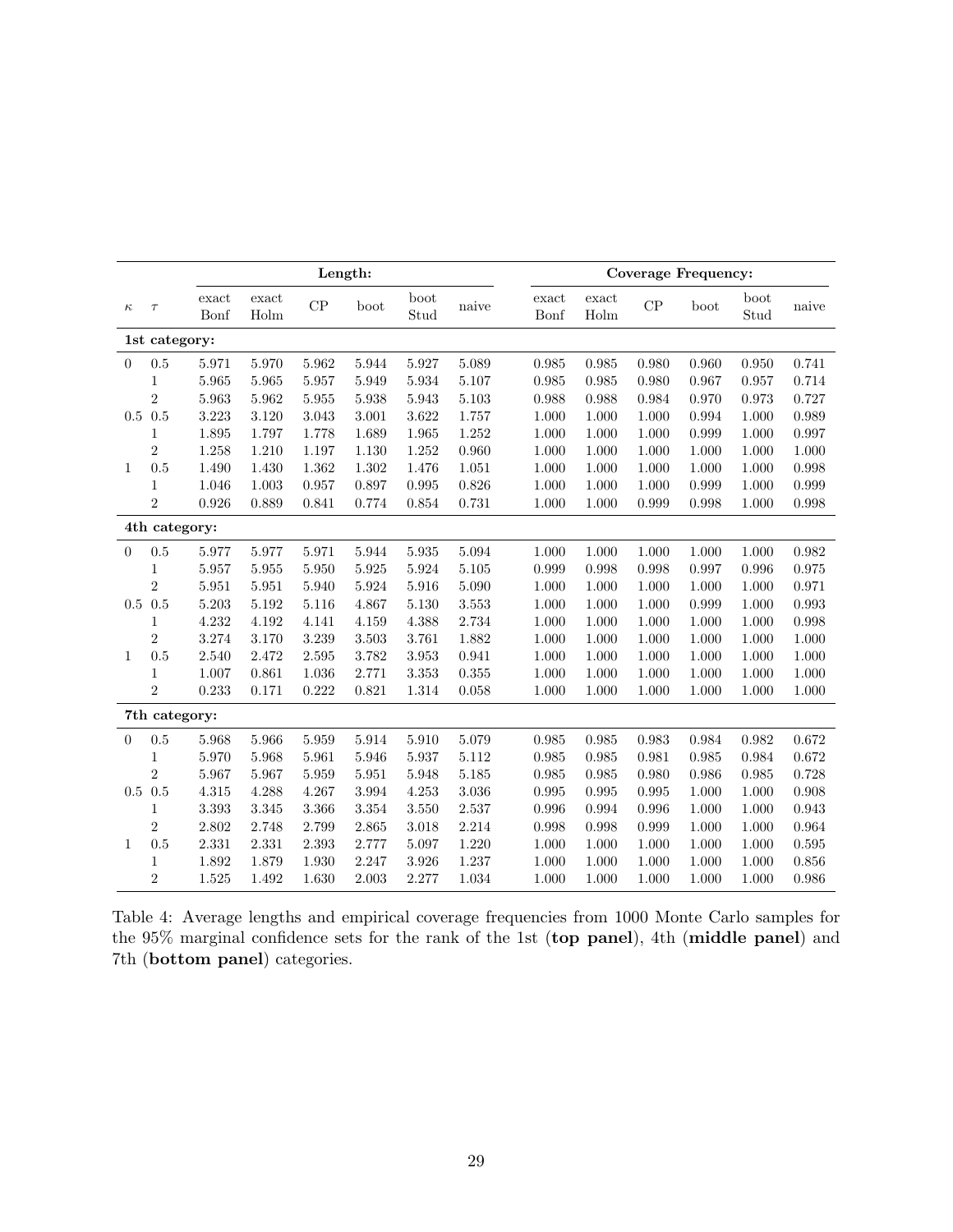### <span id="page-30-0"></span>A Asymptotic Validity of the Bootstrap

For the arguments in this section, we slightly change notation by indexing population quantities by P, the underlying probability mechanism that specifies the multinomial sampling probabilities. For instance, let  $\theta \equiv \theta(P) \equiv (\theta_1(P), \ldots, \theta_p(P))'$  denote the probabilities of a particular P and similarly

$$
\Delta_I(P) \equiv (\Delta_{j,k}(P) : (j,k) \in I) ,
$$

where

$$
\Delta_{j,k}(P) \equiv \theta_j(P) - \theta_k(P)
$$

and  $I \subseteq J^2$ . As in the main text let

<span id="page-30-1"></span>
$$
\hat{\sigma}_{j,k}^2 \equiv \hat{\theta}_j (1 - \hat{\theta}_j) + \hat{\theta}_k (1 - \hat{\theta}_k) + 2\hat{\theta}_j \hat{\theta}_k \tag{13}
$$

define the cumulative distribution functions

<span id="page-30-2"></span>
$$
L_{\text{lower},n}(x,I,P) \equiv P\left\{\max_{(j,k)\in I} \frac{\hat{\theta}_j - \hat{\theta}_k - \Delta_{j,k}(P)}{\hat{\sigma}_{j,k}/\sqrt{n}} \le x\right\},\tag{14}
$$

$$
L_{\text{upper},n}(x, I, P) \equiv P\left\{\max_{(j,k)\in I} \frac{\Delta_{j,k}(P) - (\hat{\theta}_j - \hat{\theta}_k)}{\hat{\sigma}_{j,k}/\sqrt{n}} \le x\right\},\tag{15}
$$

$$
L_{\text{symm},n}(x, I, P) \equiv P\left\{\max_{(j,k)\in I} \frac{|\hat{\theta}_j - \hat{\theta}_k - \Delta_{j,k}(P)|}{\hat{\sigma}_{j,k}/\sqrt{n}} \le x\right\}.
$$
 (16)

Let  $\hat{P}_n$  be an estimate of P, where  $\hat{P}_n$  specifies the empirical frequencies  $\hat{\theta} = (\hat{\theta}_1, \dots, \hat{\theta}_p)$ . Then the bootstrap quantiles can be written as

$$
c_{l,n}(1-\alpha,I)=L_{l,n}^{-1}(1-\alpha,I,\hat{P}_n)
$$

for  $l \in \{\text{lower, upper, symm}\}\.$  Here, it is understood that, for a cumulative distribution function  $F(x)$  on the real line, the quantity  $F^{-1}(1-\alpha)$  is defined to be inf $\{x \in \mathbf{R} : F(x) \geq 1-\alpha\}.$ The bootstrap simply replaces the unknown frequencies  $\theta$  with its empirical counterpart  $\hat{\theta}$ , i.e.  $\hat{\theta} = \theta(\hat{P}_n).$ 

Consider the rectangular confidence set for the vector of differences  $\Delta_I(P)$  defined by

$$
C_{l,n}(1-\alpha,I) \equiv \prod_{(j,k)\in I} C_{l,n,j,k}(1-\alpha,I)
$$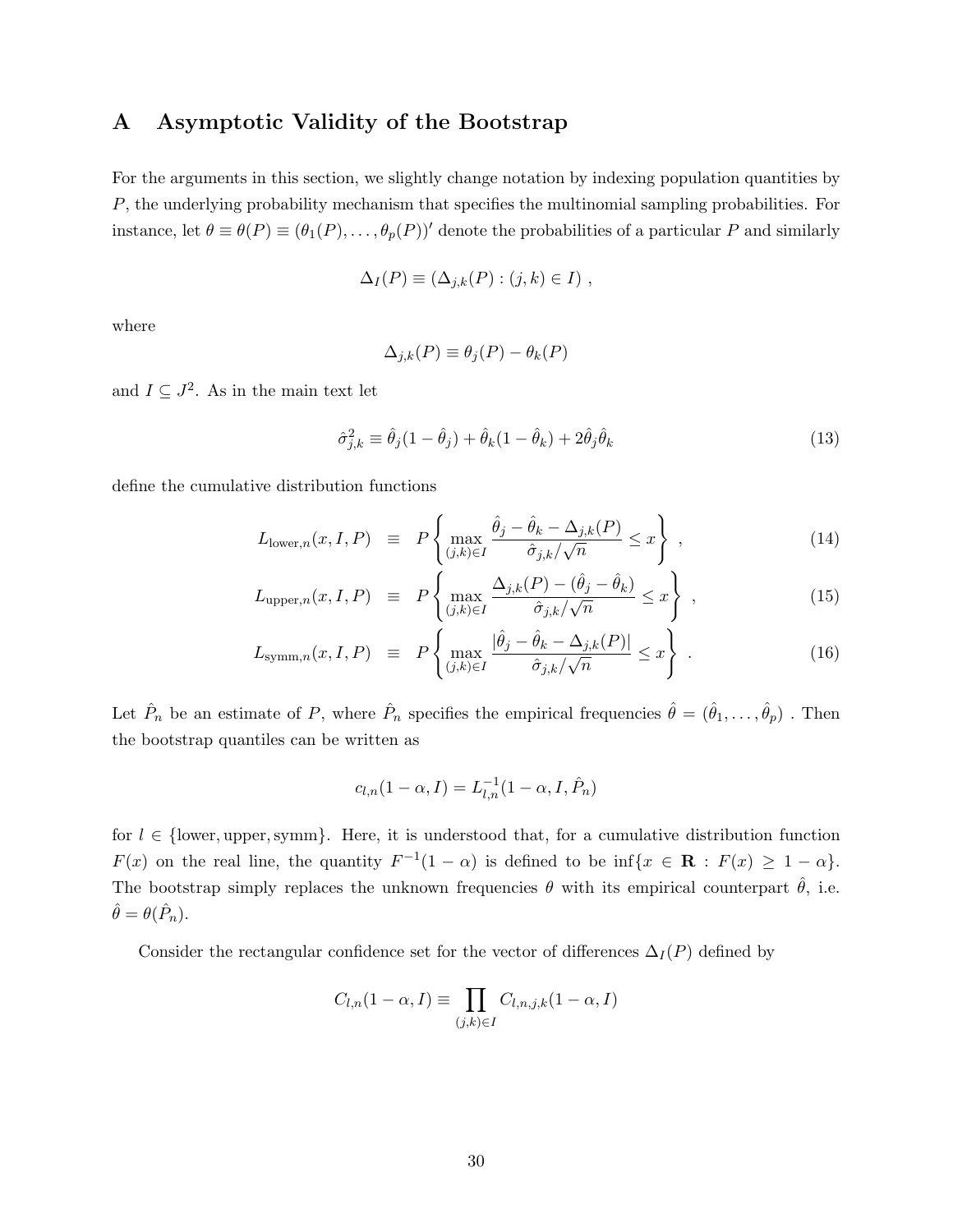where  $C_{l,n,j,k}(1-\alpha,I)$  could be defined in various ways:

$$
C_{\text{lower},n,j,k}(1-\alpha,I) \equiv \left[\hat{\theta}_j - \hat{\theta}_k - c_{\text{lower},n}(1-\alpha,I)\frac{\hat{\sigma}_{j,k}}{\sqrt{n}},\infty\right). \tag{17}
$$

$$
C_{\text{upper},n,j,k}(1-\alpha,I) \equiv \left(-\infty,\hat{\theta}_j - \hat{\theta}_k + c_{\text{upper},n}(1-\alpha,I)\frac{\hat{\sigma}_{j,k}}{\sqrt{n}}\right],\tag{18}
$$

$$
C_{\text{symm},n,j,k}(1-\alpha,I) \equiv \left[\hat{\theta}_j - \hat{\theta}_k \pm c_{\text{symm},n}(1-\alpha,I)\frac{\hat{\sigma}_{j,k}}{\sqrt{n}}\right],\tag{19}
$$

$$
C_{\text{equi},n,j,k}(1-\alpha,I) \equiv C_{\text{lower},n} \left(1 - \frac{\alpha}{2}, I\right) \bigcap C_{\text{upper},n} \left(1 - \frac{\alpha}{2}, I\right). \tag{20}
$$

The following lemma shows that these bootstrap confidence sets are asymptotically valid in the sense that they cover the true vector of differences with probability approaching  $1 - \alpha$ :

<span id="page-31-0"></span>**Lemma A.1.** For any  $l \in \{\text{lower, upper, symm}\}\$ and any  $I \subset J^2$ ,

$$
\lim_{n \to \infty} P\left\{\Delta_I(P) \in C_{l,n}(1-\alpha, I)\right\} \ge 1 - \alpha
$$

with equality if  $\theta_j(P) > 0$  for all  $j \in J$ .

*Proof.* We begin by considering the case where  $\theta_i(P) > 0$  for all  $j \in J$ . First, consider the joint behavior of  $(\sqrt{n}(\hat{\theta}_j - \hat{\theta}_k)/\hat{\sigma}_{j,k})$  for all  $\binom{p}{2}$  $\binom{p}{2}$  distinct pairs  $(j,k)$  with  $j \neq k$ . Toward this end, let  $J_n(P)$  denote the joint distribution of  $\sqrt{n}(\hat{\theta}_1 - \theta_1(P), \dots, \hat{\theta}_p - \theta_p(P))$ . By the multivariate Central Limit Theorem,  $J_n(P)$  converges in distribution to  $J(P)$ , the multivariate normal distribution with mean 0 and covariance matrix  $\Sigma = \Sigma(P)$ , where  $\Sigma$  has  $(j, k)$  entry  $\theta_j(P)(1 - \theta_j(P))$  if  $j = k$ and  $-\theta_j(P)\theta_k(P)$  if  $j \neq k$ . Moreover, in a triangular array setup, if  $P_n$  is a sequence of multinomial probabilities with  $\theta(P_n) \to \theta(P)$ , then  $J_n(P_n)$  converges in distribution to  $J(P)$ . To see why, apply the Cramér-Wold device and the Lindeberg CLT. Since,  $\theta(\hat{P}_n) \to \theta(P)$  almost surely (componentwise, by the Strong Law of Large Numbers), it follows that

$$
\rho\left(J_n(\hat{P}_n), J_n(P)\right) \to 0 \quad \text{almost surely },
$$

where  $\rho$  is any metric metrizing weak convergence in  $\mathbb{R}^p$ . Next, let  $J'_n(P)$  denote the joint distribution of

$$
\sqrt{n}[(\hat{\theta}_j - \hat{\theta}_k) - (\theta_j(P) - \theta_k(P))]
$$

for all  $j < k$ . So  $J'_n(P)$  is a distribution on  $\mathbb{R}^{p'}$ , where  $p' = \binom{p}{2}$  $_{2}^{p}$ ). (The pairs can be ordered in any fashion, but for the sake of argument, they are ordered as  $(1, 2), \ldots (1, p)$  followed by  $(2, 3), \ldots, (2, p)$ , etc.) By the Continuous Mapping Theorem,  $J'_n(P)$  converges in distribution to  $J'(P)$ , the multivariate normal distribution with mean 0 and covariance matrix  $\Sigma' = \Sigma'(P)$ . Note  $\Sigma'$  can easily be obtained from  $\Sigma$ , but its exact form is not actually required. Again, this convergence is locally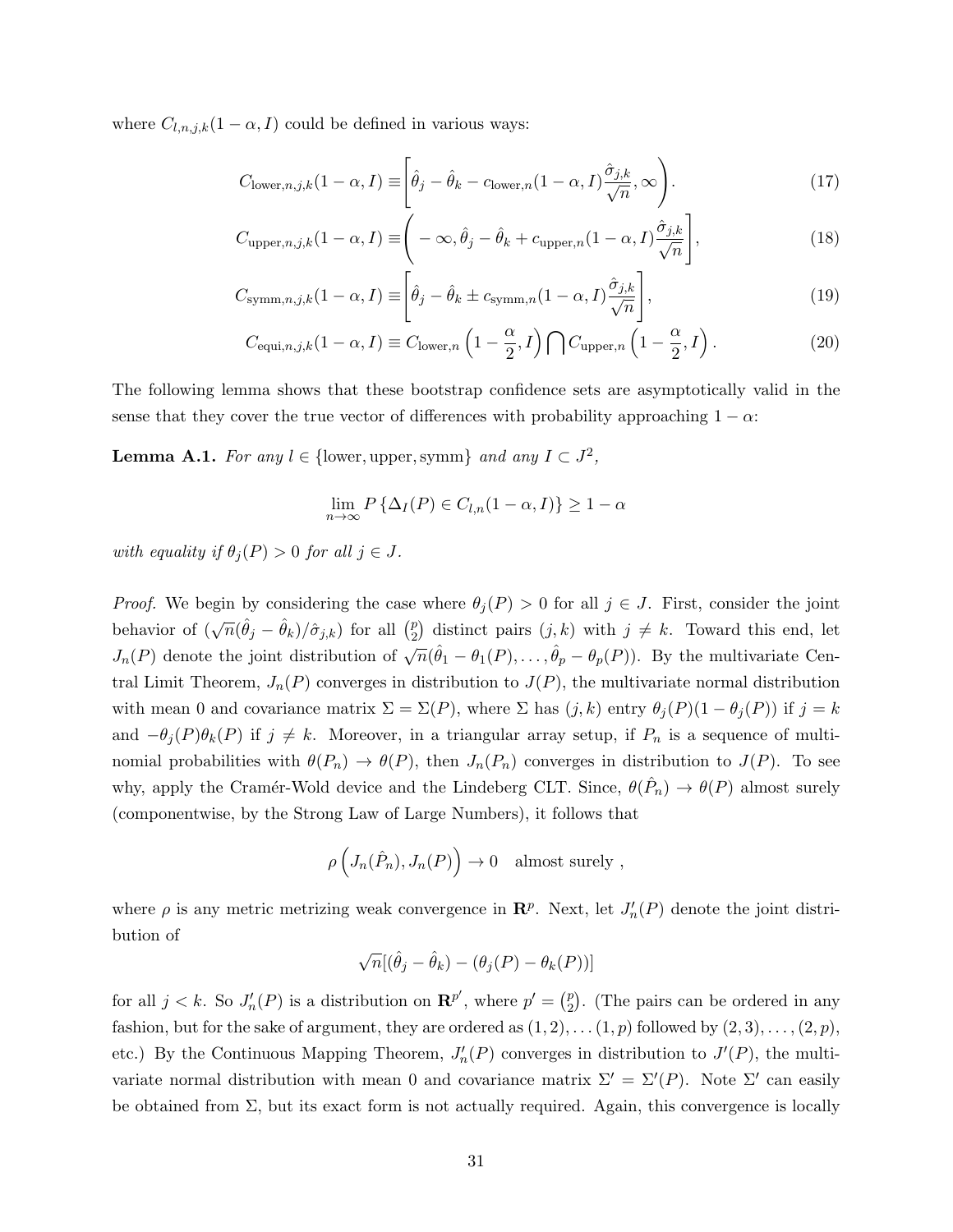uniform in the sense that  $J'_n(P_n)$  converges in distribution to  $J'(P)$  whenever  $\theta(P_n) \to \theta(P)$ . Since  $\theta(\hat{P}_n) \to \theta(P)$  almost surely, we have

$$
\rho'\left(J'_n(\hat{P}_n),J'_n(P)\right)\to 0 \quad \text{almost surely },
$$

where  $\rho'$  metrizes weak convergence on  $\mathbb{R}^{p'}$ . Finally, we can consider the joint distribution of studentized differences; to this end, let  $J_n^*(P)$  denote the joint distribution of the  $p'$  variables

<span id="page-32-0"></span>
$$
\frac{\sqrt{n}[(\hat{\theta}_j - \hat{\theta}_k) - (\theta_j(P) - \theta_k(P))]}{\hat{\sigma}_{j,k}} ,
$$
\n(21)

where  $\hat{\sigma}_{j,k}^2$  is given in [\(13\)](#page-30-1). Under P,  $\theta(\hat{P}_n) \to \theta(P)$  almost surely, and so  $\hat{\sigma}_{j,k}^2$  converges almost surely to  $\sigma_{j,k}^2(P)$  given by

$$
\sigma_{j,k}^2(P) = \theta_j(P)(1 - \theta_j(P)) + \theta_k(P)(1 - \theta_k(P)) + 2\theta_j(P)\theta_k(P).
$$

by a multivariate Slutsky Theorem (or the Continuous Mapping Theorem),  $J_n^*(P)$  converges in distribution to  $J^*(P)$ , the multivariate normal distribution with mean 0 and covariance matrix  $\Sigma^* = \Sigma^*(P)$ , where  $\Sigma^*$  is easily obtained from  $\Sigma'$  (as  $\Sigma^*$  is the correlation matrix corresponding to the covariance matrix  $\Sigma'$ ). Under  $P_n$  with  $\theta(P_n) \to \theta(P)$ , it also follows that  $\hat{\sigma}_{j,k}$  converges almost surely to  $\sigma_{j,k}(P)$ . To see why, first show  $\hat{\theta}_j$  converges to  $\theta_j$  with probability one under  $P_n$ ; since  $\theta_j$  can be viewed an average of bounded i.i.d. variables, this convergence follows easily by the well-known 4th moment argument and the Borel-Cantelli Lemma. Hence, under  $P_n$ , we also have  $J^*(P_n)$  converges in distribution to  $J^*(P)$ , and then for the same reasons as for  $J_n$  and  $J'_n$ , we also have

$$
\rho'\left(J_n^*(\hat{P}_n), J_n^*(P)\right) \to 0 \quad \text{almost surely}
$$

and

$$
\rho'\left(J_n^*(\hat{P}_n), J^*(P)\right) \to 0 \quad \text{almost surely.}
$$

All of these results carry over if we consider a subset  $I \subset J^2$ , by the Continuous Mapping Theorem. For example, if  $J_n^*(I, P)$  refers to the joint distribution of the variables  $(21)$ , but only for  $(j, k) \in I$ , then it follows that

$$
\rho'\left(J_n^*(I,\hat{P}_n), J_n^*(I,P)\right) \to 0 \text{ almost surely }.
$$

Bootstrap consistency of the distributions  $(14)$ – $(16)$  now follows by the Continuous Mapping Theorem. Indeed, for any  $P_n$  with  $\theta(P_n) \to \theta(P)$ ,

$$
L_{\text{lower},n}(x, I, P_n) \to L_{\text{lower},n}(x, I, P) \text{ for all } x,
$$

where  $L_{\text{lower},n}(\cdot, I, P)$  is the distribution of  $\max_{(j,k)\in I} Z_{j,k}$  and  $Z = (Z_{j,k} : (j,k) \in I)$  is multivariate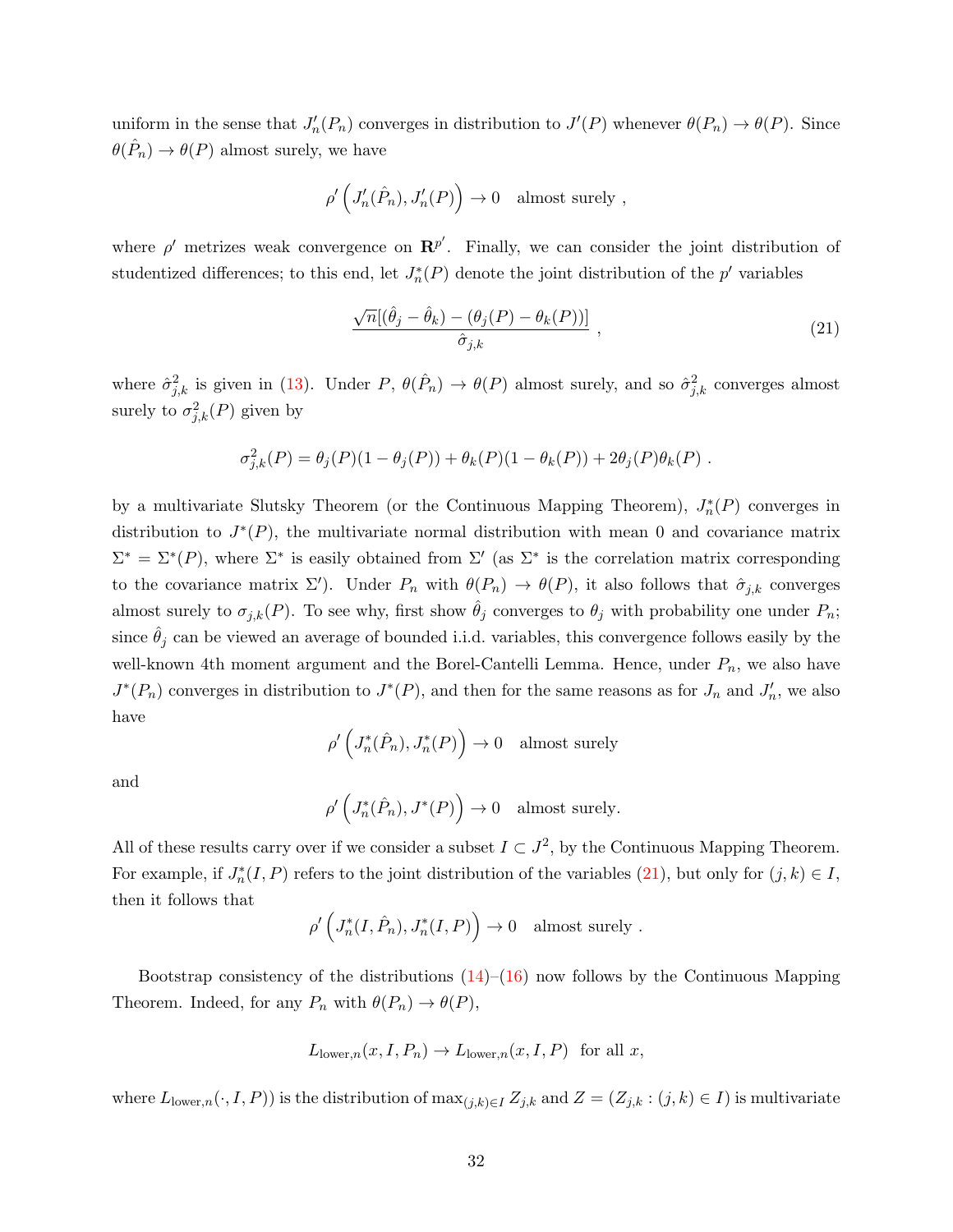normal with distribution  $J^*(I, P)$ . Note that this distribution is continuous everywhere and strictly increasing. Hence, since  $\theta(\hat{P}_n) \to \theta(P)$  almost surely, we also have, for all x,

$$
L_{\text{lower},n}(x, I, \hat{P}_n) \to L_{\text{lower},n}(x, I, P)
$$
 almost surely.

It also follows that bootstrap quantiles are consistent in the sense that

$$
L^{-1}_{\text{lower},n}(1-\alpha,I,\hat{P}_n) \to L^{-1}_{\text{lower},n}(1-\alpha,I,P) \text{ almost surely }.
$$

By Slutsky,

$$
P\left\{\max_{(j,k)\in I} \frac{\hat{\theta}_j - \hat{\theta}_k - \Delta_{j,k}(P)}{\hat{\sigma}_{j,k}/\sqrt{n}} \le L^{-1}_{\text{lower},n}(1-\alpha,I,\hat{P}_n)\right\} \to 1-\alpha.
$$

By "inverting" this probability statement, we can conclude the intervals

$$
\left[\hat{\theta}_j - \hat{\theta}_k - \frac{\hat{\sigma}_{j,k}}{\sqrt{n}} L^{-1}_{\text{lower},n} (1 - \alpha, I, \hat{P}_n), \infty\right)
$$

jointly cover the true  $\theta_j(P) - \theta_k(P)$  with asymptotic probability  $1 - \alpha$ . The arguments for upper and two-sided confidence bounds are analogous.

The above argument maintained the assumption that  $\theta_i(P) > 0$  for all  $j \in J$ . We now consider the case where that need not be true. To this end, first suppose that  $\theta_i(P) = \theta_k(P) = 0$  for all  $(j, k) \in I$ . In this case,  $\hat{\theta}_j = \hat{\theta}_k = \hat{\sigma}_{j,k} = 0$  for all  $(j, k) \in I$ . But then, bootstrap samples from  $\hat{P}_n$  also satisfy  $\hat{\theta}^*_j = \hat{\theta}^*_k = \hat{\sigma}^*_{j,k} = 0$  for all  $(j,k) \in I$ . Hence, our convention that  $0/0 = 0$  and  $c/0 = sign(c) \infty$  for  $c \neq 0$ , implies that  $L_{\text{low}}^{-1}$  $\sum_{\text{lower},n}^{-1}(1-\alpha,I,\hat{P}_n)=0$  w.p.1. It follows that

$$
P\{\Delta_I(P) \in C_{\text{lower},n}(1-\alpha,I)\} = 1.
$$

Now suppose that  $\theta_i(P) > 0$  or  $\theta_k(P) > 0$  for some  $(j, k) \in I$ . The same argument implies that

$$
P\{\theta_j(P) - \theta_k(P) \in C_{\text{lower},n,j,k}(1-\alpha,I)\} = 1
$$

for any  $(j, k) \in I$  with  $\theta_j(P) = \theta_k(P) = 0$ . To complete the proof, it suffices to show that

<span id="page-33-0"></span>
$$
\liminf_{n \to \infty} P\{\theta_j(P) - \theta_k(P) \in C_{\text{lower},n,j,k}(1-\alpha, I) \text{ for all } (j,k) \in I^*\} \ge 1 - \alpha,\tag{22}
$$

where

$$
I^* = \{ (j,k) \in I : \theta_j(P) > 0 \text{ or } \theta_k(P) > 0 \}.
$$

Since

$$
L_{\text{lower},n}^{-1}(1-\alpha,I,\hat{P}_n) \ge L_{\text{lower},n}^{-1}(1-\alpha,I^*,\hat{P}_n),
$$

the desired convergence in [\(22\)](#page-33-0) can be established simply by arguing as in the first part of the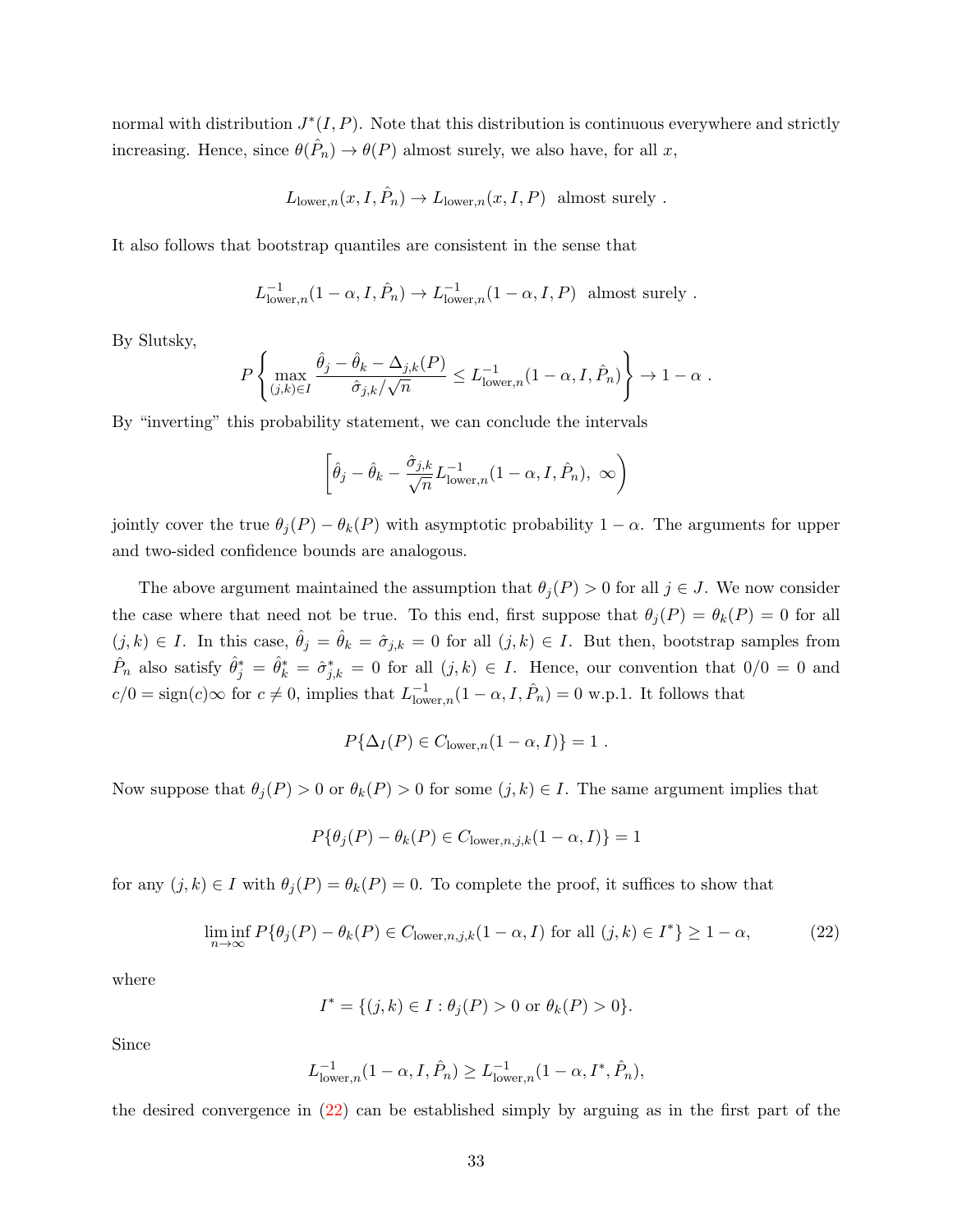theorem.  $\blacksquare$ 

## B Proofs of the Main Results

*Proof of Theorem [2.1.](#page-7-2)* We prove the theorem for the two-sided case  $(I = J^{\text{two-sided}})$ , but the derivations are very similar for the one-sided cases. Define

$$
S^- \equiv \bigcup_{j \in J_0} S_j^- \qquad \text{with} \qquad S_j^- \equiv \{(j, k) \in I : j \neq k \text{ and } \theta_j \le \theta_k\}
$$
  

$$
S^+ \equiv \bigcup_{j \in J_0} S_j^+ \qquad \text{with} \qquad S_j^+ \equiv \{(j, k) \in I : j \ne k \text{ and } \theta_j \ge \theta_k\}
$$

and

$$
R^{-} \equiv \bigcup_{j \in J_0} R_j^{-}
$$
 with 
$$
R_j^{-} \equiv \{(j, k) \in I : j \neq k, \text{ reject } H_{k,j}, \text{ and claim } \theta_j < \theta_k\}
$$
  

$$
R^{+} \equiv \bigcup_{j \in J_0} R_j^{+}
$$
 with 
$$
R_j^{+} \equiv \{(j, k) \in I : j \neq k, \text{ reject } H_{j,k}, \text{ and claim } \theta_j > \theta_k\}
$$

Suppose  $S^- \cap R^+ = \emptyset$  and  $S^+ \cap R^- = \emptyset$ . Then:

$$
\forall j \in J_0 \colon S_j^- \cap R_j^+ = \emptyset \text{ and } S_j^+ \cap R_j^- = \emptyset
$$
  
\n
$$
\Rightarrow \quad \forall j \in J_0 \colon \theta_j > \theta_k \ \forall (j, k) \in R_j^+ \text{ and } \theta_j < \theta_k \ \forall (j, k) \in R_j^-
$$
  
\n
$$
\Rightarrow \quad \forall j \in J_0 \colon \theta_j > \theta_k \ \forall k \in \text{Rej}_j^+ \text{ and } \theta_j < \theta_k \ \forall k \in \text{Rej}_j^-
$$
  
\n
$$
\Rightarrow \quad \forall j \in J_0 \colon r_j \le p - |\text{Rej}_j^+| \text{ and } r_j \ge 1 + |\text{Rej}_j^-|
$$

The third implication uses the fact that the number of pairs  $(j, k)$  in  $R_j^+$  (or  $R_j^-$ ) is equal to the number of of k in  $\text{Rej}_j^+$  (or  $\text{Rej}_j^-$ ). Therefore,

$$
P\{r_j \in R_{n,j} \,\forall j \in J_0\} \ge P\{S^- \cap R^+ = \emptyset \text{ and } S^+ \cap R^- = \emptyset\} = 1 - FWER_I
$$

and the desired result follows from  $(6)$ .

*Proof of Theorem [2.2.](#page-9-0)* We first show that the distribution of  $X_j$  given  $S_{j,k} = s$  is binomial based on s trials and success probability  $\theta_j/(\theta_j + \theta_k)$ . To see this note that

$$
P\{X_j = x | S_{j,k} = s\} \propto P\{X_j = x \text{ and } X_k = s - x\} = P\{X_j = x\} P\{X_k = s - x | X_j = x\},\
$$

where the symbol  $\propto$  means there is a constant out in front that can depend on s and  $\theta_j$ ,  $\theta_k$  (which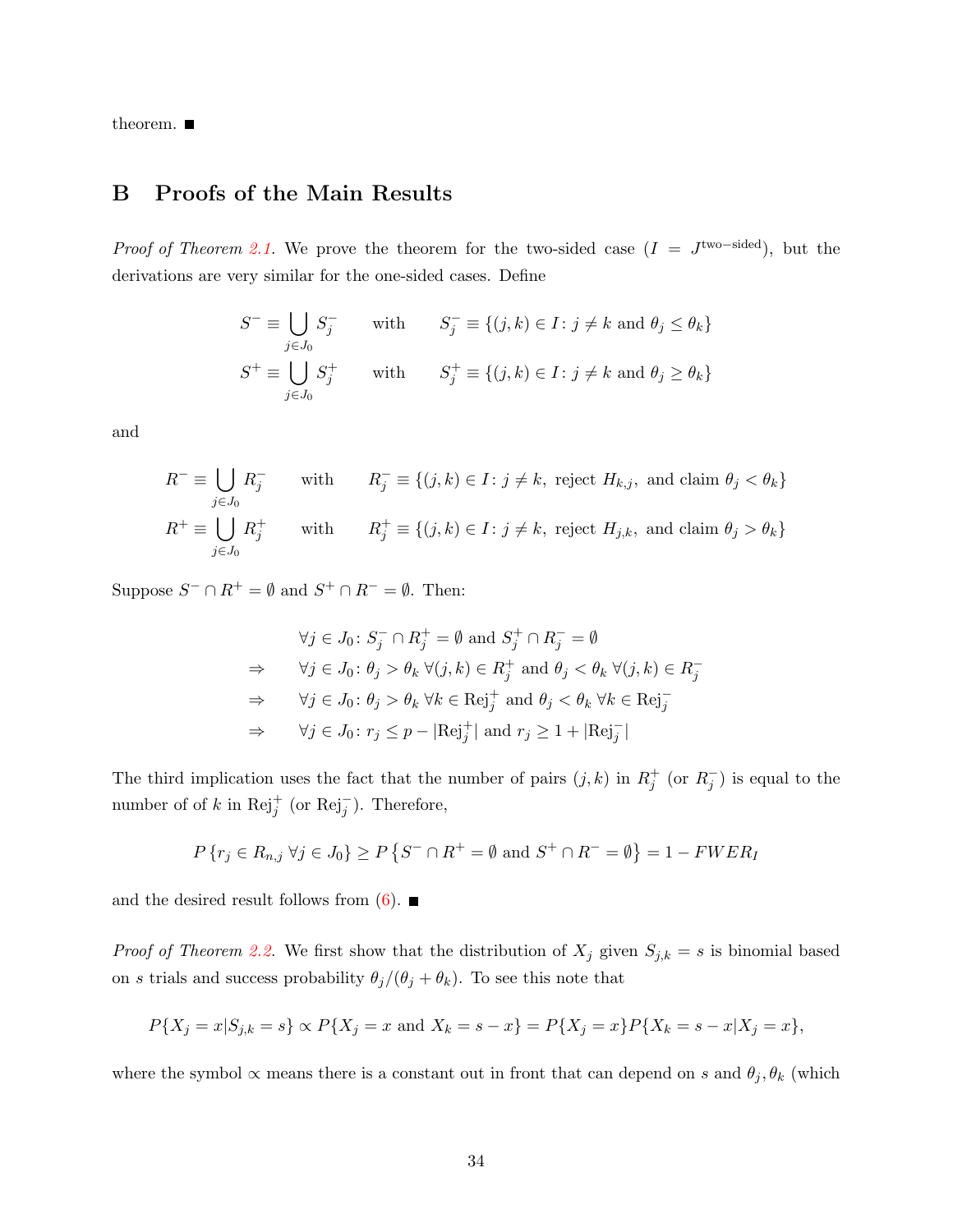we'll see depends on  $\theta_j$  and  $\theta_k$  through  $\theta_j/(\theta_j + \theta_k)$ . Continuing,

$$
P\{X_j = x | S_{j,k} = s\} \propto {n \choose x} \theta_j^x (1 - \theta_j)^{n-x} {n-x \choose s-x} \left(\frac{\theta_k}{1-\theta_k}\right)^{s-x} \left(\frac{1-\theta_j-\theta_k}{1-\theta_j}\right)^{n-s}
$$

$$
\propto {s \choose x} (\theta_j/\theta_k)^x \propto {s \choose x} \left(\frac{\theta_j}{\theta_j+\theta_k}\right)^x \left(\frac{\theta_k}{\theta_j+\theta_k}\right)^{s-x},
$$

which is the binomial family of distributions with univariate parameter  $\theta_{j,k} = \theta_j/(\theta_j + \theta_k)$ . Clearly, a test of  $H_{j,k}$  is equivalent to a the hypothesis specifying  $\theta_{j,k} \leq 1/2$ . As is well known, this family of distributions has monotone likelihood ratio. Therefore, by Corollary 3.4.1 of [Lehmann and Romano](#page-42-13) [\(2005\)](#page-42-13) and conditional on  $S_{j,k}$ , there exists a UMP level  $\beta_{j,k}$  test for testing  $H_{j,k}$  given by [\(7\)](#page-8-1) with constants  $\gamma(s)$  and  $C(s)$  determined by

$$
E_{\theta_k}[\phi(X_j, S_{j,k})|S_{j,k} = s] = \beta_{j,k} \quad \forall s.
$$

Here,  $E_{\theta_k}[\cdot]$  refers to the expectation under which  $\theta_j = \theta_k$ . It is easy to see that the equation determining the constants can be written as in  $(8)$ , which shows that the test has exact rejection probability (conditional on  $S_{j,k}$ ) equal to  $\beta_{j,k}$ . By monotone likelihood ratio (and still conditional on  $S_{j,k}$ , the (conditional) power function of the test is nondecreasing, and so the conditional rejection probability is bounded above by  $\beta_{j,k}$  for all  $\theta_j$  and  $\theta_k$  satisfying  $\theta_{j,k} \leq 1/2$ 

Thus far, we have shown that  $\phi(X_j, S_{j,k})$  is the UMP level  $\beta_{j,k}$  test, conditional on  $S_{j,k}$ . In order to argue that it is UMPU level  $\beta_{j,k}$  among all level  $\beta_{j,k}$  unbiased tests (unconditionally), consider the boundary of the parameter space  $\omega_{j,k} = \{(\theta_1, \ldots, \theta_p); \ \theta_j = \theta_k\}.$  The family of distributions of  $(X_1, \ldots, X_p)$  still is multinomial, but now  $T = (S_{j,k}, X_i, i \neq j, i \neq k)$  is complete and sufficient for  $\omega_{j,k}$ . Hence, any test, say  $\psi$ , that is similar on  $\omega_{j,k}$ , i.e., it satisfies that the rejection probability is equal to  $\beta_{j,k}$  for all  $\theta \in \omega_{j,k}$  or  $E_{\theta}(\psi) = \beta_{j,k}$  for all  $\theta \in \omega_{j,k}$ , must satisfy that it is conditionally level  $\beta_{j,k}$  given T or  $E_{\theta}(\psi|T) = \beta_{j,k}$  for all  $\theta \in \omega_{j,k}$ . In other words, all similar tests have Neyman structure, by Theorem 4.3.2 in [Lehmann and Romano](#page-42-13) [\(2005\)](#page-42-13). Therefore, the optimal unconditional level  $\beta_{j,k}$  test must be obtained by finding the optimal conditional level  $\beta_{j,k}$ , conditional on T. Finally, note that specifying the conditional distribution of the data  $(X_1, \ldots, X_p)$ given T is equivalent to specifying the conditional distribution of  $X_j$  given  $S_{j,k}$ , since conditionally all other  $X_i$  with  $i \neq j$  and  $i \neq k$  are now fixed. But, we have found the optimal conditional test above based on the conditional distribution of  $X_j$  given  $S_{j,k}$ . (Note that we could have argued by writing the family of distributions in the canonical multiparameter exponential form discussed in Section 4.4 of [Lehmann and Romano](#page-42-13) [\(2005\)](#page-42-13), but the notation becomes messy, stemming from the fact that the rank of the multinomial family is  $p-1$  and not p, and consequently the argument gets obscured.)

Proof of Theorem [3.1.](#page-12-2) First, by an argument analogous to the one in Theorem 3.3 in [Mogstad et al.](#page-42-0)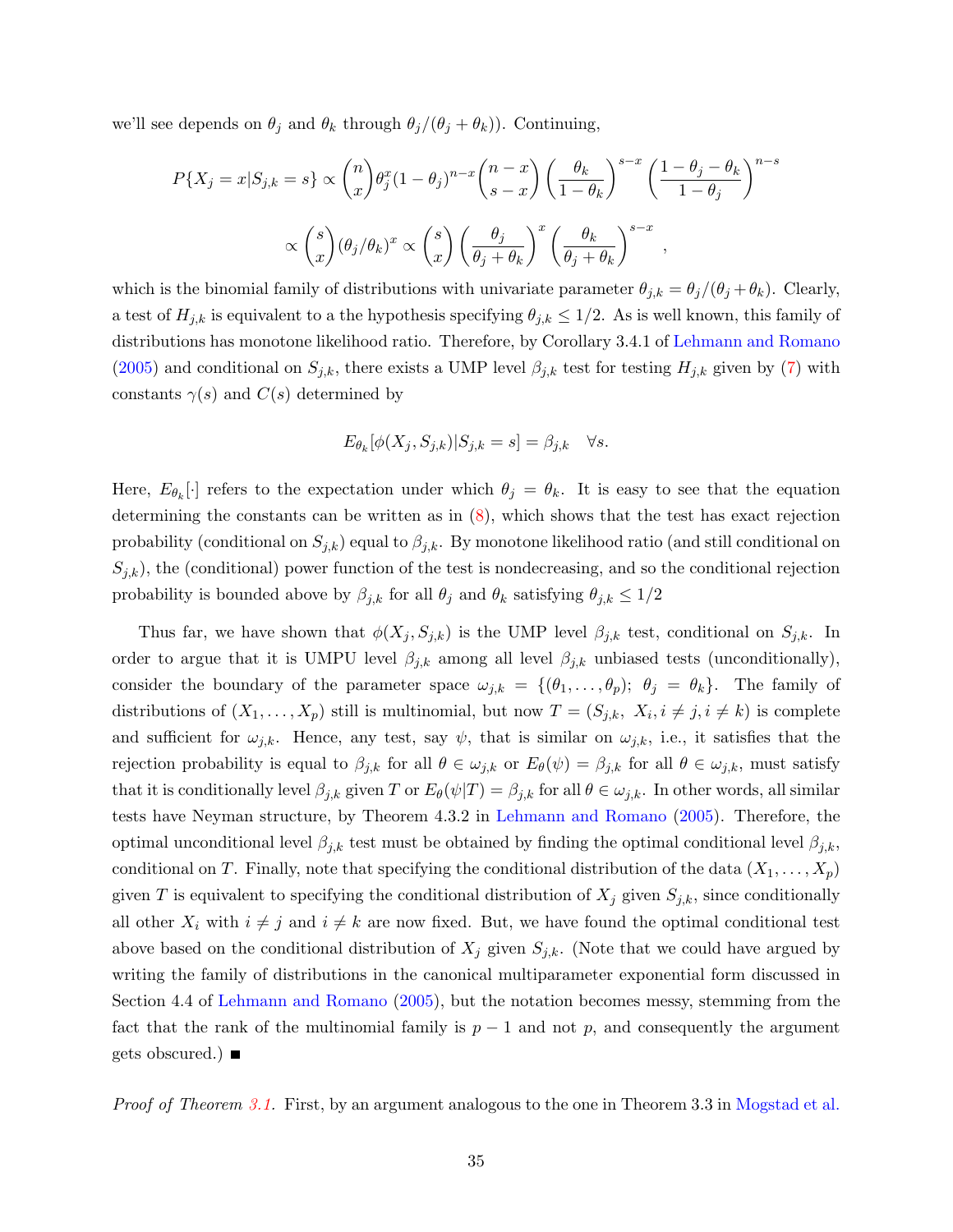[\(2020\)](#page-42-0),

$$
P\left\{r_j \in R_{n,j}^{\text{boot}} \,\,\forall j \in J_0\right\} \ge P\left\{\Delta_I \in C_{\text{lower},n}(1-\alpha,I)\right\},\,
$$

where I is equal to one of the sets  $J^{\text{lower}}$ ,  $J^{\text{upper}}$ , or  $J^{\text{two-sided}}$ , which was used to construct  $R_n^{\text{boot}}$ . The desired result therefore follows from Lemma [A.1.](#page-31-0)  $\blacksquare$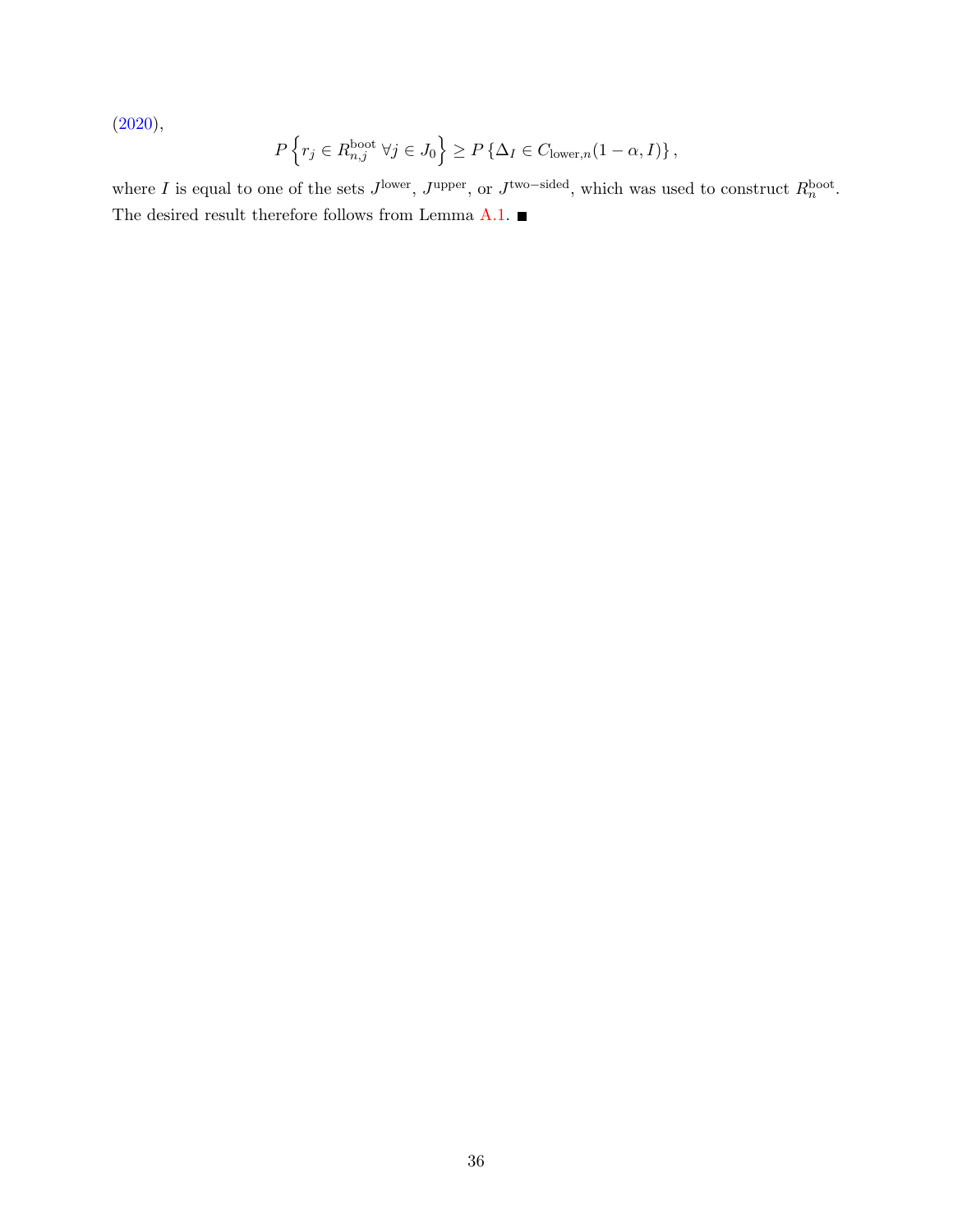## C Supporting Results for the Empirical Application

<span id="page-37-0"></span>

Figure 6a: Point estimates of categories support shares in fifteen Australian territories from AES2019 and  $\pm 1.96$ se.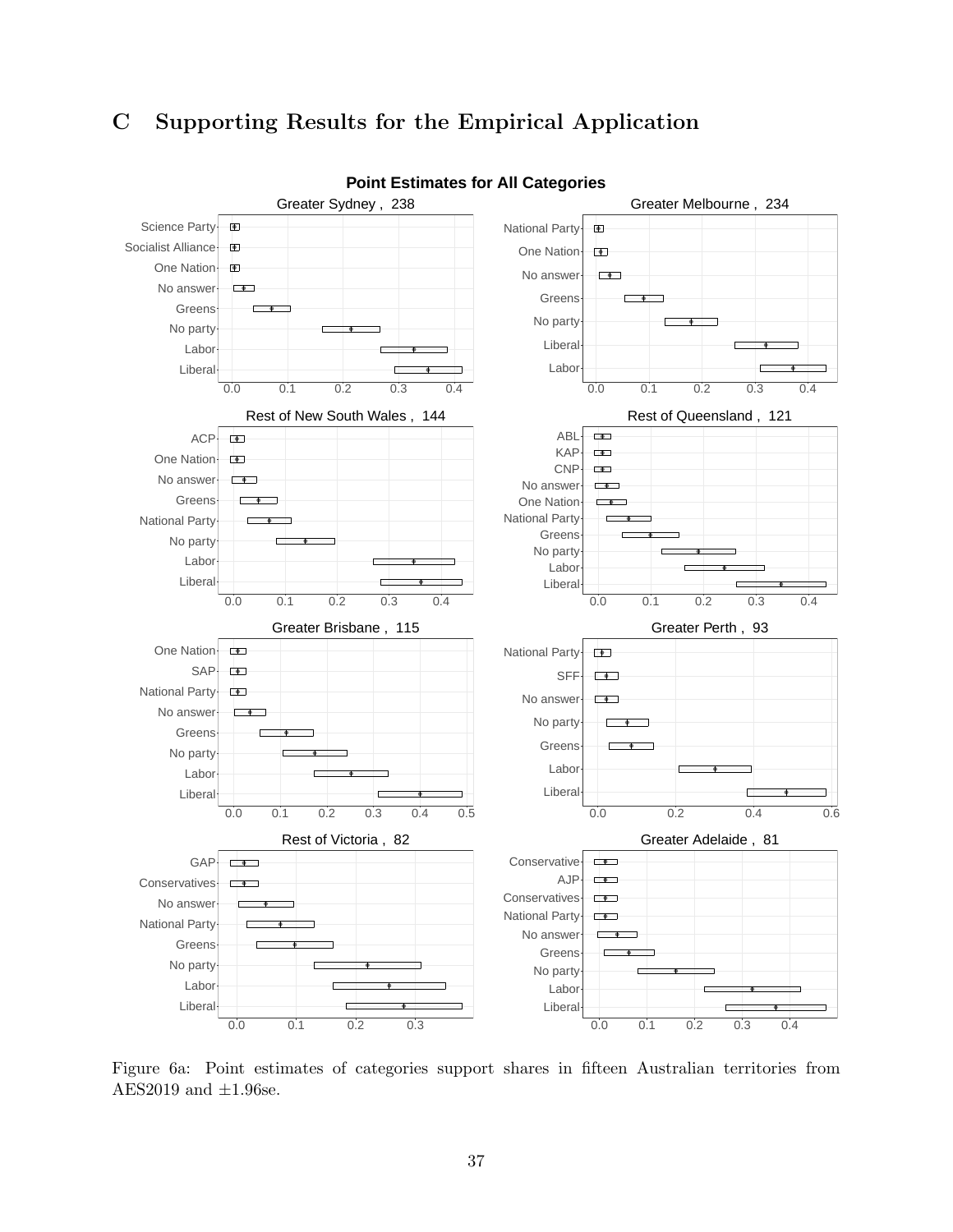<span id="page-38-0"></span>

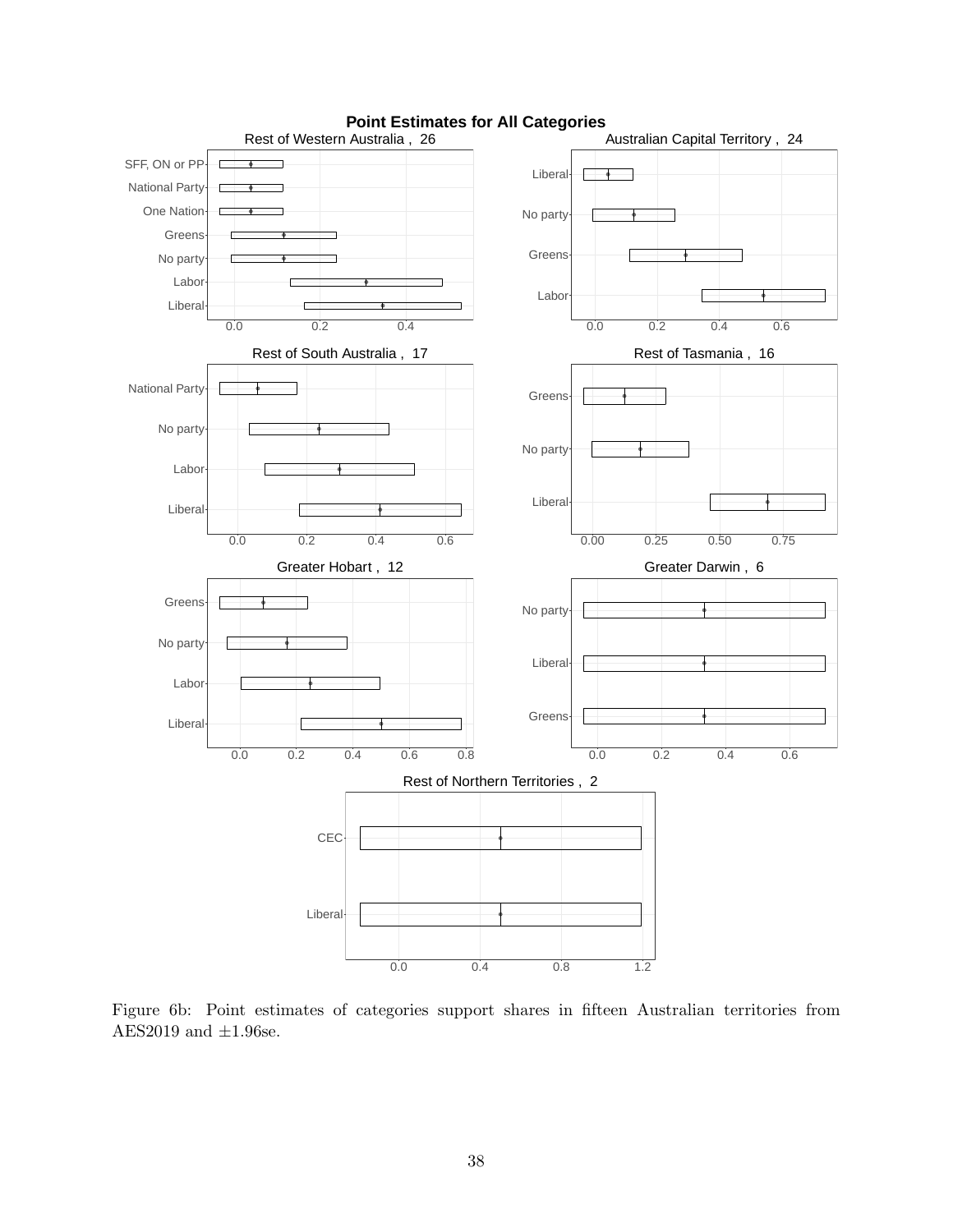<span id="page-39-0"></span>

#### **95% Marginal Confidence Set for the Ranks**

**exactHolm CP | boot | bootStud | naive** 

Figure 7a: 95% marginal confidence sets for the ranks of categories in fifteen Australian territories ranked by their support share in AES2019. Each panel shows the confidence sets for the ranks computed by five methods for each party.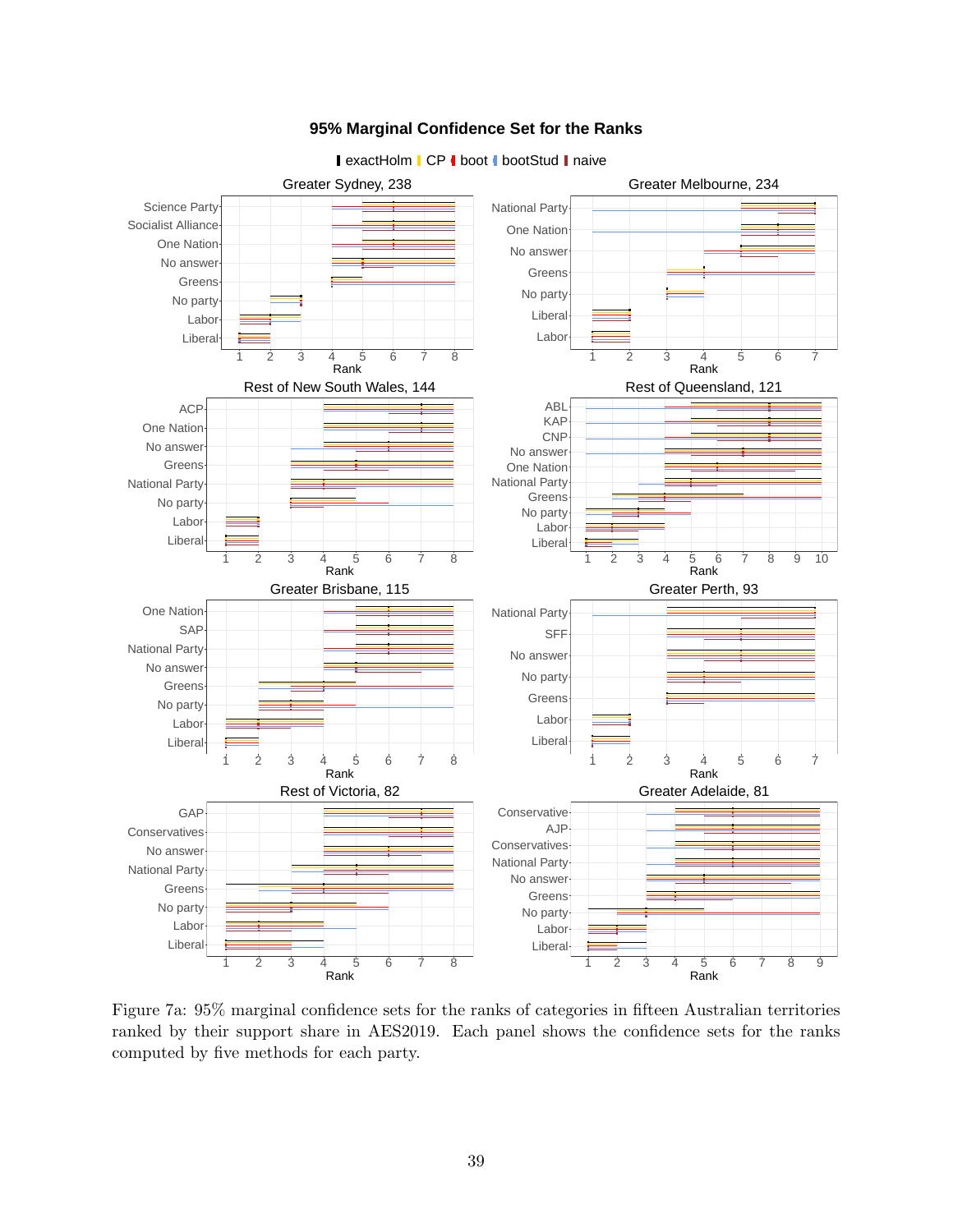<span id="page-40-0"></span>

#### **95% Marginal Confidence Set for the Ranks**

Figure 7b: 95% marginal confidence sets for the ranks of categories in fifteen Australian territories ranked by their support share in AES2019. Each panel shows the confidence sets for the ranks computed by five methods for each party.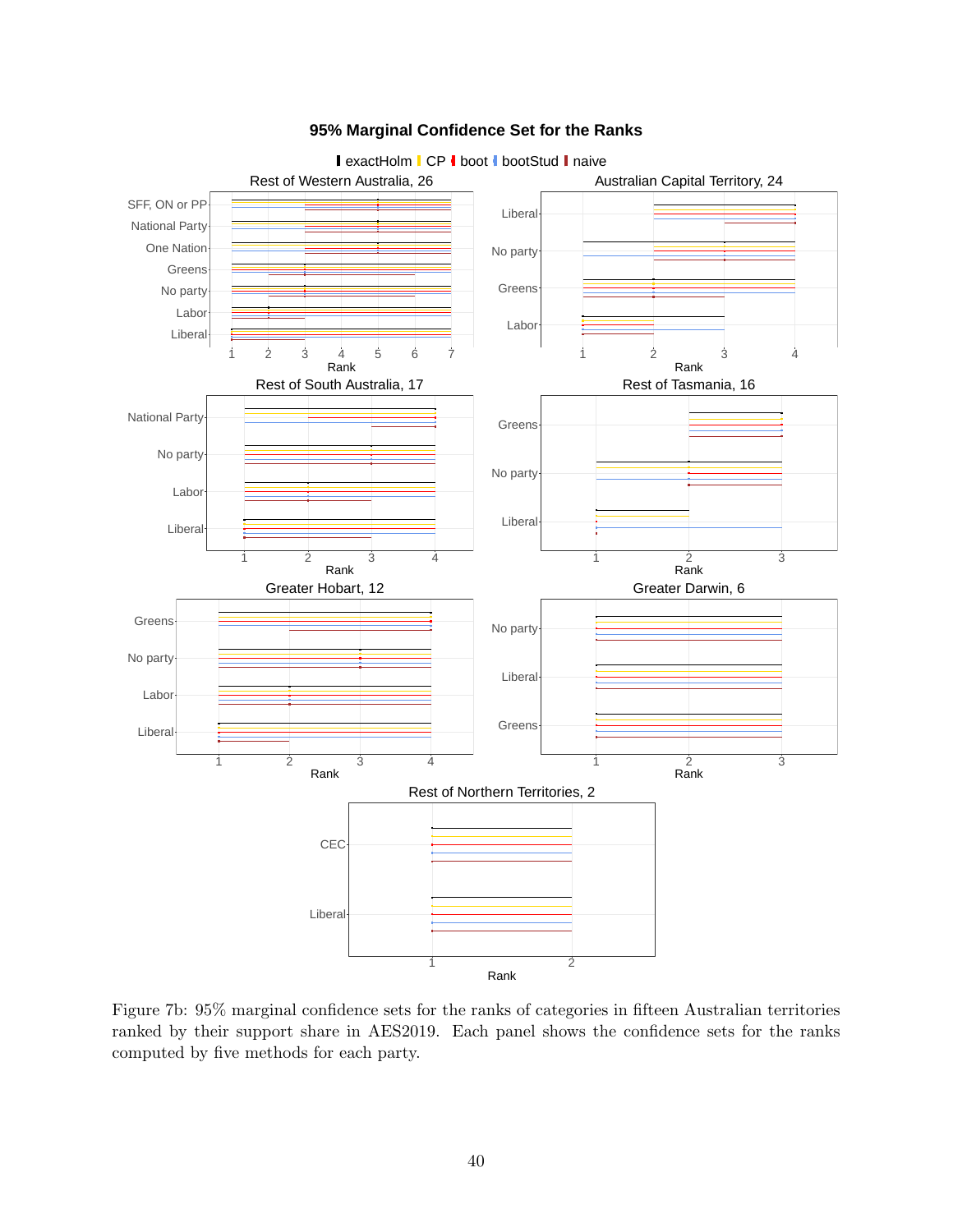<span id="page-41-0"></span>

#### **Greater Melbourne, 234**

Figure 8: 90% marginal and 90% simultaneous confidence sets for the ranks of categories in Greater Melbourne.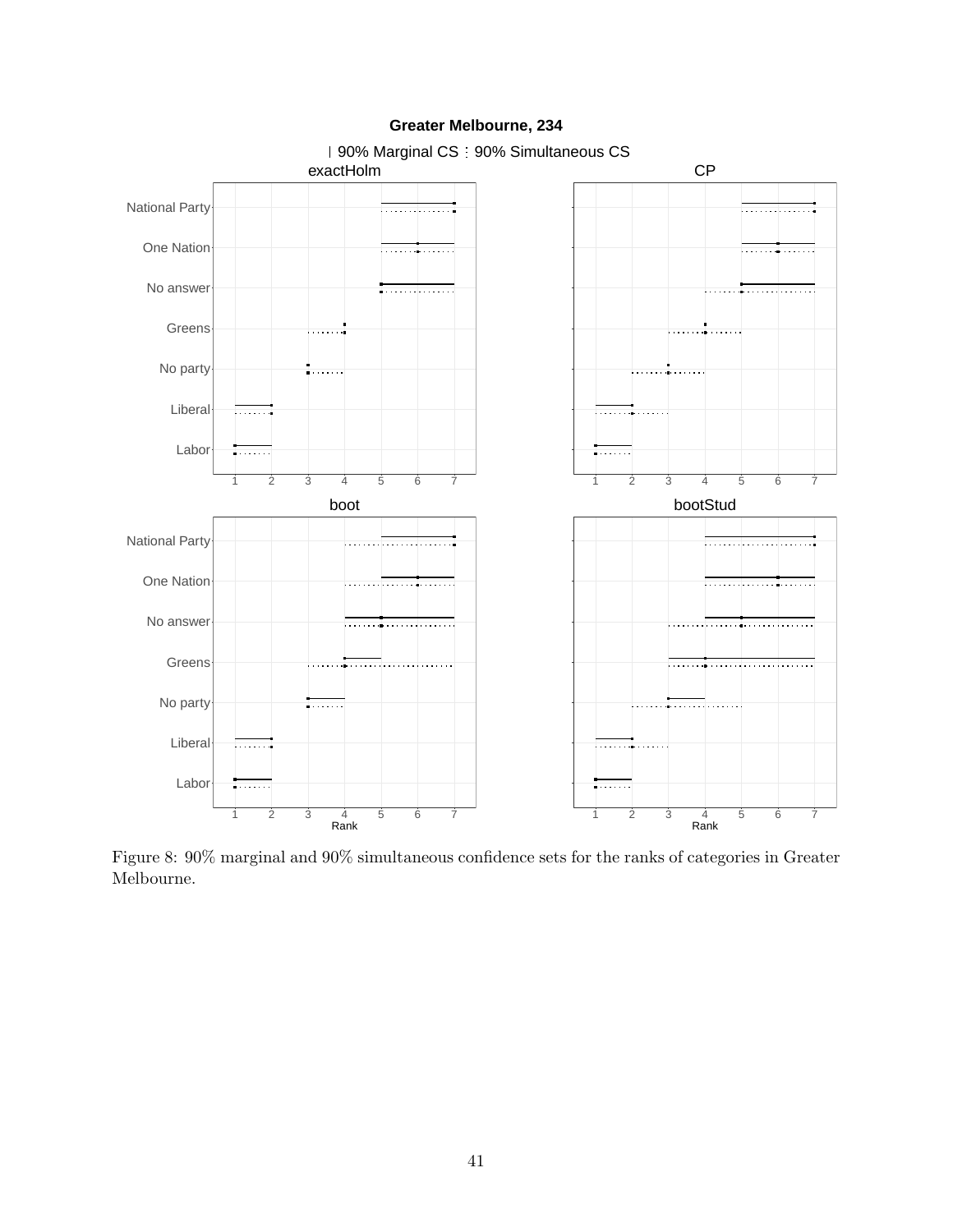## References

- <span id="page-42-5"></span>Andrews, I., Kitagawa, T. and McCloskey, A. (2018). Inference on winners. Working Paper CWP 31/18, CeMMAP.
- <span id="page-42-12"></span>BEAN, C., CAMERON, S., GIBSON, R., MAKKAI, T., MCALLISTER, I. and SHEPPARD, J. (2019). Australian election study 2019: Voters technical report. The Australian National University.
- <span id="page-42-1"></span>BROWN, L. D., CAI, T. T. and DASGUPTA, A. (2001). Interval estimation for a binomial proportion. Statistical Science, 16 101–117.
- <span id="page-42-11"></span>CAMERON, S. and MCALLISTER, I. (2019). The 2019 australian federal election: Results from the australian election study. The Australian National University.
- <span id="page-42-8"></span>Clopper, C. J. and Pearson, E. S. (1934). The use of confidence or fiducial limits illustrated in the case of the binomial. Biometrika, 26 404–413.
- <span id="page-42-3"></span>GOLDSTEIN, H. and SPIEGELHALTER, D. J. (1996). League tables and their limitations: Statistical issues in comparisons of institutional performance. Journal of the Royal Statistical Society. Series A (Statistics in Society), 159 385–443.
- <span id="page-42-6"></span>Gu, J. and Koenker, R. (2020). Invidious comparisons: Ranking and selection as compound decisions. arXiv preprint arXiv:2012.12550.
- <span id="page-42-7"></span>GUPTA, S. S. and PANCHAPAKESAN, S. (1979). *Multiple Decision Procedures: Theory and Method*ology of Selecting and Ranking Populations. John Wiley & Sons, New York.
- <span id="page-42-4"></span>HALL, P. and MILLER, H. (2009). Using the bootstrap to quantify the authority of an empirical ranking. The Annals of Statistics, 37 3929–3959.
- <span id="page-42-2"></span>Klein, M., Wright, T. and Wieczorek, J. (2020). A joint confidence region for an overall ranking of populations. Journal of the Royal Statistical Society: Series C (Applied Statistics), 69 589–606.
- <span id="page-42-13"></span>Lehmann, E. L. and Romano, J. P. (2005). Testing Statistical Hypotheses. Springer, New York.
- <span id="page-42-0"></span>Mogstad, M., Romano, J. P., Shaikh, A. M. and Wilhelm, D. (2020). Inference for ranks with applications to mobility across neighborhoods and academic achievement across countries. Working Paper CWP10/20, CeMMAP.
- <span id="page-42-9"></span>Romano, J. P. and Shaikh, A. M. (2012). On the uniform asymptotic validity of subsampling and the bootstrap. Annals of Statistics, 40 2798–2822.
- <span id="page-42-10"></span>Romano, J. P. and Wolf, M. (2005). Stepwise multiple testing as formalized data snooping. Econometrica, 73 1237–1282.